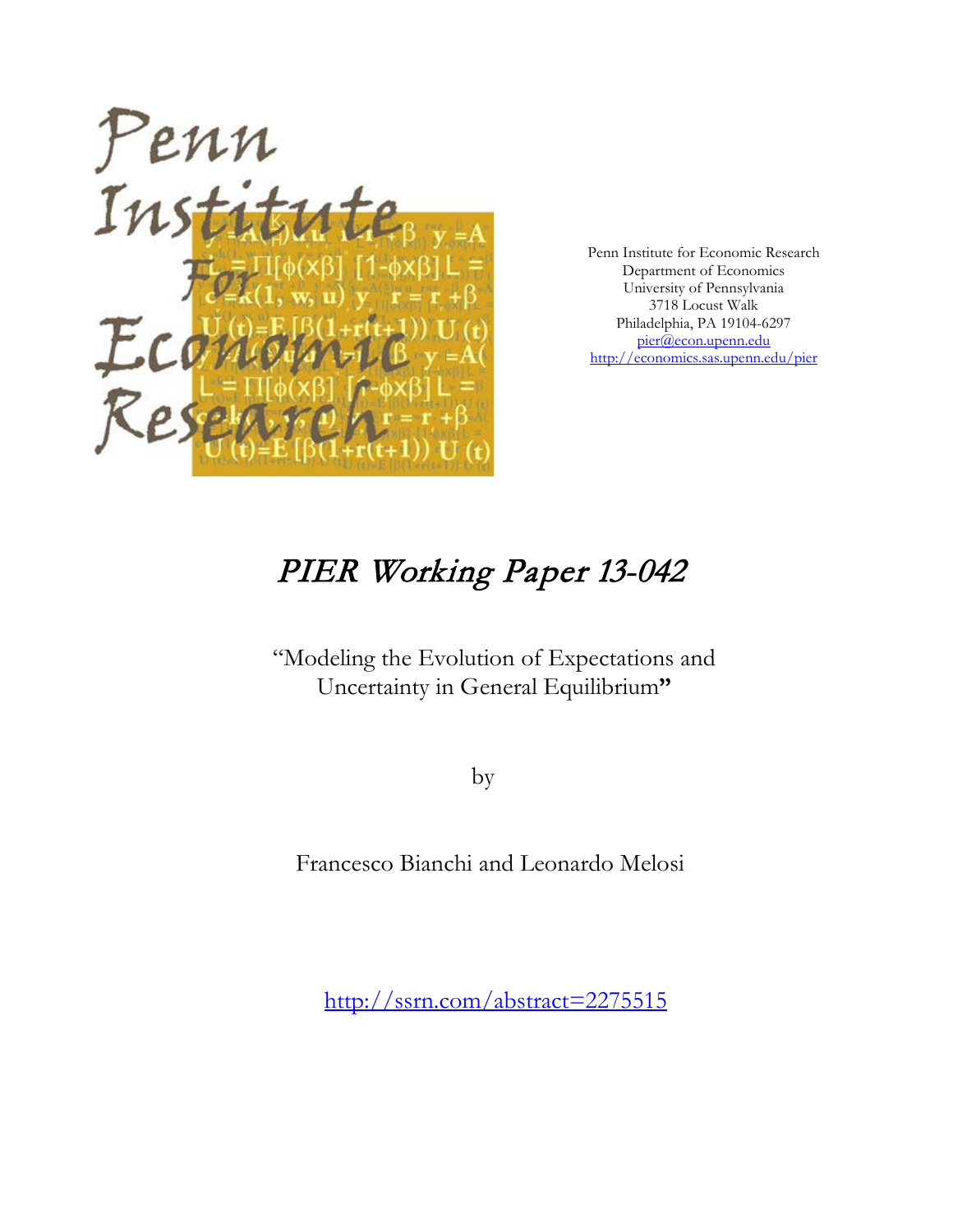# Modeling the Evolution of Expectations and Uncertainty in General Equilibrium

Francesco Bianchi Leonardo Melosi Duke University Federal Reserve Bank of Chicago

December, 2012

#### Abstract

This paper develops methods to study the evolution of agents' expectations and uncertainty in general equilibrium models. A central insight consists of recognizing that the evolution of agents' beliefs can be captured by defining a set of *regimes* that are characterized by the degree of agents' pessimism, optimism, and uncertainty about future equilibrium outcomes. Once this kind of structure is imposed, it is possible to create a mapping between the evolution of agents' beliefs and *observable* outcomes. Agents in the model are fully rational, conduct Bayesian learning, and they know that they do not know. Therefore, agents form expectations taking into account that their beliefs will evolve according to what they observe in the future. The new modeling framework accommodates both gradual and abrupt changes in agents' beliefs and allows an analytical characterization of uncertainty. Shocks to beliefs are shown to have both first-order and second-order effects. To illustrate how to apply the methods, we use a prototypical Real Business Cycle model in which households form beliefs about the likely duration of high-growth and low-growth regimes.

Keywords: Markov switching DSGE model, Bayesian econometrics, beliefs, uncertainty, Bayesian learning, rational expectations.

JEL classification: D83, E52, E52.

We thank Martin Eichenbaum, Eric Leeper, Dan Waggoner, and Tao Zha for very useful comments and discussion. Todd Messer provided excellent research assistance. Francesco Bianchi gratefully acknowledges Önancial support from the National Science Foundation through grant SES-1227397. Francesco Bianchi, Department of Economics, Duke University, 213 Social Sciences Building, Durham, NC, 27708-0089, USA. Leonardo Melosi, Federal Reserve Bank of Chicago, 230 South La Salle street, Chicago, IL 60604-1413, USA. Email: lmelosi@frbchi.edu. The views in this paper are solely the responsibility of the authors and should not be interpreted as reflecting the views of the Federal Reserve Bank of Chicago or any other person associated with the Federal Reserve System.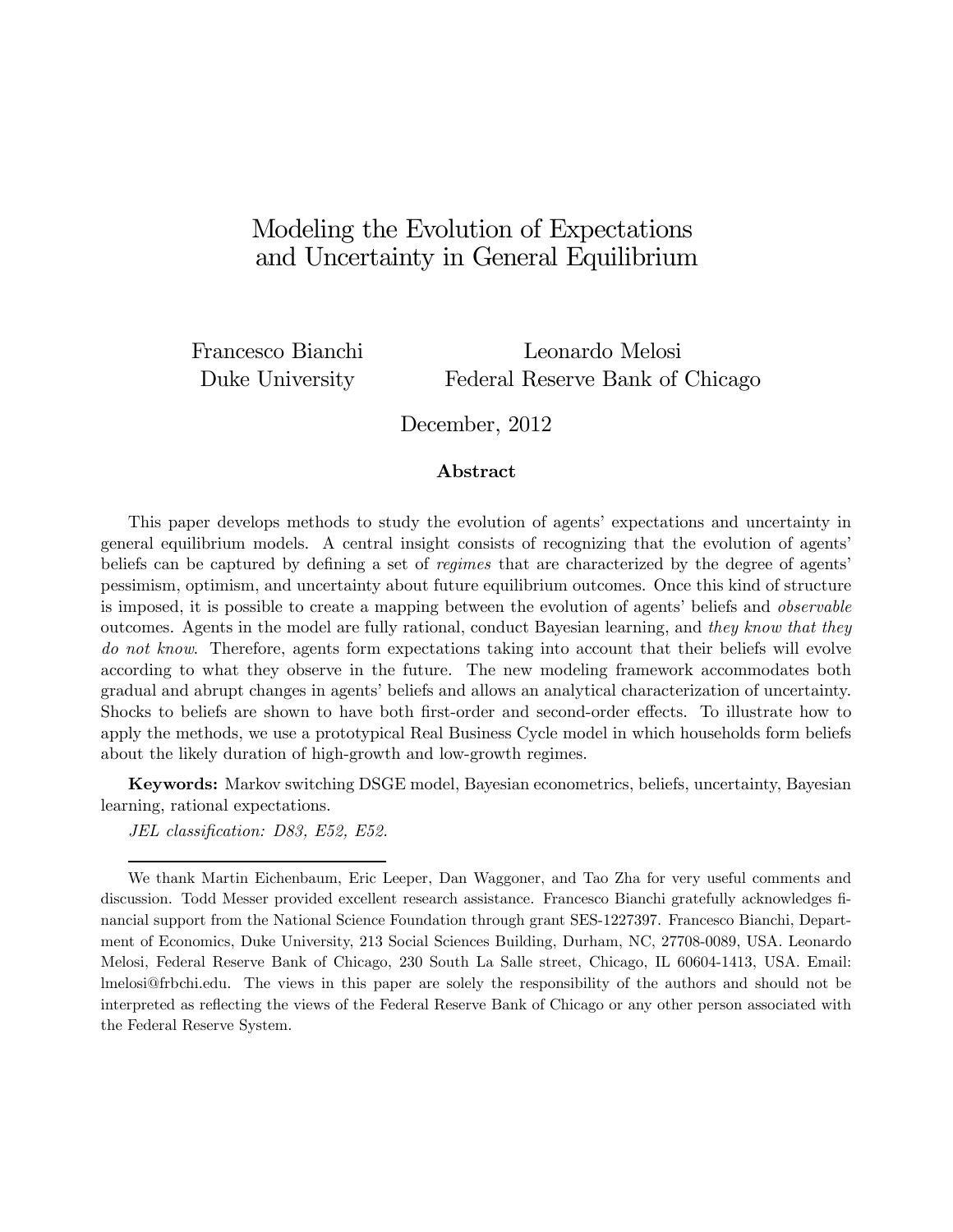### 1 Introduction

A centerpiece of the rational expectations revolution is that macroeconomic outcomes critically depend on how agents' expectations about future events evolve over time. Therefore, correctly modeling the dynamics of the private sector's beliefs is essential to accurately predict economic outcomes. Most general equilibrium models are solved assuming that agents know the exact structure of the whole economy and are certain about the rules governing the future behavior of other players. This is certainly a strong restriction imposed upon the dynamics of beliefs. For instance, the private sector is likely to have limited information about the future path of policy-makers' decisions, dividend payments, economic growth, etc.

In this paper we develop methods to solve models in which forward-looking and *fully rational* agents are subject to waves of pessimism, optimism, and uncertainty that turn out to critically a§ect macroeconomic outcomes. Such outbursts of pessimism, optimism, and uncertainty may happen abruptly or may gradually unfold over a long period of time in response to the behavior of other agents or to the realizations of economic outcomes. All results are derived within a modeling framework suitable for structural estimation that will allow researchers to bring the models to the data.

The evolution of agents' beliefs is modelled assuming the existence of different states of the world that differ according to the statistical properties of the exogenous shocks or based on the behavior of some of the agents in the model. Such regimes follow a Markov-switching process, which may be correlated with other aspects of the model. For example, the government could be more likely to ináate debt away when the level of spending is high. Agents are assumed to observe economic outcomes, but not the regimes themselves. Agents will then adopt Bayesian learning to infer which regime is in place. This will determine the evolution of agents' beliefs about future economic outcomes.

Our modeling framework goes beyond the assumption of *anticipated utility* that is often used in models characterized by a learning process. Such an assumption implies that agents forecast future events assuming that their beliefs will never change in the future. Instead, agents in our models know that they do not know. Therefore, when forming expectations, they take into account that their beliefs will evolve according to what they observe in the future. In our context, it is possible to go beyond the anticipated utility assumption because there are only a finite number of relevant beliefs and they are strictly linked to observable outcomes through the learning mechanism in a way that we can keep track of their evolution.

The proposed model framework is flexible enough to encompass both abrupt and gradual changes in beliefs. For example, augmenting the modeling framework with signals about the regime in place allows one to capture the effect of news on the evolution of the economy or to study the macroeconomic implications of changes in *animal spirits* about future events. At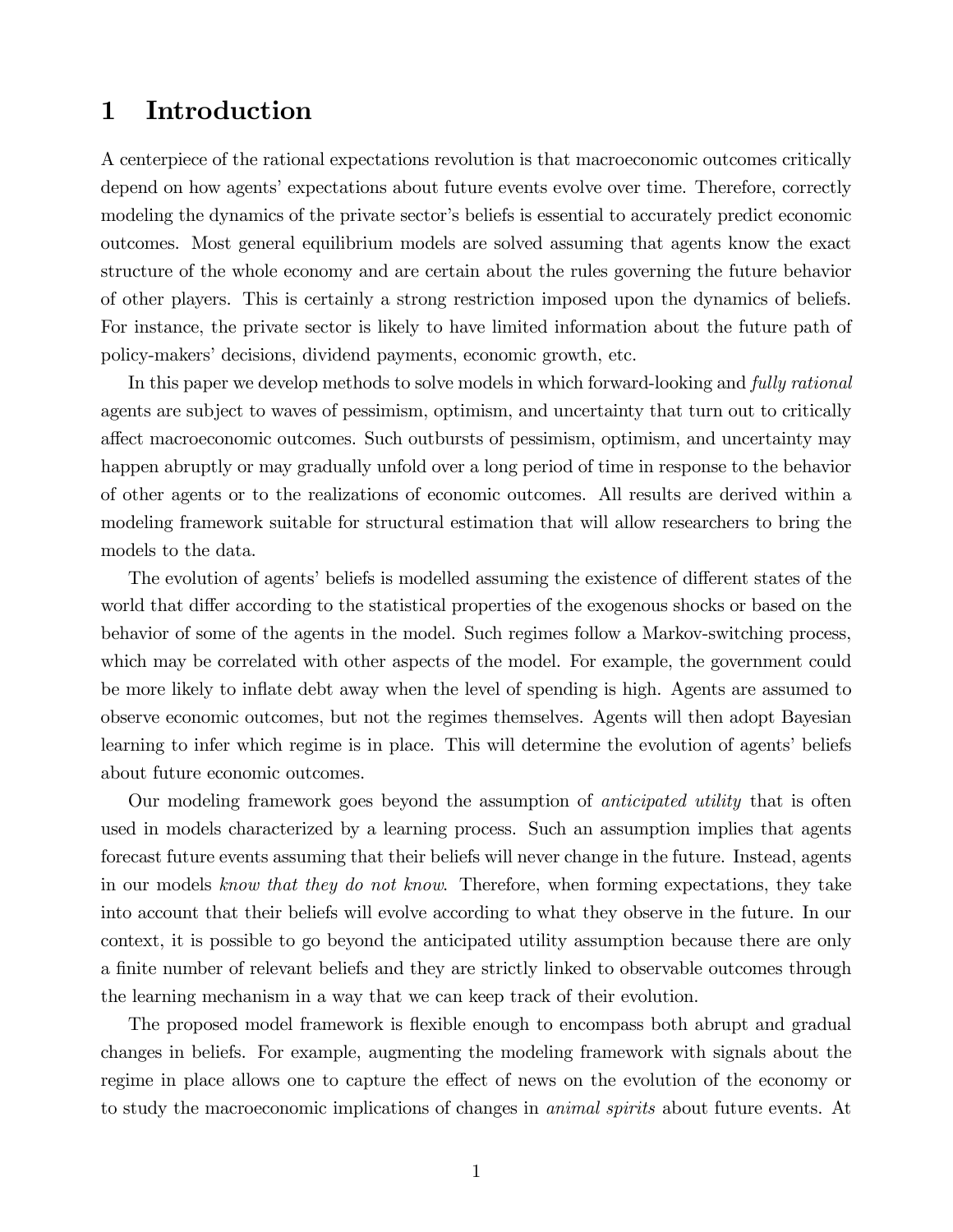the same time, through the learning process, we can model situations in which agents' beliefs gradually change in response to the behavior of other agents or the realizations of stochastic events. This sluggish adjustment of public expectations is hard to reproduce through rational expectations models in which the functioning of the whole economy is common knowledge among agents.

We show how to apply these methods using a prototypical Real Business Cycle (RBC) model. In the model, total factor productivity (TFP) growth can assume two values: high or low. For each value of TFP growth, we allow for a long-lasting and a short-lasting regime. Therefore, while agents can observe the current TFP growth rate, they are uncertain about its future values, because they do not know if the current value is likely to last for a short time or for a long time. We consider a wide range of specifications, allowing for smooth transitions or abrupt changes in agentsí optimism about future realizations of TFP growth. Each of these different specifications can be easily captured with the appropriate transition matrix governing the evolution of TFP growth. This has the important implication that the dynamics of pessimism, optimism, and uncertainty are consistent in equilibrium. Whenever a short-lasting regime is in fact realized, with the benefit of hindsight, agents' beliefs turn out to over-react to the regime change because agents always take into account the possibility that the economy entered a long-lasting regime. On the other hand, if, in fact, the regime is long-lasting, it takes time for agents' beliefs to line up with the actual realization. This implies that although agents are fully rational, their beliefs are generally misaligned with respect to the actual state of the economy. Such a misalignment is found to substantially influence consumption and capital allocation in the RBC model.

The methods introduced in this paper can be combined with the techniques developed by Bianchi (2012) to obtain an analytical characterization of the evolution of uncertainty in response to changes in agents' beliefs. We expand our analysis of the RBC model to study the case in which agents receive signals about the likely duration of the current regime. In this environment, signals work as shocks to agents' beliefs that have first-order and secondorder effects. Uncertainty about macroeconomic events evolves over time as agents' beliefs drift, creating interesting comovements between volatility and real activity. This might shed further light on the link between uncertainty and macroeconomic outcomes with respect to the fascinating study of Bloom (2009).

The methods developed in this paper are based on the idea of expanding the number of regimes to take into account the learning mechanism. The central insight consists of recognizing that the evolution of agents' beliefs can be captured by defining an expanded set of regimes indexed with respect to agents' beliefs themselves. Once this structure has been imposed, the model can be recast as a Markov-switching dynamic stochastic general equilibrium (MS-DSGE) model with perfect information. If regime changes enter *additively* the model can be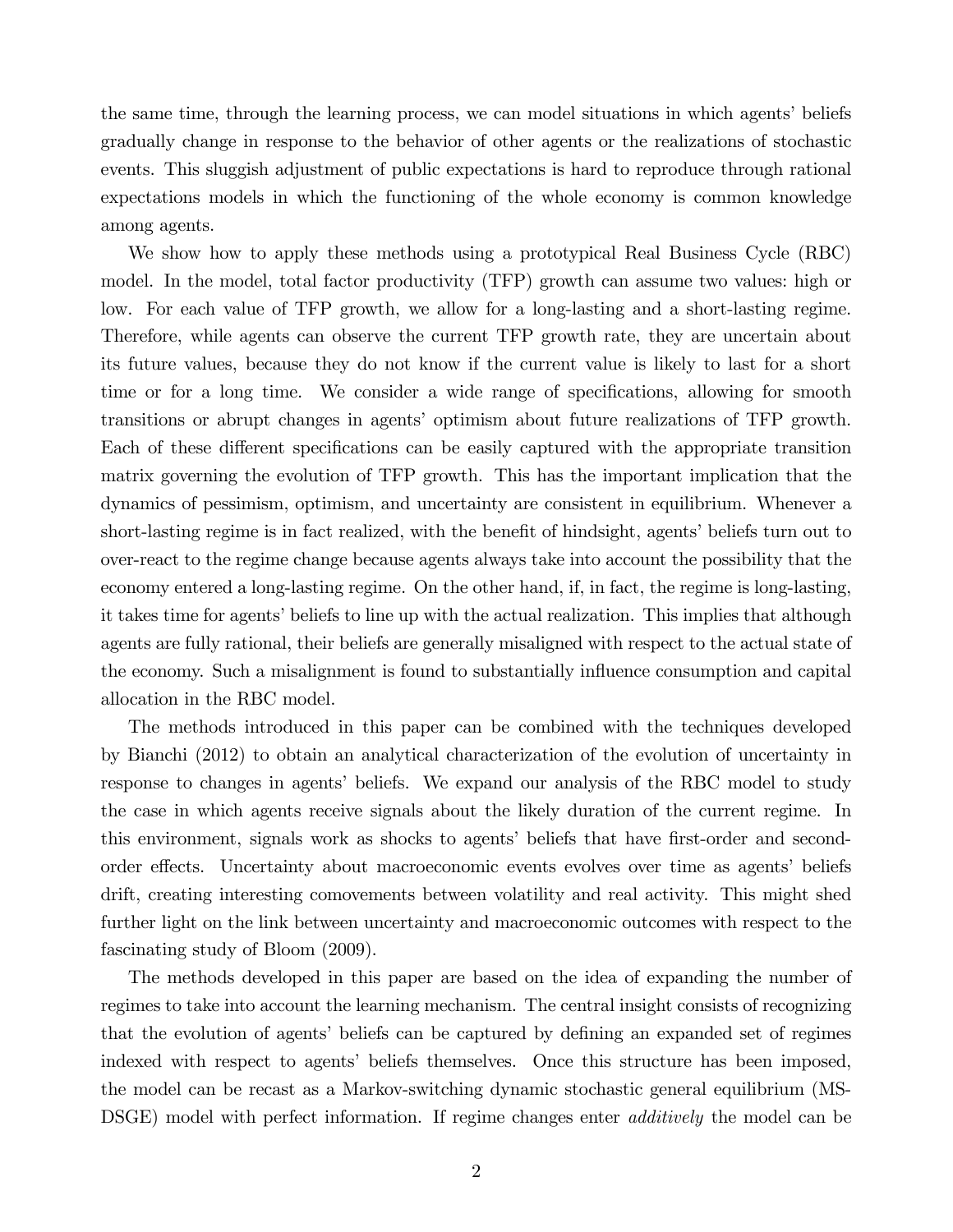solved with standard solution methods such as *gensys* (Sims, 2002) and Blanchard and Kahn (1980), following the approach described in Schorfheide (2005) and Liu, Waggoner, and Zha (2011). If instead regime changes enter *multiplicatively* the model can be solved with any of the methods developed for solving MS-DSGE models, such as Davig and Leeper (2007), Farmer, Waggoner, and Zha (2009), Cho (2012), and Foerster, Rubio-Ramirez, Waggoner, and Zha (2011).

In both cases, the resulting solution is suitable for likelihood-based estimation. This is because even if the Önal number of regimes is very large, there is a tight link between observable outcomes and the evolution of agents' beliefs. In other words, the transition matrix governing the joint dynamics of the economy and agents' beliefs is highly restricted. For example, Bianchi and Melosi (2012a) apply these methods and Bayesian techniques to estimate a model in which agents are uncertain about the future stance of monetary policy. This paper is therefore related to a growing literature that models parameter instability to capture changes in the evolution of the macroeconomy. This consists of two branches: Schorfheide (2005), Justiniano and Primiceri (2008), Bianchi (forthcoming), Davig and Doh (2008), and Fernandez-Villaverde and Rubio-Ramirez (2008) introduce parameter instability in DSGE models, while Sims and Zha (2006), Primiceri (2005), and Cogley and Sargent (2005) work with structural VARs. Finally, to the extent that we can model situations in which agents' beliefs evolve in response to policy-makers' behavior, our work is also linked to papers that study how ináation expectations respond to policy decisions, such as Mankiw, Reis, and Wolfers (2004), Nimark (2008), Del Negro and Eusepi (2010), and Melosi (2012a,b).

The remainder of the paper is organized as follows. Section 2 introduces the class of models and derives the main results. Section 3 applies the methods to a prototypical RBC model in which agents try to infer the likely value of future TFP growth. Section 4 extends the analysis to allow for signals. Section 5 provides an overview of alternative applications. Section 6 concludes.

### 2 The Model Framework

In this section, we introduce the modeling environment to which our methods are applicable. This framework turns out to be suitable for studying the effects of waves of pessimism, optimism, and uncertainty on macroeconomic dynamics. Various sources of uncertainty can be considered, such as dividends, relative volatility of shocks, or the type of the central bank. For instance, one can use this framework to study how animal spirits about the incoming phase of the business cycle evolve over time and, in turn, affect the business cycle itself. Alternatively, one can use this framework to study how long it takes agents to learn about structural changes in the dynamics of fundamentals or in the behavior of policy-makers.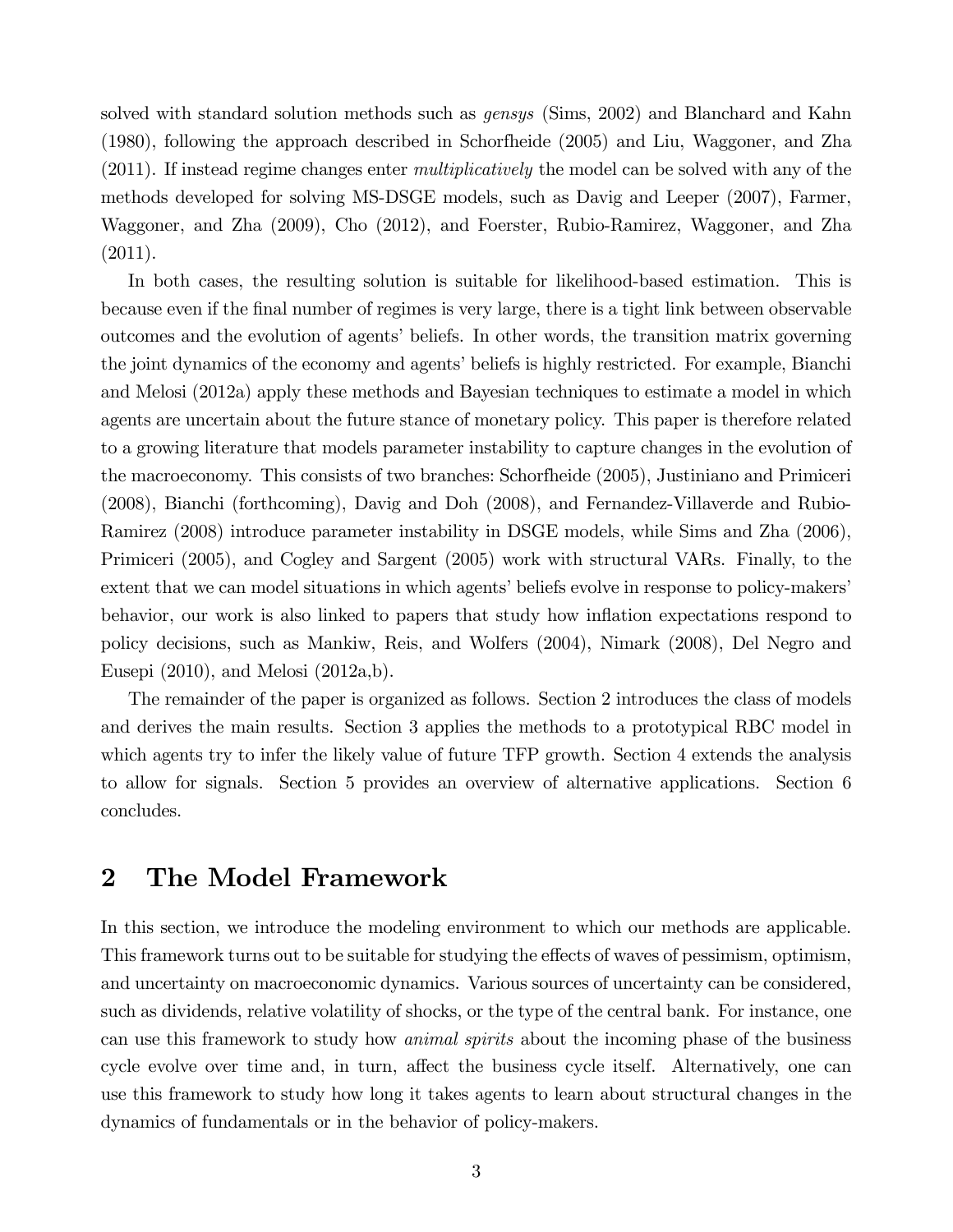The class of models we focus on has three salient features:

1. A system of equations for the variables of the model:

$$
\Gamma_{0}\left(\xi_{t}\right)S_{t} = \Gamma_{c}\left(\xi_{t}\right) + \Gamma_{1}\left(\xi_{t}\right)S_{t-1} + \Psi\left(\xi_{t}\right)\varepsilon_{t} + \Pi\eta_{t} \tag{1}
$$

where  $S_t$  is a vector containing all variables of the model known at time t (including conditional expectations formed at time  $t$ ),  $\eta_t$  is a vector containing the endogenous expectation errors, and the random vector  $\varepsilon_t$  contains the familiar Gaussian shocks. The hidden variable  $\xi_t$  controls the parameter values in place at time,  $\theta(\xi_t)$ , assumes discrete values  $\xi_t \in \{1, \ldots, n\}$ , and evolves according to a Markov-switching process with transition matrix P.

- 2. Agents have to forecast the dynamics of the endogenous variables  $S_{t+1}$  on the basis of Model (1) and their information set at time  $t$ ,  $\mathcal{I}_t$ . This includes the history of model variables and shocks, but not the history of regimes,  $\xi^t$ :  $\mathcal{I}_t \equiv \{S^t, \varepsilon^t\}$ .
- 3. Some regimes are assumed to bring about the same model parameters,  $\theta(\xi_t)$ . Let us group the regimes into m blocks  $b_j = \{\xi_t \in \{1, ..., n\} : \theta(\xi_t) = \theta_{b_i}\}\)$ , for  $j \in \{1, ..., m\}$ .

Given that agents know the structure of the model (sub 1) and can observe the endogenous variables and the shocks (sub 2), they can also determine which set of parameters is in place at each point in time. However, while this is enough to establish the history of blocks, agents cannot exactly infer the realized regime  $\xi_t$ , because the regimes within each block share the same parameter values (sub 3). It is very important to emphasize that regimes that belong to the same block are not identical in all respects, as they can differ in their stochastic properties such as average persistence and the probability of switching to other regimes. These properties are known to agents that will use them to learn about the regime in place today and to form expectations about the future. Therefore, points 1-3 describe a model in which agents learn about the latent variable  $\xi_t$ . As will be shown below, such a learning process affects the equilibrium law of motion of the economy. However, agents cannot extract any additional information about the underlying regime from observing the resulting law of motion because this reflects their own beliefs.

Henceforth, we will consider a benchmark case in which there are two blocks  $(m = 2)$  and two regimes within each block. This choice is made in order to keep notation simple. The extension to the case in which  $m > 2$  is straightforward. The probabilities of moving across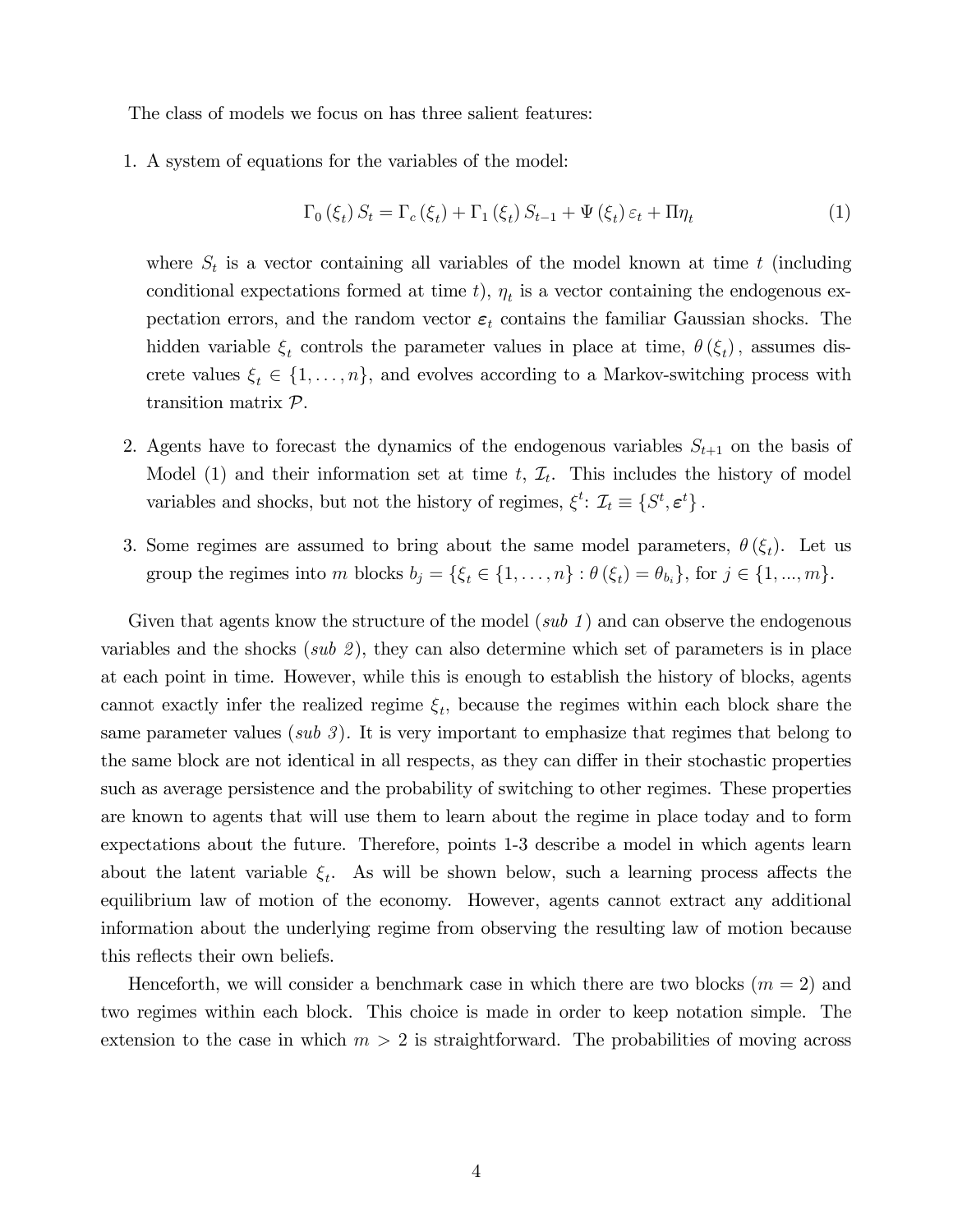regimes are summarized by the transition matrix:

$$
\mathcal{P} = \begin{bmatrix} p_{11} & p_{12} & p_{13} & p_{14} \\ p_{21} & p_{22} & p_{23} & p_{24} \\ p_{31} & p_{32} & p_{33} & p_{34} \\ p_{41} & p_{42} & p_{43} & p_{44} \end{bmatrix}
$$
 (2)

in which the probability of switching to regime j given that we are in regime i is denoted by  $p_{ij}$ . Without loss of generality, we assume that regimes  $\xi_t = 1$  and  $\xi_t = 2$  belong to Block 1, while regimes  $\xi_t = 3$  and  $\xi_t = 4$  belong to Block 2. We consider only non-trivial blocks that satisfy  $p_{11} + p_{12} + p_{21} + p_{22} \neq 0$  and  $p_{33} + p_{34} + p_{43} \neq 0$ . The excluded cases are trivial as both blocks last only one period. Furthermore, we require that the two regimes that belong to the same block differ either in their persistence or in the probability of moving from one another; that is, we require that either  $p_{11} \neq p_{22}$  or  $p_{12} \neq p_{21}$  and either  $p_{33} \neq p_{44}$  or  $p_{34} \neq p_{43}$ . This condition makes the within-block Bayesian learning non-trivial. Finally, we will impose that  $p_{11} + p_{22} > 0$  and  $p_{33} + p_{44} > 0$ . This last assumption guarantees that within a block at least one of the two regimes can last more than one period. Summarizing, for each block, we will maintain the following *benchmark assumptions* throughout the paper:

- A1 *Non-triviality assumption:*  $p_{11} + p_{12} + p_{21} + p_{22} \neq 0$  and  $p_{33} + p_{34} + p_{43} + p_{44} \neq 0$
- A2 Non-trivial-learning assumption: Either  $p_{11} \neq p_{22}$  or  $p_{12} \neq p_{21}$  and either  $p_{33} \neq p_{44}$  or  $p_{34} \neq p_{43}$
- **A3** Non-jumping assumption:  $p_{11} + p_{22} > 0$  and  $p_{33} + p_{44} > 0$

We will now proceed in two steps. First, in Subsection 2.1 we will characterize the evolution of agents' beliefs within a block for arbitrary prior beliefs. Second, in Subsection 2.2 we will combine these results with different assumptions regarding agents' prior beliefs following a switch across blocks. For each of these cases, we will describe how to recast the model with information frictions as a perfect information rational expectations model obtained by expanding the number of regimes to keep track of agents' beliefs.

#### 2.1 Evolution of Beliefs Within a Block

In what follows, we will derive the law of motion of agents' beliefs conditional on being in a specific block. The formulas derived below will provide a recursive law of motion for agents' beliefs based on Bayes' theorem. Such recursion applies for any starting values for agents' beliefs. These will be determined by agents' beliefs at the moment the system enters the new block. We will characterize these initial beliefs in the next subsection.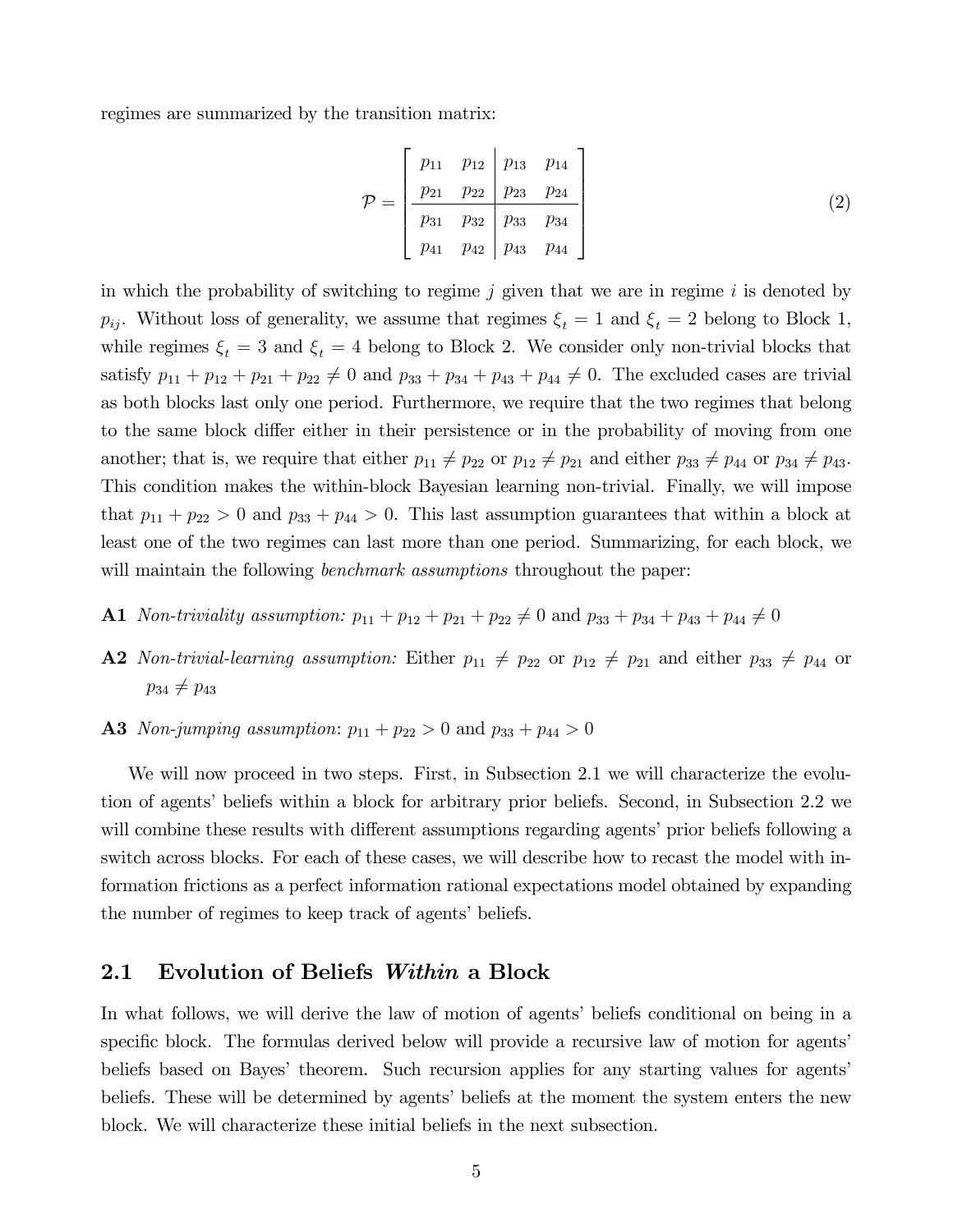As we have noticed in the previous section, agents can infer the history of the blocks. Therefore, at each point in time, agents know the number of consecutive periods spent in the current block since the last switch. Let us denote the number of consecutive realizations of Block *i* at time *t* as  $\tau_t^i$ ,  $i \in \{1, 2\}$ . To fix ideas, suppose that the system is in Block 1 at time t, implying that  $\tau_t^1 > 0$  and  $\tau_t^2 = 0$ . Then, there are only two possible outcomes for the next period. The economy can spend an additional period in Block 1, implying that  $\tau_{t+1}^1 = \tau_t^1 + 1$ and  $\tau_{t+1}^2 = 0$ , or it can move to Block 2, implying  $\tau_{t+1}^1 = 0$  and  $\tau_{t+1}^2 = 1$ . In this subsection, we restrict our attention to the first case.

Using Bayes' theorem and the fact that  $prob(\xi_{t-1} = 2|\tau_{t-1}^1) = 1 - prob(\xi_{t-1} = 1|\tau_{t-1}^1)$ , the probability of being in Regime 1 given that we have observed  $\tau_t^1$  consecutive realizations of Block 1,  $prob(\xi_t = 1 | \tau_t^1)$ , is given by:<sup>1</sup>

$$
prob\left(\xi_{t}=1|\tau_{t}^{1}\right)=\frac{prob\left(\xi_{t-1}=1|\tau_{t-1}^{1}\right)\left(p_{11}-p_{21}\right)+p_{21}}{prob\left(\xi_{t-1}=1|\tau_{t-1}^{1}\right)\left(p_{11}+p_{12}-p_{21}-p_{22}\right)+p_{21}+p_{22}}\tag{3}
$$

where  $\tau_t^1 = \tau_{t-1}^1 + 1$  and for  $\tau_t^1 > 1$ . Notice that for  $\tau_t^1 = 1$ , prob $(\xi_t = 1 | \tau_t^1)$  denotes the initial beliefs that will be discussed in Subsection 2.2. Equation  $(3)$  is a rational first-order difference equation that allows us to *recursively* characterize the evolution of agents' beliefs about being in Regime 1 while the system is in Block 1. The probability of being in Regime 3 given that we have observed  $\tau_t^2$  consecutive realizations of Block 2,  $prob(\xi_t = 3|\tau_t^2)$ , can be analogously derived:

$$
prob\left(\xi_{t}=3|\tau_{t}^{2}\right)=\frac{prob\left(\xi_{t-1}=3|\tau_{t-1}^{2}\right)\left(p_{33}-p_{43}\right)+p_{43}}{prob\left(\xi_{t-1}=3|\tau_{t-1}^{2}\right)\left(p_{33}+p_{34}-p_{43}-p_{44}\right)+p_{43}+p_{44}}.\tag{4}
$$

where  $\tau_t^2 = \tau_{t-1}^2 + 1$  and for  $\tau_t^2 > 1$ .

The recursive equations  $(3)$  and  $(4)$  characterize the dynamics of agents' beliefs in both blocks for a given set of prior beliefs. In what follows, we will show under which conditions these beliefs converge. This result will be key to being able to apply the following proposition and recast Model  $(1)-(2)$  in terms of a finite dimensional set of regimes indexed with respect to agents' beliefs.

**Proposition 1** For any  $\varepsilon > 0$  there exists a  $\tau_1^* \in \mathbb{N}$  and  $\tau_2^* \in \mathbb{N}$  such that:

$$
prob(\xi_t = 1|\tau_1^*) - prob(\xi_t = 1|\tau_1^* + 1) < \varepsilon
$$
\n
$$
prob(\xi_t = 2|\tau_2^*) - prob(\xi_t = 2|\tau_2^* + 1) < \varepsilon
$$

**Proof.** Easy to see once it has been proved that under the required conditions the rational

 $1_A$  detailed derivation of equation (3) is provided in Appendix A.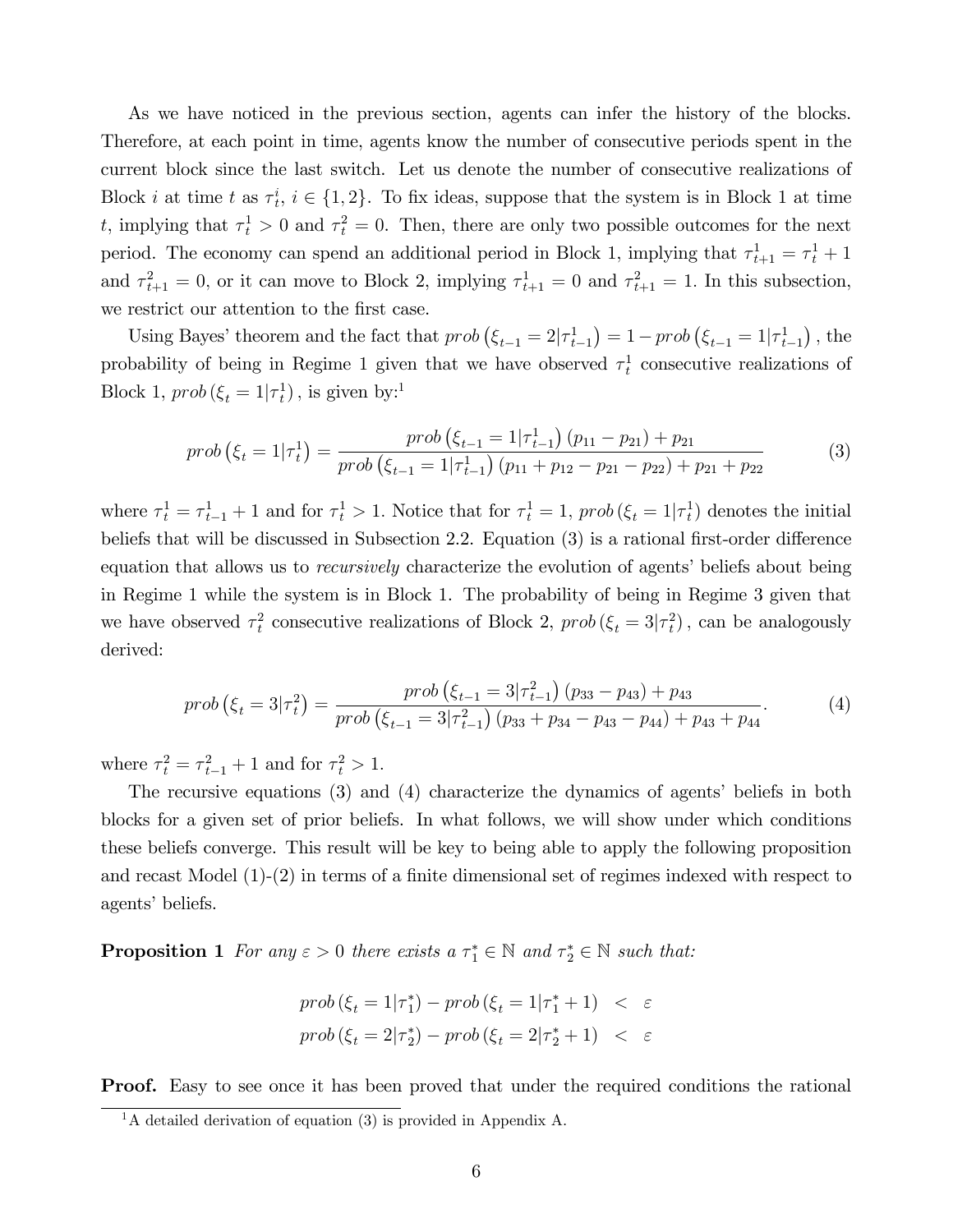difference equations (3) and (4) converge. The propositions below prove this point in steps.  $\blacksquare$ 

We will characterize the convergence of  $prob(\xi_t = 1 | \tau_t^1)$  as the number of consecutive periods spent in Block 1  $\tau_t^1$  grows large. We will denote  $\lim_{\tau_t^1 \to \infty} prob(\xi_t = 1 | \tau_t^1) = x$  using  $prob(\xi_t = 1 | \tau_t^1) \longrightarrow$  $x$  and the characteristic roots of equation  $(3)$  with :

$$
\widetilde{\lambda}_1 \equiv \frac{p_{11} - p_{22} - 2p_{21} - \sqrt{(p_{11} - p_{22})^2 + 4p_{21}p_{12}}}{2(p_{11} + p_{12} - p_{21} - p_{22})} \tag{5}
$$

$$
\widetilde{\lambda}_2 \equiv \frac{p_{11} - p_{22} - 2p_{21} + \sqrt{(p_{11} - p_{22})^2 + 4p_{21}p_{12}}}{2(p_{11} + p_{12} - p_{21} - p_{22})}
$$
\n(6)

The following propositions provide the conditions under which the difference equation  $(3)$ converges to the stable root  $\tilde{\lambda}_2$ . An analogous pair of roots,  $\tilde{\lambda}_3$  and  $\tilde{\lambda}_4$ , with  $\tilde{\lambda}_4$  being the stable root, can be derived for Block 2. Similarly, all results that follow will also apply to Block 2.

**Proposition 2** If (i)  $p_{11} + p_{12} - p_{21} - p_{22} \neq 0$ , (ii)  $p_{11}p_{22} \neq p_{21}p_{12}$ , (iii)  $p_{11} \neq p_{22}$  or both  $p_{12} \neq 0$  and  $p_{21} \neq 0$ , and the initial probability is such that  $prob(\xi_t = 1|\tau_t^1 = 1) \neq \lambda_1$ , then  $prob(\xi_t = 1 | \tau_t^1) \longrightarrow \lambda_2 \in [0, 1].$  If conditions (i), (ii), and (iii) hold and the initial probability is such that  $prob(\xi_t = 1 | \tau_t^1 = 1) = \lambda_1$ , then  $prob(\xi_t = 1 | \tau_t^1) = \lambda_1$  for any  $\tau_t^1$ .

#### **Proof.** See Appendix B. ■

The next proposition relaxes condition *(iii)* of the above proposition.

**Proposition 3** If (i)  $p_{11} + p_{12} - p_{21} - p_{22} \neq 0$ , (ii)  $p_{11}p_{22} \neq p_{21}p_{12}$ , (iii)  $p_{11} = p_{22}$  and either  $p_{12} = 0$  or  $p_{21} = 0$ , then  $prob(\xi_t = 1 | \tau_t^1) \to \lambda_1 = \lambda_2$  and the roots are either equal to zero (if  $p_{21} = 0$ ) or one (if  $p_{12} = 0$ ).

#### **Proof.** See Appendix C.  $\blacksquare$

If the two regimes have the same persistence  $(p_{11} = p_{22})$  and the system has remained in Block 1 for sufficiently long, then agents will eventually believe they are in the regime that is an absorbing state (conditional on staying in the block). The next proposition relaxes condition  $(ii)$  of the previous propositions.

**Proposition 4** If (i)  $p_{11} + p_{12} - p_{21} - p_{22} \neq 0$ , (ii)  $p_{11}p_{22} = p_{21}p_{12}$ , then prob $(\xi_t = 1 | \tau_t^1)$  $p_{11}-p_{21}$  $\frac{p_{11}-p_{21}}{p_{11}+p_{12}-p_{21}-p_{22}}$ .

#### **Proof.** See Appendix D. ■

Note that if conditions (*i*) and (*ii*) are satisfied,  $prob(\xi_t = 1 | \tau_t^1)$  suddenly converges by jumping to  $(p_{11} - p_{21}) / (p_{11} + p_{12} - p_{21} - p_{22})$  as the system enters Block 1. The recursion  $(3)$  can be shown to become a linear difference equation. The solution of this equation is characterized in the following two propositions.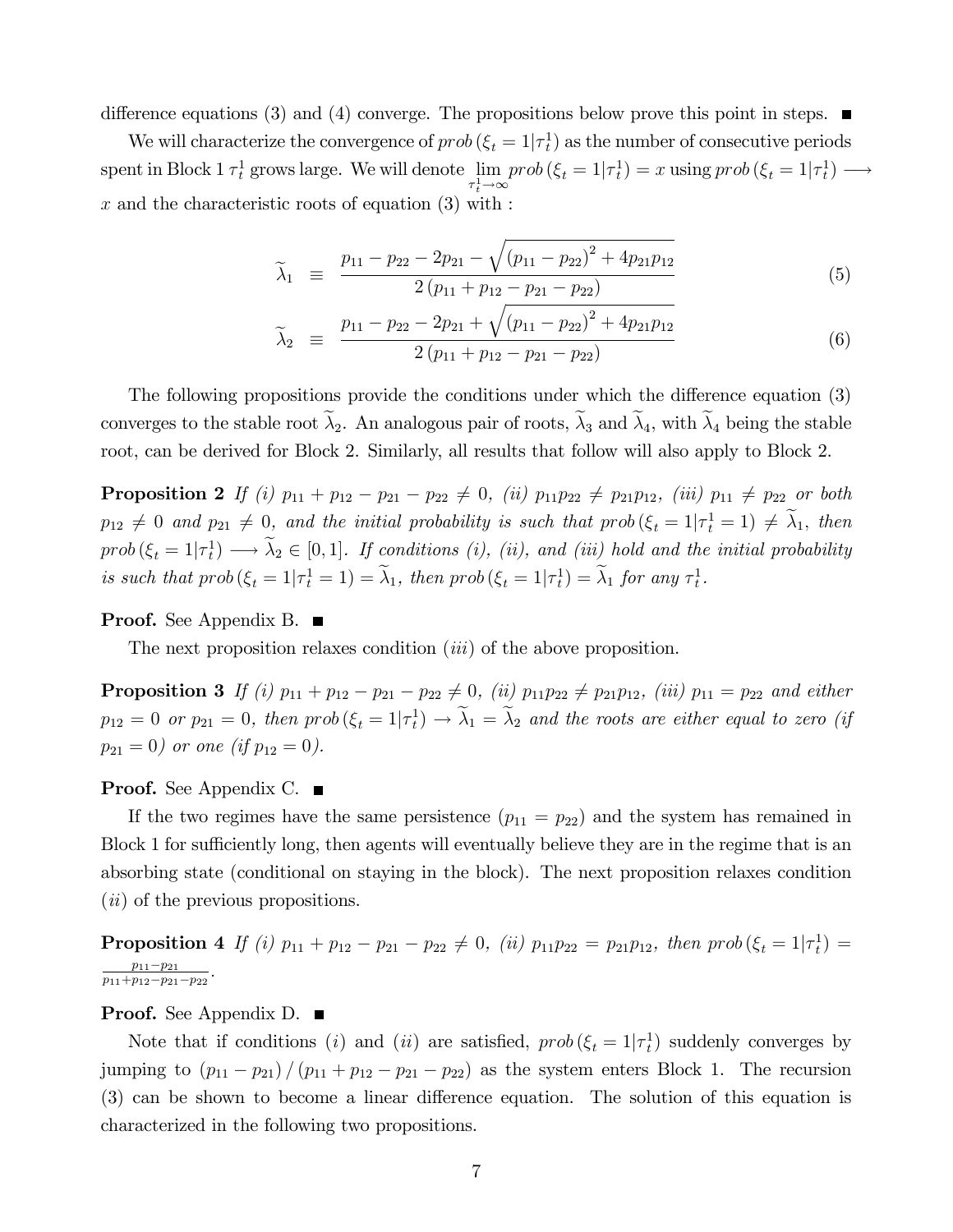**Proposition 5** If (i)  $p_{11} + p_{12} - p_{21} - p_{22} = 0$  and (ii)  $p_{11} \neq p_{21}$ , then prob $(\xi_t = 1 | \tau_t^1) \rightarrow$  $p_{21}$  $\frac{p_{21}}{p_{22}-p_{11}+2p_{21}}$ , with  $\frac{p_{21}}{p_{22}-p_{11}+2p_{21}} \in [0,1]$ .

**Proof.** See Appendix E.  $\blacksquare$ 

**Proposition 6** If (i)  $p_{11} + p_{12} - p_{21} - p_{22} = 0$ , (ii)  $p_{11} = p_{21}$ , then prob $(\xi_t = 1 | \tau_t^1) = \frac{p_{21}}{p_{22} + p_{21}}$ .

**Proof.** See Appendix F. ■

When  $p_{11} = p_{21}$ , beliefs  $prob(\xi_t = 1 | \tau_t^1)$  suddenly jump to  $\frac{p_{21}}{p_{22}+p_{21}}$  for any  $\tau_t^1 \ge 1$  (as the system enters Block 1).

To sum up, given the benchmark assumptions  $A1-A3$ , we have shown that equation (3) always converges. Note that Proposition 2 implies that beliefs do not converge to  $\tilde{\lambda}_2$ , if the starting beliefs  $prob(\xi_t = 1 | \tau_t^1 = 1) = \lambda_1$ . It can be proved that  $\lambda_1 \leq 0$  or  $\lambda_1 \geq 1$ , implying that the only admissible values for probabilities are either zero or one.<sup>2</sup> Therefore, there are only a few limiting cases in which equation (3) does not converge to  $\lambda_2$ . As will become clear later on, it is sufficient to set the probability ratios  $0 < p_{i3}/(p_{i3} + p_{i4}) < 1$  for any  $i \in \{1, 2\}$  to rule out these cases that are not very relevant in practice.

### 2.2 Evolution of Beliefs Across Blocks

In the previous subsection, we characterized the evolution of agents' beliefs conditional on being in a specific block. The formulas derived above apply to any set of initial beliefs. In this subsection, we will pin down agents' beliefs at the moment the economy moves *across* blocks. These beliefs will serve as starting points for the recursions (3) and (4) governing the evolution of beliefs within a block.

Suppose for a moment that before switching to the new block, agents could observe the regime that was in place in the old block. Notice that in this case the transition matrix conveys all the information necessary to pin down agents' prior beliefs about the regime in place within the new block. Specifically, we have that if the economy moves from Block 2 to Block 1, the probability of being in Regime 1 is given by

$$
prob(\xi_t = 1 | \xi_{t-1} = 3, \tau_t^1 = 1) = \frac{p_{31}}{p_{31} + p_{32}},
$$

if the economy was under Regime 3 in the previous period, or by

$$
prob(\xi_t = 1 | \xi_{t-1} = 4, \tau_t^1 = 1) = \frac{p_{41}}{p_{41} + p_{42}}
$$

<sup>&</sup>lt;sup>2</sup>A proof is provided in Appendix G.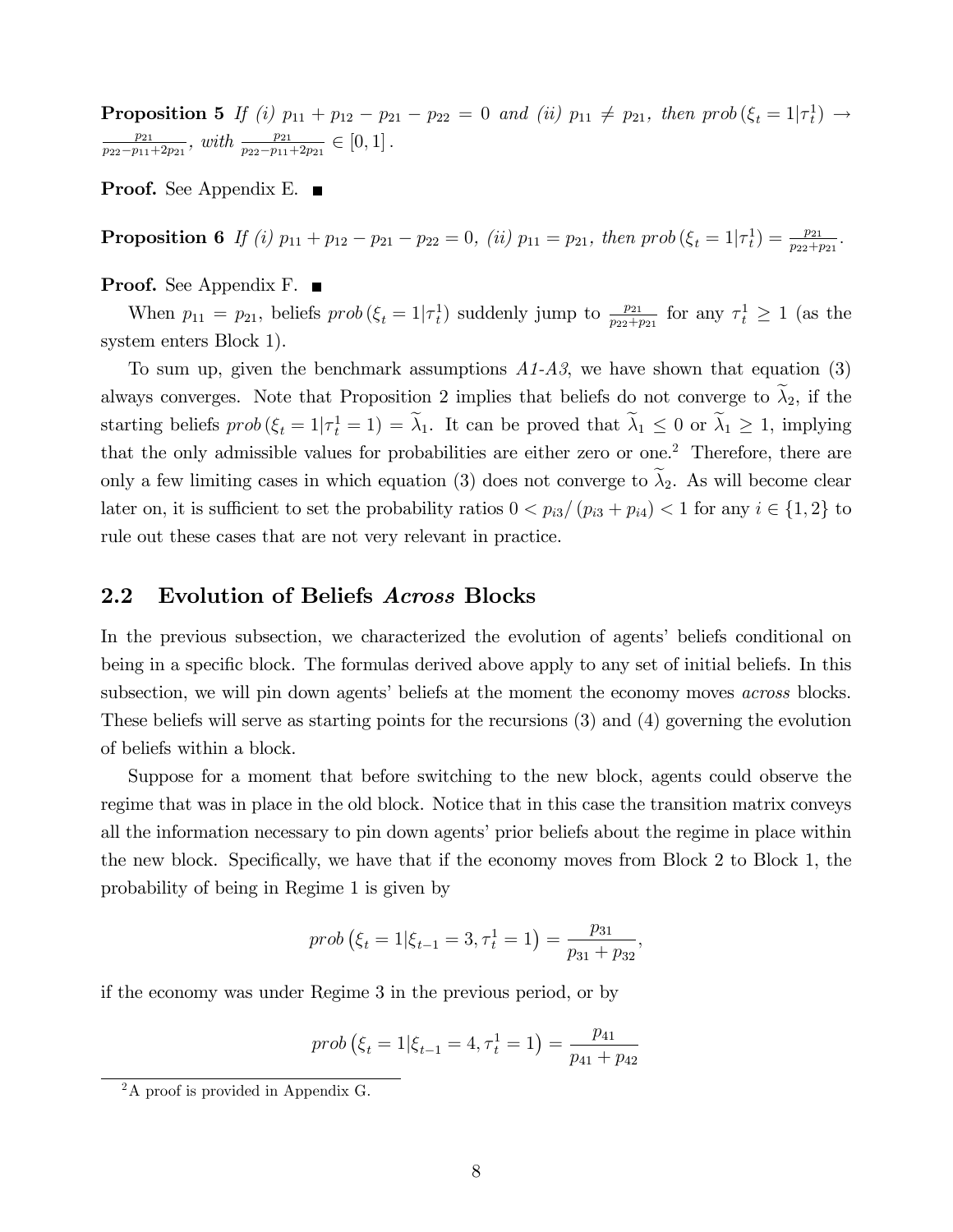if the economy was under Regime 4 in the previous period. Symmetrically, the probability of being in Regime 3 given that the economy just moved to Block 2 is given by

$$
prob(\xi_t = 3 | \xi_{t-1} = 1, \tau_t^2 = 1) = \frac{p_{13}}{p_{13} + p_{14}},
$$

if the economy was under Regime 1 in the previous period, or by

$$
prob(\xi_t = 3 | \xi_{t-1} = 2, \tau_t^2 = 1) = \frac{p_{23}}{p_{23} + p_{24}}
$$

if the economy was previously under Regime 2.

However, in the model, agents never observe the regime that is in place. Therefore, their beliefs at the moment the economy moves from one block to the other will be a weighted average of the probabilities outlined above. The weights, in turn, will depend on agents' beliefs at the moment of the switch. In what follows we will focus on three cases:

- 1. Static prior beliefs. In this case, the transition matrix  $P$  is such that every time the economy enters a new block, agents' beliefs about which regime has been realized do not depend on their beliefs right before the switch. Thus, what has been observed in the past block does not help agents to form expectations in the new block. This restriction has the virtue of delivering a nice closed-form analytical characterization for the dynamics of beliefs.
- 2. Dynamic prior beliefs. In this case, the transition matrix  $P$  is such that beliefs about which regime is prevailing within a block affect prior beliefs the moment the economy moves to the new block.
- 3. Signals. Exogenous signals  $\varpi_t$  about the current regime are also observed by agents. Signals are assumed to be distributed according to  $p(\varpi_t|\xi_t)$ .

It is worth clarifying that nothing prevents the researcher from combining the three cases described above. For example, static prior beliefs could characterize one block but not another or agents could receive a signal every time the economy enters a new block.

#### 2.2.1 The Case of Static Prior Beliefs

In the case of static prior beliefs, every time the system enters a new block, agents' beliefs are the same regardless of the history of past beliefs. It is immediate to show that necessary and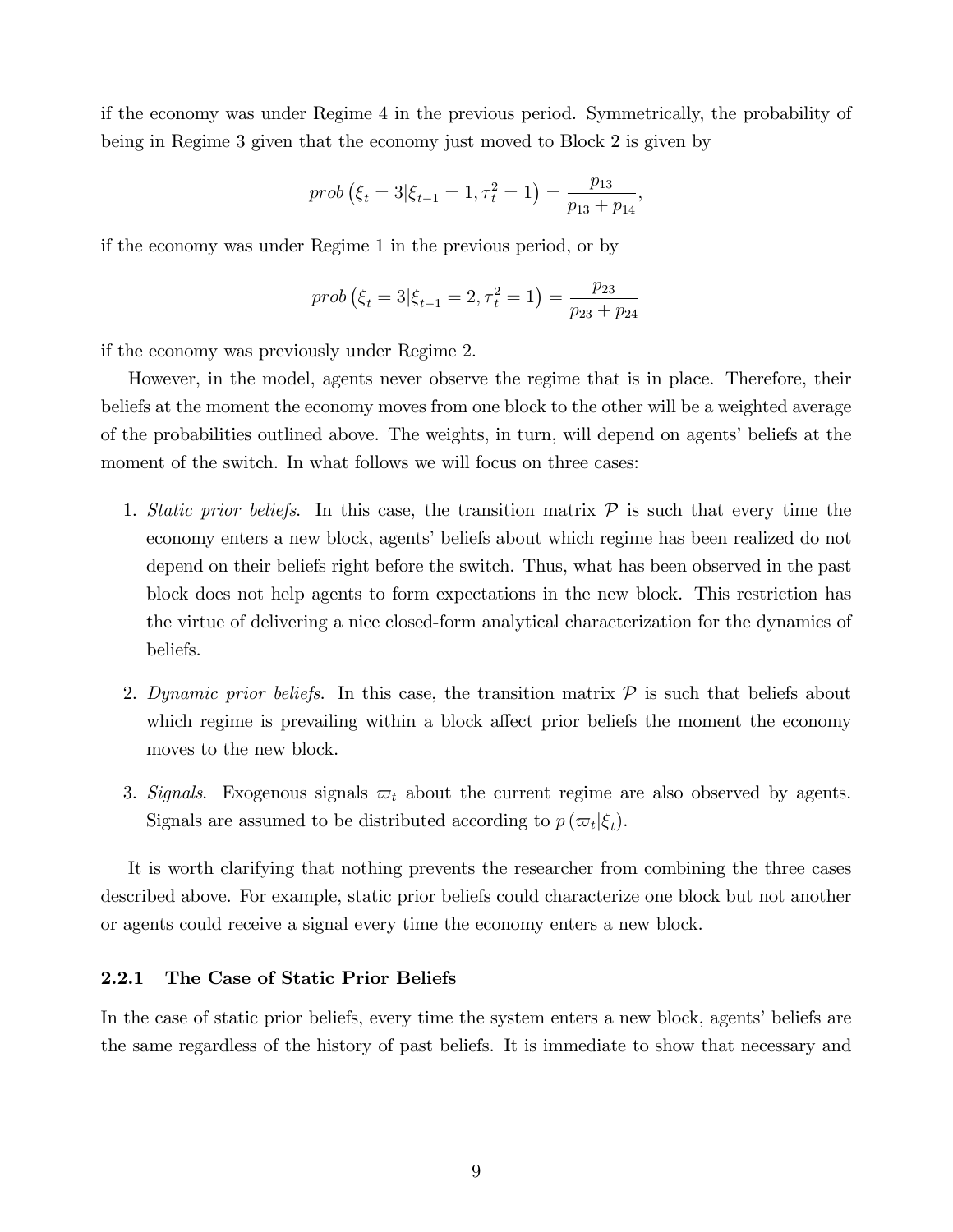sufficient conditions for this to happen are:

$$
prob(\xi_t = 1 | \tau_t^1 = 1) = \frac{p_{31}}{p_{31} + p_{32}} = \frac{p_{41}}{p_{41} + p_{42}} = prob(\xi_t = 1 | \tau_t^1 = 1)
$$
\n(7)

$$
prob(\xi_t = 3|\tau_t^2 = 1) = \frac{p_{13}}{p_{13} + p_{14}} = \frac{p_{23}}{p_{23} + p_{24}} = prob(\xi_t = 3|\tau_t^2 = 1)
$$
\n(8)

In other words, when the economy leaves a block, the relative probability of the two regimes in the new block is not affected by the regime that was in place before. Agents are fully rational and know the transition matrix governing the evolution of regimes. Therefore, their beliefs are uniquely pinned down by (7) and (8).

The recursive equations (3) and (4) combined with the initial conditions (7) and (8) uniquely characterize the dynamics of agents' beliefs in each block. To see this, notice that for each block, there is a *unique* path for the evolution of agents' beliefs, given that  $(7)$  and  $(8)$  make agents' beliefs before entering the block irrelevant. Furthermore, Proposition 1 guarantees that there exists a  $\tau_1^* \in \mathbb{N}$  and  $\tau_2^* \in \mathbb{N}$  such that agents' beliefs converge for an arbitrary level of accuracy. Therefore, in the case of static priors the number of consecutive periods spent in a block  $(\tau_t^i)$ is a sufficient statistic to pin down the dynamics of beliefs in both blocks. Equipped with this important result, we can re-cast Model  $(1)-(2)$  in terms of a new set of regimes indexed with respect to the number of consecutive periods spent in a block  $\tau_t^i$ ,  $i \in \{1, 2\}$ :

$$
\Gamma_0(\tau_t) S_t = \Gamma_c(\tau_t) + \Gamma_1(\tau_t) S_{t-1} + \Psi(\tau_t) \varepsilon_t + \Pi \eta_t \tag{9}
$$

where  $\varepsilon_t \sim N(0, \Sigma_{\epsilon})$  is a vector of exogenous Gaussian shocks,  $\eta_t$  is a vector of endogenous expectation errors, and the  $\tau_1^* + \tau_2^*$  regimes  $\tau_t \equiv (\tau_t^1, \tau_t^2)$  evolve according to the transition matrix

$$
\widetilde{\mathcal{P}} = \left[ \begin{array}{cc} \widetilde{\mathcal{P}}_{11} & \widetilde{\mathcal{P}}_{12} \\ \widetilde{\mathcal{P}}_{21} & \widetilde{\mathcal{P}}_{22} \end{array} \right],
$$

where the matrices  $\widetilde{\mathcal{P}}_{11}$  and  $\widetilde{\mathcal{P}}_{12}$  are given by

$$
\widetilde{\mathcal{P}}_{11} \equiv \begin{bmatrix}\n0 & prob \left\{ \tau_{t+1}^{1} = 2 | \tau_{t}^{1} = 1 \right\} & \dots & 0 & 0 \\
0 & 0 & \dots & 0 & 0 \\
\vdots & \vdots & \ddots & 0 & 0 \\
0 & 0 & \dots & 0 & prob \left\{ \tau_{t}^{1} = \tau^{*} | \tau_{t}^{1} = \tau^{*} - 1 \right\} \\
0 & 0 & \dots & 0 & prob \left\{ \tau_{t+1}^{1} > \tau^{*} | \tau_{t}^{1} = \tau^{*} \right\}\n\end{bmatrix}
$$
\n
$$
\widetilde{\mathcal{P}}_{12} \equiv \begin{bmatrix}\n1 - prob \left\{ \tau_{t+1}^{1} = 2 | \tau_{t}^{1} = 1 \right\} & \mathbf{0}_{1 \times (\tau^{*} - 1)} \\
\vdots & \vdots & \vdots \\
1 - prob \left\{ \tau_{t+1}^{1} > \tau^{*} | \tau_{t}^{1} = \tau^{*} \right\} & \mathbf{0}_{1 \times (\tau^{*} - 1)}\n\end{bmatrix}
$$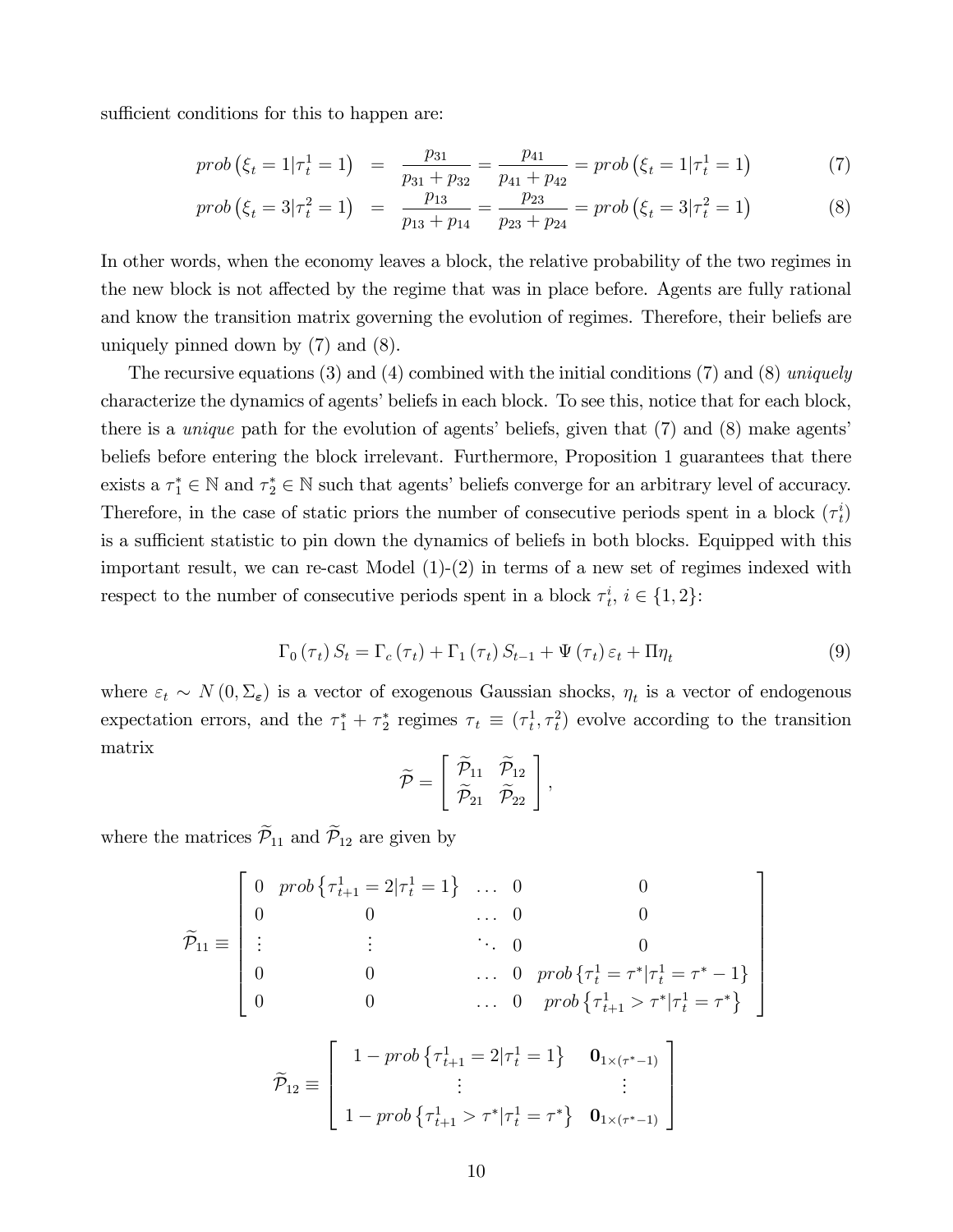with the elements of the matrices given by

$$
prob\left\{\tau_{t+1}^i = \tau_t^i + 1|\tau_t^i\right\} = prob\left(\xi_t = 1|\tau_t^1\right)\left(p_{11} + p_{12}\right) + \left(1 - prob\left(\xi_t = 1|\tau_t^1\right)\right)\left(p_{21} + p_{22}\right) \tag{10}
$$

where  $prob(\xi_t = 1|\tau_t^1)$  can be obtained from the recursive equation (3) and equation (7). The matrices  $\mathcal{P}_{21}$  and  $\mathcal{P}_{22}$  can be analogously derived.

Notice that the newly defined set of regimes keeps track of both the parameters in place at each point in time and the evolution of agents' beliefs. Since Model (9) is a Markovswitching DSGE model with perfect information, it can be solved using the techniques developed by Schorfheide (2005), Liu, Waggoner, and Zha (2011), Davig and Leeper (2007), Farmer, Waggoner, and Zha (2009), Cho (2012), and Foerster, Rubio-Ramirez, Waggoner, and Zha (2011). The result is an MS-VAR in the DSGE state vector  $S_t$ :

$$
S_t = c\left(\tau_t, \widetilde{\mathcal{P}}\right) + T\left(\tau_t, \widetilde{\mathcal{P}}\right) S_{t-1} + R\left(\tau_t, \widetilde{\mathcal{P}}\right) \varepsilon_t \tag{11}
$$

where the law of motion of the economy depends on agents' beliefs as captured by  $\tau_t$ . With the results of Proposition 1 at hand, the solution of Model (9) with a truncated number of regimes  $\tau_t$  approximates the solution of the original model with learning (1). Notice that the accuracy of this approximation can be made arbitrarily precise simply by increasing the number of regimes  $\tau^*$ . Furthermore, it is worth pointing out that in the case of static priors the approximation error stems only from truncating agents' learning process. For all regimes such that  $\tau_i^i < \tau_i^*$  agents' beliefs exactly coincide with the analytical values derived using (3) and  $(4)$  and conditions  $(7)$  and  $(8)$ .

#### 2.2.2 The Case of Dynamic Prior Beliefs

When conditions (7) and (8) do not hold, past beliefs always influence current beliefs. In this case, the number of consecutive periods  $\tau_t$  spent in a block is no longer a sufficient statistic for agents' beliefs. However, as pointed out before, the recursive equations  $(3)$  and  $(4)$  hold for any prior beliefs. Therefore, these equations still capture the dynamics of beliefs while the system stays in a block. Furthermore, it follows that the sufficient conditions for convergence derived in Subsection 2.1 still apply. Nevertheless, the initial conditions are now different from  $(7)$  and (8) as they will depend on beliefs in the past block. Specifically, agents' starting beliefs upon the shift from Block 2 to Block 1 are given by

$$
prob\{\xi_t = 1 | \mathcal{I}_t\} = \frac{prob\left\{\xi_{t-1} = 3 | \mathcal{I}_{t-1}\right\} p_{31} + \left(1 - prob\left\{\xi_{t-1} = 3 | \mathcal{I}_{t-1}\right\}\right) p_{41}}{prob\left\{\xi_{t-1} = 3 | \mathcal{I}_{t-1}\right\} (p_{31} + p_{32}) + \left(1 - prob\left\{\xi_{t-1} = 3 | \mathcal{I}_{t-1}\right\}\right) (p_{41} + p_{42})}
$$
\n(12)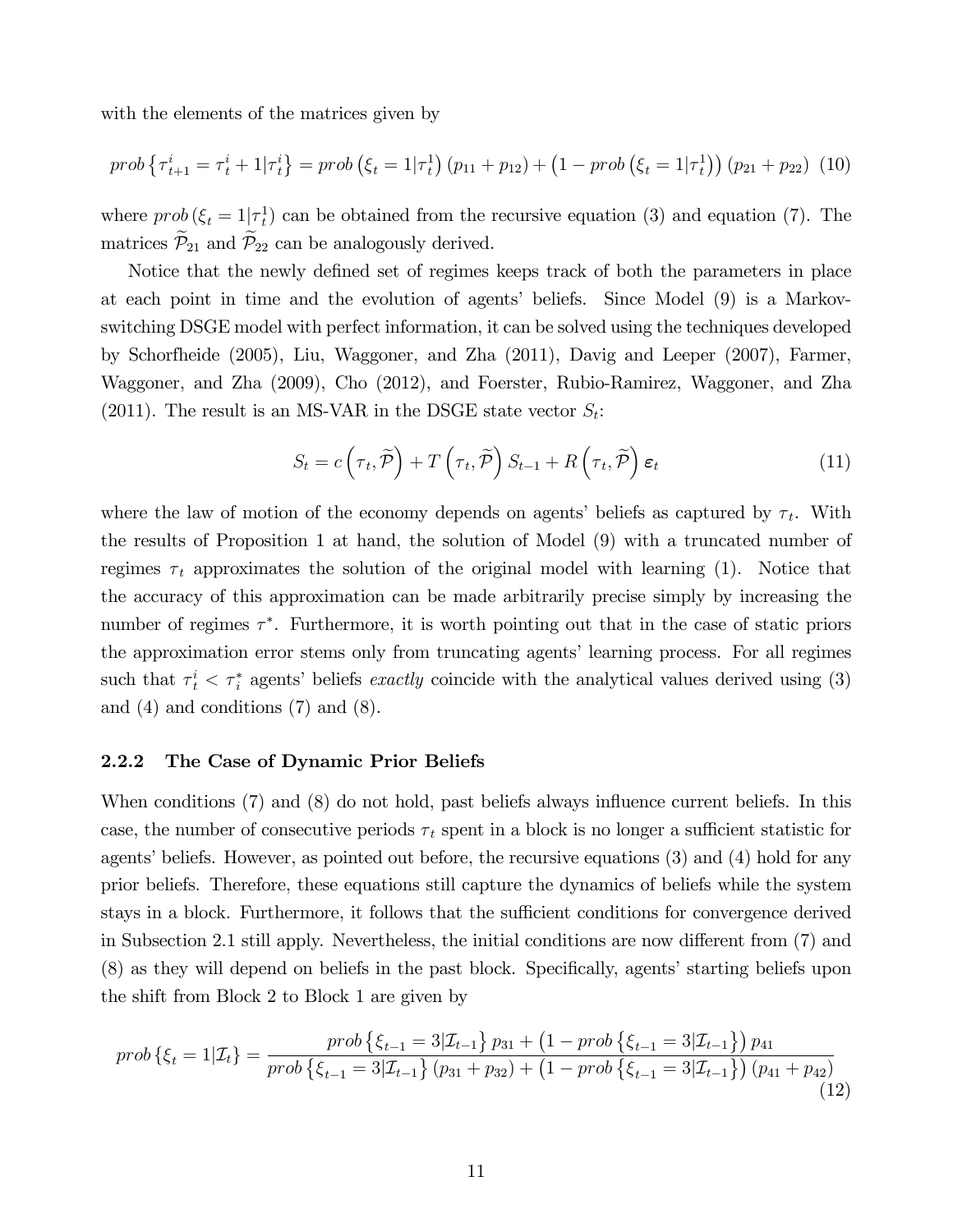while if the system just entered Block 2, starting beliefs read

$$
prob\{\xi_t = 3|\mathcal{I}_t\} = \frac{prob\left\{\xi_{t-1} = 1|\mathcal{I}_{t-1}\right\}p_{13} + \left(1 - prob\left\{\xi_{t-1} = 1|\mathcal{I}_{t-1}\right\}\right)p_{23}}{prob\left\{\xi_{t-1} = 1|\mathcal{I}_{t-1}\right\}\left(p_{13} + p_{14}\right) + \left(1 - prob\left\{\xi_{t-1} = 1|\mathcal{I}_{t-1}\right\}\right)\left(p_{23} + p_{24}\right)}\tag{13}
$$

Notice that, using their information set  $\mathcal{I}_t$ , agents can keep track of both the number of consecutive deviations and their starting beliefs. Therefore, in the case of dynamic prior beliefs two variables pin down the dynamics of beliefs over time: how many consecutive periods the system has spent in the current block and the initial beliefs agents had when the system entered the current block. We then tackle the problem of solving Model (1) when prior beliefs are dynamic by making a grid for agents' beliefs. Denote the grid for beliefs  $prob \{\xi_t = 1 | \mathcal{I}_t\}$  as  $\mathcal{G}_{b_1} = {\mathcal{G}_1, ..., \mathcal{G}_{g_1}}$  and for beliefs  $prob\{\xi_t = 3|\mathcal{I}_t\}$  as  $\mathcal{G}_{b_2} = {\mathcal{G}_{g_1+1}, ..., \mathcal{G}_{g_1+g_2}}$  where  $0 \leq \mathcal{G}_i \leq 1$ , all  $1 \le i \le g = g_1 + g_2$ . Furthermore, we denote the whole grid as  $\mathcal{G} = \mathcal{G}_{b1} \cup \mathcal{G}_{b2}$ . Endowed with such a grid, we can recast the original model in terms of a new set of regimes  $\zeta_t \in \{1, ..., g_1+g_2\},\$ any t. The new regime  $\zeta_t$  captures the knot of the grid  $\mathcal G$  that best approximates agents' beliefs; that is, in our notation  $prob\{\xi_t = 1 | \mathcal{I}_t\}$  when the system is in Block 1 and  $prob\{\xi_t = 3 | \mathcal{I}_t\}$  when the system is in Block 2. The transition probability matrix for these new regimes can be pinned down using the recursions (3) and (4) and the initial conditions (12) and (13). The algorithm below illustrates how exactly to perform this task.

**Algorithm** Initialize the transition matrix  $P$  for the new regimes  $\zeta_t$ , setting  $P = \mathbf{0}_{g \times g}$ .

Step 1 For each of the two blocks, do the following steps (without loss of generality we describe the steps for Block 1):

**Step 1.1** For any grid point  $\mathcal{G}_i \in \mathcal{G}_{b_1}$ ,  $1 \leq i \leq g_1$ , compute

$$
\widehat{\mathcal{P}}(i,j) = prob \left\{ \xi_{t-1} = 1 | \mathcal{I}_{t-1} \right\} (p_{11} + p_{12}) + (1 - prob \left\{ \xi_{t-1} = 1 | \mathcal{I}_{t-1} \right\}) (p_{21} + p_{22})
$$

where  $prob\{\xi_{t-1} = 1 | \mathcal{I}_{t-1}\} = \mathcal{G}_i$  and  $j \leq g_1$  is set so as to min  $|prob\{\xi_t = 1 | \mathcal{I}_t\} - \mathcal{G}_j|$ , where  $prob \{\xi_t = 1 | \mathcal{I}_t\}$  is computed using the recursive equation (3) along with the approximation  $prob\left\{\xi_{t-1} = 1 | \mathcal{I}_{t-1}\right\} = \mathcal{G}_i$ . To ensure the convergence of beliefs, we correct j as follows: if  $j = i$  and  $\mathcal{G}_i \neq \tilde{\lambda}_2$ , then set  $j = \min (j + 1, g_1)$  if  $\mathcal{G}_i < \tilde{\lambda}_2$  or  $j = \max(1, j - 1)$  if  $\mathcal{G}_i > \lambda_2$ .

**Step 1.2** For any grid point  $\mathcal{G}_i \in \mathcal{G}_{b_1}, 1 \leq i \leq g_1$ , compute  $\mathcal{P}(i, l) = 1 - \mathcal{P}(i, j)$  with  $l > g_1$  satisfying

$$
\min \left| \frac{prob\left\{\xi_{t-1} = 1 | \mathcal{I}_{t-1}\right\} p_{13} + \left(1 - prob\left\{\xi_{t-1} = 1 | \mathcal{I}_{t-1}\right\}\right) p_{23}}{prob\left\{\xi_{t-1} = 1 | \mathcal{I}_{t-1}\right\} (p_{13} + p_{14}) + \left(1 - prob\left\{\xi_{t-1} = 1 | \mathcal{I}_{t-1}\right\}\right) (p_{23} + p_{24})} - \mathcal{G}_l \right| \right|
$$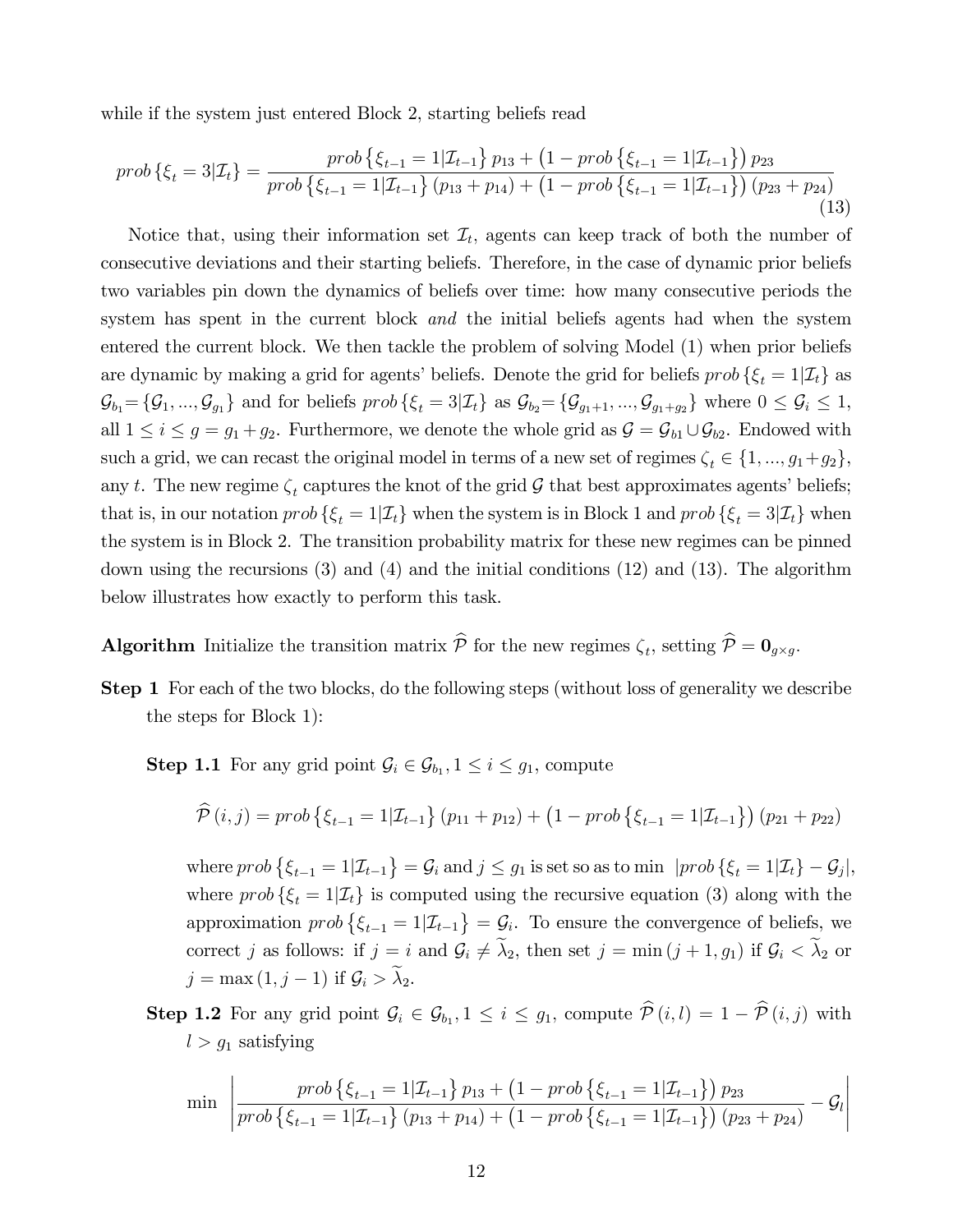where  $prob\left\{\xi_{t-1} = 1 | \mathcal{I}_{t-1}\right\} = \mathcal{G}_i$ .

**Step 2** If no column of  $\widehat{P}$  has all zero elements, stop. Otherwise, go to Step 3.

- **Step 3** Construct the matrix T as follows. Set  $j = 1$  and  $l = 1$ . While  $j \leq g$ , if  $\sum_{i=1}^{g} \hat{\mathcal{P}}(i, j) \neq$ 0 then do three things: (1) set  $T(j, l) = 1$ , (2) set  $T(j, v) = 0$  for any  $1 \le v \le g$  and  $v \neq l$ , (3) set  $l = l + 1$  and (4) set  $j = j + 1$ ; otherwise (i.e., if  $\sum_{i=1}^{g} \hat{\mathcal{P}}(i, j) = 0$ ), set  $j = j + 1.$
- **Step 4** Write the transition equation as  $\hat{\mathcal{P}}^R = T \cdot \hat{\mathcal{P}} \cdot T'$ . If no column of  $\hat{\mathcal{P}}^R$  has all zero elements, set  $\widehat{\mathcal{P}} = \widehat{\mathcal{P}}^R$  and stop. Otherwise, go to step 3.

Step 1.1 determines the regime j the system will go to if it stays in Block 1 next period and fills up the appropriate element  $(i, j)$  of the transition matrix  $\hat{\mathcal{P}}$  with the probability of moving to Regime j. If  $j = i$  and the corresponding diagonal element is not the knot that beliefs converge to, the step makes a correction to prevent this from happening. Otherwise, beliefs could get stuck at a grid point that is not the convergence point, inaccurately representing the dynamic of beliefs.<sup>3</sup> Step 1.2 computes the regime  $l$  the system will go to if it leaves Block 1 and fills up the appropriate element  $(i, l)$  of matrix  $\hat{\mathcal{P}}$ . Steps 2-4 are not necessary but help to keep the dimension of the grid small, getting rid of regimes that will never be reached. For computational convenience, we always add the convergence points for the two blocks (i.e.,  $\widetilde{\lambda}_2$ in the case of Block 1) to the grid  $\mathcal{G}$ . On many occasions, it is a good idea to make the grid near the convergence knot very fine to improve the precision of the approximation.

Once the transition matrix  $\hat{\mathcal{P}}$  for the new set of regimes is characterized, the original Model (1) can be recast in terms of the new set of regimes  $\zeta_i$ :

$$
\Gamma_{0}\left(\zeta_{t}\right)S_{t} = \Gamma_{c}\left(\zeta_{t}\right) + \Gamma_{1}\left(\zeta_{t}\right)S_{t-1} + \Psi\left(\zeta_{t}\right)\varepsilon_{t} + \Pi\eta_{t}
$$
\n(14)

where  $\zeta_t \in \{1, ..., g_1+g_2\}$ . Therefore, up to an approximation error that can be made arbitrarily small, the task of solving the model with learning in  $(1)$  boils down to solving the perfectinformation model (14) using solution algorithms for MS-DSGE models. The resulting law of motion is once again an MS-VAR:

$$
S_t = c\left(\zeta_t, \widetilde{\mathcal{P}}\right) + T\left(\zeta_t, \widetilde{\mathcal{P}}\right) S_{t-1} + R\left(\zeta_t, \widetilde{\mathcal{P}}\right) \varepsilon_t \tag{15}
$$

<sup>&</sup>lt;sup>3</sup>Similarly, in the case of oscillatory convergence, one has to prevent the algorithm from getting stuck on some grid point that does not represent the convergence point. To avoid complicating the discussion of the paper with too many technical details, we omit this correction.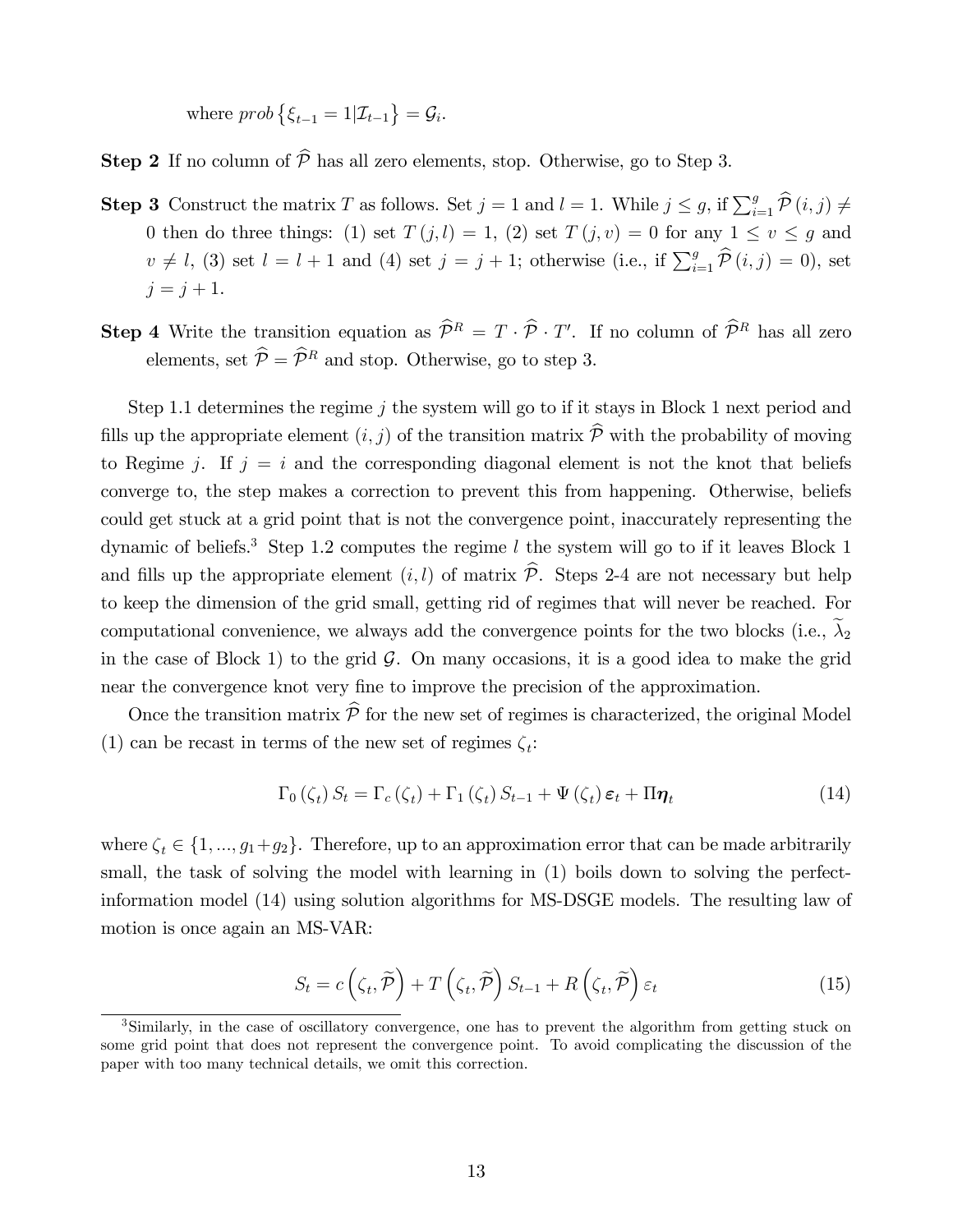#### 2.2.3 Signals

Let us assume that agents observe signals about the realized regime. To fix notation, denote the signal as  $\varpi_t$  and, for simplicity, assume that it can have only two values, 1 or 2. We denote the probability that the signal is equal to  $q \in \{1, 2\}$ , conditional on the regime being equal to  $h \in \{1, 2, 3, 4\}$  as  $prob \{\varpi_t = q | \xi_t = h\}$ . The model with signals can be solved by introducing a new system of regimes  $\zeta_t$ , which indexes the grid points corresponding to the probabilities  $prob\{\xi_t=1|\mathcal{I}_t,\varpi^t\}$  and  $prob\{\xi_t=3|\mathcal{I}_t,\varpi^t\}$ , and following the same logic used in the previous subsection.

To fill up the transition matrix  $\hat{\mathcal{P}}$  for the new set of regimes, one can implement the algorithm detailed in Subsection 2.2.2 with only the little tweak of updating beliefs using the information contained in the observed signal. For instance, we compute the ex-post-probability  $prob(\xi_t=1|\mathcal{I}_t,\varpi^t)$ 

$$
prob\left(\xi_{t}=1|\mathcal{I}_{t},\varpi^{t-1},\varpi_{t}=q\right)=\frac{prob\left(\varpi_{t}=q|\xi_{t}=1\right)prob\left(\xi_{t}=1|\mathcal{I}_{t},\varpi^{t-1}\right)}{\sum_{i=1}^{2}prob\left(\varpi_{t}=q|\xi_{t}=i\right)prob\left(\xi_{t}=i|\mathcal{I}_{t},\varpi^{t-1}\right)},\ q\in\{1,2\}\tag{16}
$$

where  $prob(\xi_t = 1 | \mathcal{I}_t, \varpi^{t-1})$  is computed using the recursive equation (3) for a given initial point in the grid G that approximates  $prob(\xi_{t-1} = 1 | \mathcal{I}_{t-1}, \varpi^{t-1})$ . We use the probability computed in equation (16) to determine the appropriate points of the grid  $\mathcal{G}$ , which we denote as  $j_q$ ,  $q \in \{1, 2\}$ . Note that for any given initial belief  $prob(\xi_{t-1} = 1 | \mathcal{I}_{t-1}, \varpi^{t-1}) \in \mathcal{G}$ , the (ex-post) belief  $prob(\xi_t = 1 | \mathcal{I}_t, \varpi^{t-1}, \varpi_t = q)$  now pins down the grid points, depending on the realization of the signal  $\varpi_t$ . Once these two points in the grid are determined, we can fill up the transition probability as follows:

$$
\widehat{\mathcal{P}}(i,j_q) = \sum_{v=1}^{2} \text{prob}\left\{\xi_t = v | \mathcal{I}_{t-1}, \varpi^{t-1}\right\} \text{prob}\left\{\varpi_t = q | \xi_t = v\right\}, \ q \in \{1,2\} \tag{17}
$$

where

$$
prob\left\{\xi_t = v|\mathcal{I}_{t-1}, \varpi^{t-1}\right\} = \sum_{u=1}^2 prob\left\{\xi_{t-1} = u|\mathcal{I}_{t-1}, \varpi^{t-1}\right\} p_{uv}
$$
(18)

and we approximate  $prob\left\{\xi_{t-1} = 1 | \mathcal{I}_{t-1}, \varpi^{t-1}\right\} \in \mathcal{G}$ . Note that in the case of signals, each row of the transition matrix  $\hat{\mathcal{P}}$  has up to four non-zero elements. This completes the derivation of the submatrix  $\widehat{\mathcal{P}}_{11}$ , which governs the evolution of beliefs within Block 1. How to obtain the other submatrices  $\widehat{\mathcal{P}}_{12}$ ,  $\widehat{\mathcal{P}}_{21}$ , and  $\widehat{\mathcal{P}}_{22}$  is detailed in Appendix H.

### 2.3 Agents Know That They Do Not Know

Summarizing, the methods outlined above show that one can recast the Markov-switching DSGE model with learning as a Markov-switching rational expectations system, in which the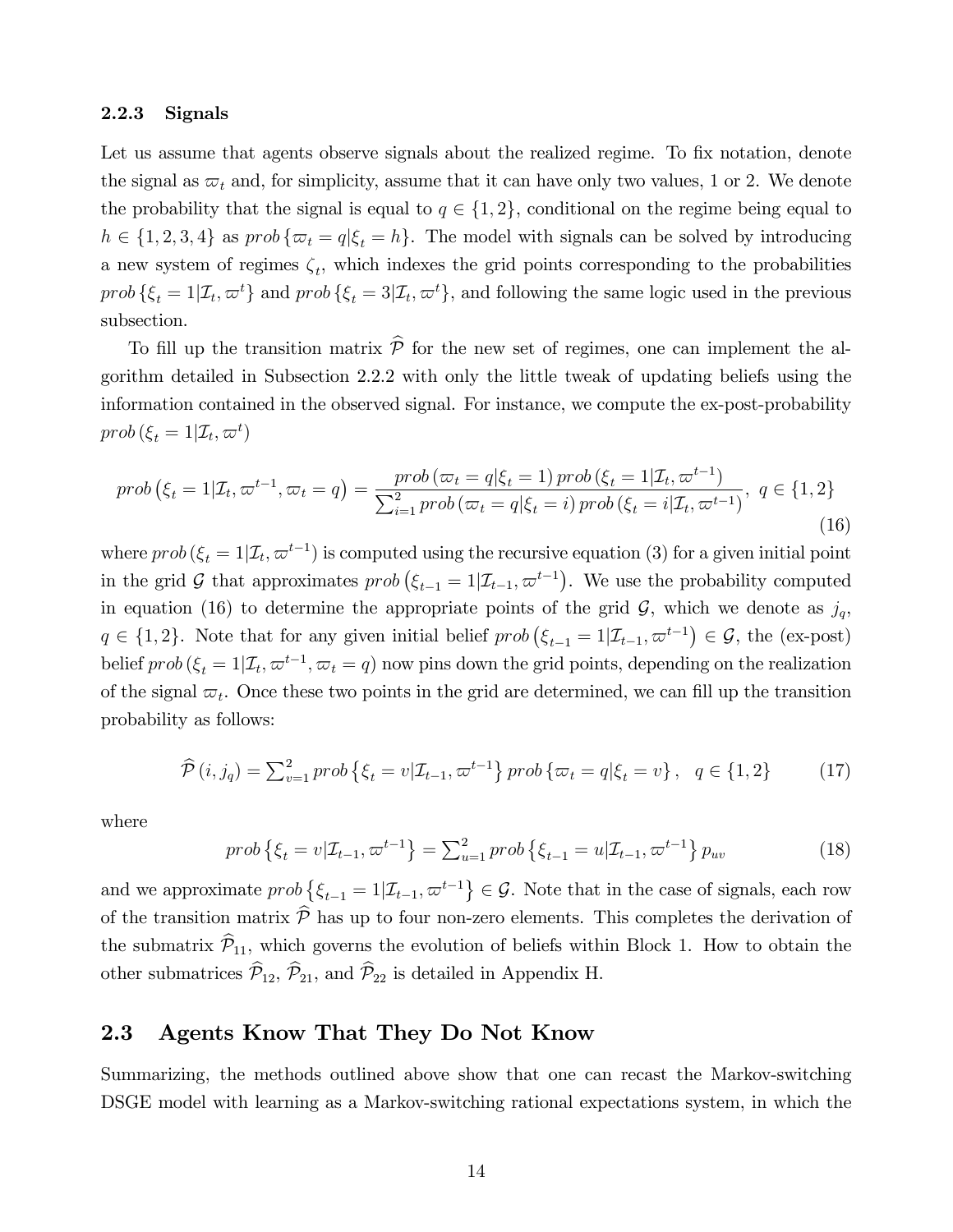regimes are indexed with respect to agents' beliefs. In the case of static priors, the number of consecutive realizations of a block represents a sufficient statistic to index agents' beliefs. In the case of dynamic priors, agents' beliefs are mapped into a grid. In both cases, a new transition matrix that characterizes the joint evolution of agents' beliefs and model parameters is derived.

It is worth emphasizing that this way of recasting the learning process allows us to easily model economies in which *agents know that they do not know*. In other words, agents form expectations taking into account that their beliefs will change in the future according to what they will observe in the economy. This is why the laws of motion (11) and (15) characterizing the behavior of the model depend on the current beliefs and the expanded transition matrix defining the joint evolution of agentsí beliefs and model parameters. This represents a substantial difference with the *anticipated utility* approach in which agents form expectations without taking into account that their beliefs about the economy will change over time (e.g., Evans and Honkapohja, 2001; Cogley, Matthes, and Sbordone, 2011). Furthermore, the approach described above differs from the one traditionally used in the learning literature in which agents form expectations according to a reduced-form law of motion that is updated recursively using the discounted least-squares estimator (Eusepi and Preston, 2011). The advantage of adaptive learning is the extreme áexibility given that, at least in principle, no restrictions need to be imposed on the type of parameter instability characterizing the model. However, such flexibility does not come without a cost, given that agents are not really aware of the model they live in, but only of the implied law of motion. Instead, in this paper agents fully understand the model, they are uncertain about the future, and they are aware of the fact that their beliefs will evolve over time.

It is also important to emphasize the extreme tractability of the approach taken in this paper. The solutions (11) and (15) can be easily combined with an observation equation and used in an estimation algorithm. For example, Bianchi and Melosi (2012a) estimates a prototypical New-Keynesian DSGE model, in which agents form beliefs about the likely duration of deviations from active inflation stabilization policies. The estimation of this new class of models is possible for three main reasons. First, even if the Önal number of regimes can be extremely high, the model imposes very specific restrictions on the allowed regime paths and on the link between observable outcomes and agents' beliefs. This implies that when evaluating the likelihood, a relatively small number of regime paths has to be taken into account. Second, the statistical properties of the different regimes can vary substantially and depend on the probability of moving across regimes. Therefore, identification of the transition matrix is not only given by the frequency with which the different regimes occur, but also by the laws of motion characterizing the different regimes. Finally, the number of extra parameters with respect to a model with perfect information is very low, if not zero, while the resulting dynamics can be substantially enriched. For example, Bianchi and Melosi (forthcoming) show that a period of fiscal distress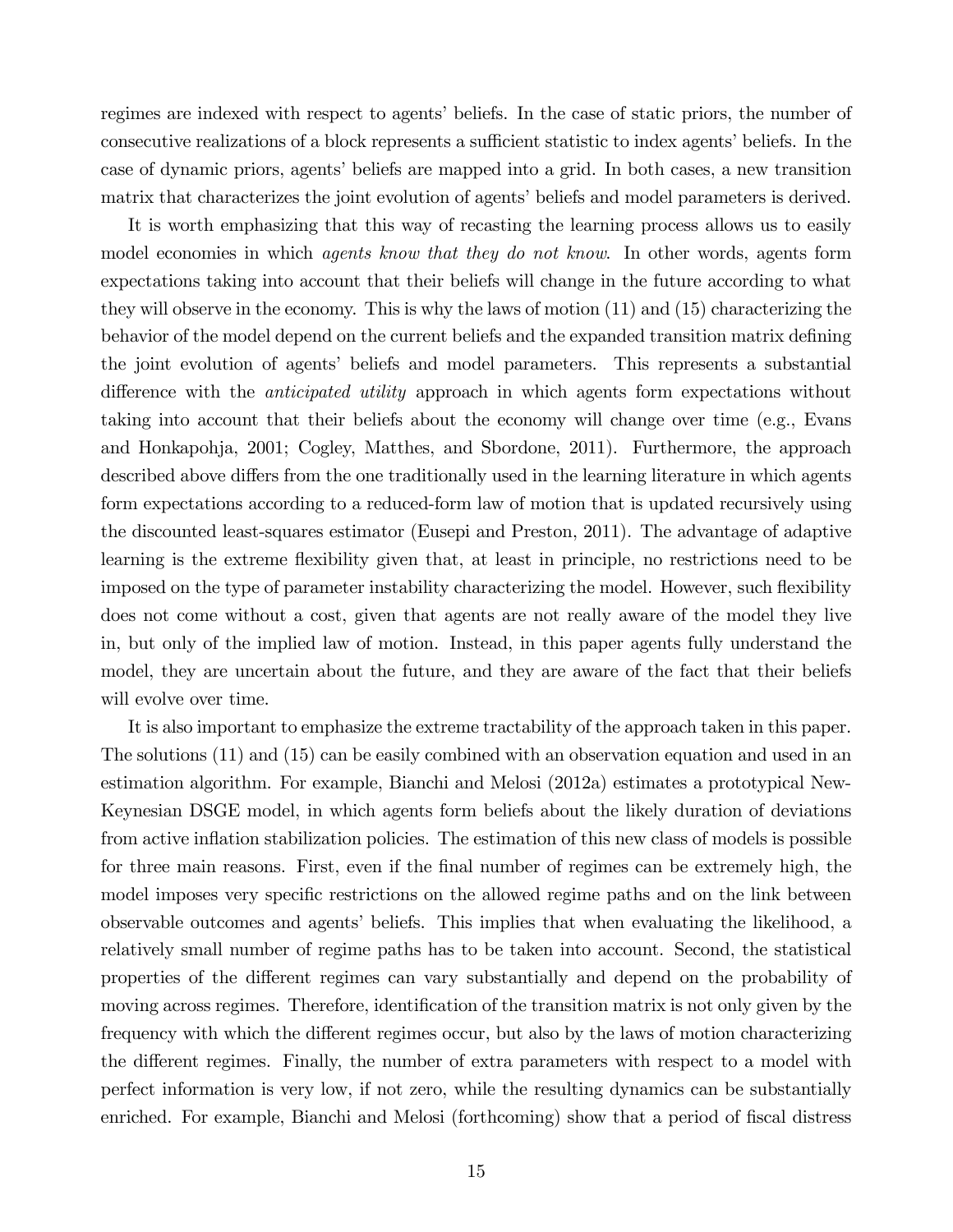can lead to a run-up in inflation that lasts for decades.

From a computational point of view, there might be a concern about the time required to solve the model when the final number of regimes becomes very large. This turns out not to be a problem. If regime changes enter in an additive way, affecting only the matrix  $\Gamma_c$ , the model can be solved with standard solution algorithms such as gensys (Sims, 2002) and Blanchard and Kahn (1980) and the high dimensionality of the transition matrix is not a problem. However, in many situations we might want to model regime changes that enter in a multiplicative way. For example, we might want to allow for changes in the Taylor rule parameters. In this case, the matrices  $\Gamma_0$  and  $\Gamma_1$  are also affected and we need to rely on solution methods developed to solve MS-DSGE models. However, according to our experience based on the use of the approach proposed by Farmer, Waggoner, and Zha (2009), even in this case a solution can be obtained in a matter of seconds because the transition matrix governing the evolution of the regimes is very sparse. Therefore, the methods described in this paper provide a promising tools for modeling information frictions, *animal spirits*, and agents' beliefs in a general equilibrium framework suitable for structural estimation.

### 3 Applications

In this section, we introduce a prototypical RBC model to illustrate the properties of the methods detailed above. Central to our discussion will be the evolution of optimism and pessimism and the implications thereof for consumption and saving decisions. The representative household maximizes the sequence of consumption  $c_t$  and capital  $k_t$ :

$$
\max_{c_t, k_t} \quad \widetilde{E}_0 \sum_{t=0}^{\infty} \beta^t \ln c_t
$$

subject to the resource constraint  $c_t + k_t = z_t k_{t-1}^{\alpha} + (1 - \delta) k_{t-1}$  with  $\alpha < 1$  and  $0 < \delta < 1$ . Let  $\widetilde{E}_t(\cdot)$  denote the expectation operator conditional on households' information set at time t. We assume that total factor productivity (TFP)  $z_t$  follows an exogenous process, such that

$$
\ln z_t = \mu(\xi_t) + \ln z_{t-1} + \sigma_z \varepsilon_t \tag{19}
$$

where  $\varepsilon_t \stackrel{iid}{\sim} N(0,1)$  and  $\xi_t$  denotes a discrete Markov process affecting the drift of TFP. This process evolves according to the transition probability matrix  $P$ . We assume that  $\xi_t$  can take four values; that is,  $\xi_t \in \{1, 2, 3, 4\}$ . These values map into values for the TFP drift  $\mu(\xi_t)$  as follows  $\xi_t \in \{1,2\} \Longrightarrow \mu_t(\xi_t) = \mu_H$  and  $\xi_t \in \{3,4\} \Longrightarrow \mu_t(\xi_t) = \mu_L$ , where  $\mu_L < \mu_H$ . In Block 1, Regimes 1 and 2 differ in their likely persistence:  $p_{11} < p_{22}$ . The same applies to Regimes 3 and 4 in Block 2:  $p_{33} < p_{44}$ . We call Regimes 1 and 2 high-growth regimes and Regimes 3 and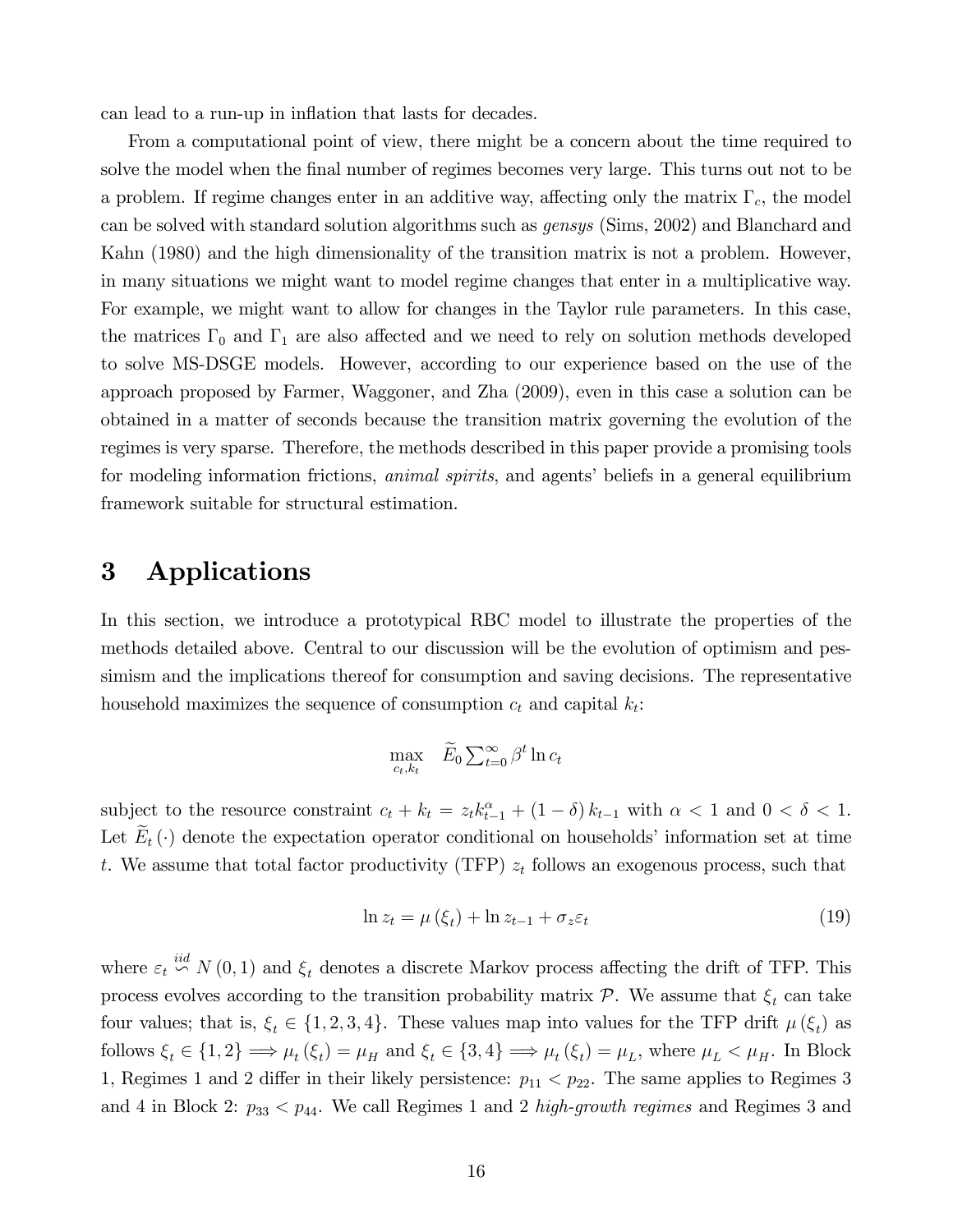4 *low-growth regimes*. Households are assumed to observe the history of the model variables (i.e.,  $k_t$ ,  $c_t$ , and  $z_t$ ) and that of the TFP shocks (i.e.,  $\varepsilon_t$ ). Therefore, households can establish whether the economy is in the high-growth block or in the low-growth block.

We introduce the stationary variables  $\mu_t \equiv \ln(z_t/z_{t-1}), \tilde{c}_t \equiv c_t/z_t^{1/(1-\alpha)}, \tilde{k}_t \equiv k_t/z_t^{1/(1-\alpha)}$ and, following Schorfheide  $(2005)$  and Liu, Waggoner, and Zha  $(2011)$ , we define the steady state as the stationary equilibrium in which all shocks are shut down, including the regime shocks to the growth rate of TFP. We then derive a log-linear approximation to the equilibrium equations around the steady-state equilibrium for these stationary variables. The log-linearized Euler equation reads:<sup>4</sup>

$$
\widehat{c}_t = \widetilde{E}_t \widehat{c}_{t+1} - (\alpha - 1) \left( 1 + (\delta - 1) \beta \overline{M}^{\frac{1}{\alpha - 1}} \right) \widehat{k}_t - \left( \frac{1}{\alpha - 1} + \beta \overline{M}^{\frac{1}{\alpha - 1}} (\delta - 1) + 1 \right) \widetilde{E}_t \widehat{\mu}_{t+1} \tag{20}
$$

where  $M \equiv \exp(\overline{\mu})$ ,  $\overline{\mu} \equiv (\overline{p}_1 + \overline{p}_2)\mu_H + (\overline{p}_3 + \overline{p}_4)\mu_L$  being the ergodic mean of the log growth rate of the economy, and  $\bar{p}_i$  stands for the ergodic probability of being in regime i,  $\hat{\mu}_t$ ,  $\hat{c}_t$  and  $\widehat{k}_t$  denote log-deviations of the stationary TFP growth, consumption, and capital, respectively, from their steady-state value, and  $\hat{\mu}(\xi_t) \equiv \mu_t(\xi_t) - \overline{\mu}$  is the log-deviation of TFP drift from its ergodic mean  $\overline{\mu}$ . The resource constraint is

$$
c_{ss}\hat{c}_t + k_{ss}\hat{k}_t = \left(\overline{M}^{\frac{\alpha}{\alpha-1}}k_{ss}^{\alpha}\frac{\alpha}{\alpha-1} + \frac{1-\delta}{\alpha-1}\overline{M}^{\frac{1}{\alpha-1}}k_{ss}\right)\hat{\mu}_t + \left(\overline{M}^{\frac{\alpha}{\alpha-1}}k_{ss}^{\alpha}\alpha + (1-\delta)\overline{\mu}^{\frac{1}{\alpha-1}}k_{ss}\right)\hat{k}_{t-1}
$$
\n(21)

Finally, the log-deviation of the growth rate of TFP from its ergodic level follows

$$
\widehat{\mu}_t = \widehat{\mu}(\xi_t) + \sigma_z \varepsilon_t \tag{22}
$$

As is standard for any RBC model, households adjust capital so as to smooth consumption intertemporally. The occurrence of TFP shocks and the succession of low-growth and highgrowth regimes challenge households' ability to smooth consumption over time. When the economy is in the high-growth regime, households expect that, with some probability, the economy will enter into the low-growth regime in the future, making it harder to raise future consumption. Therefore, *ceteris paribus* agents raise capital today so as to raise future expected consumption  $E_t\hat{c}_{t+1}$  vis-a-vis current consumption  $\hat{c}_t$ . When the economy is in the low-growth regime, agents expect that, with some probability, the economy will enter into the high-growth regime in the future, making it easier to raise future consumption. Therefore, ceteris paribus agents reduce capital today so as to raise current consumption  $\hat{c}_t$  vis-a-vis expected future consumption  $\widetilde{E}_t \widehat{c}_{t+1}$ .

<sup>&</sup>lt;sup>4</sup>A detailed derivation of the steady-state equilibrium for the stationary variables and the log-linearized equations is provided in Appendix I.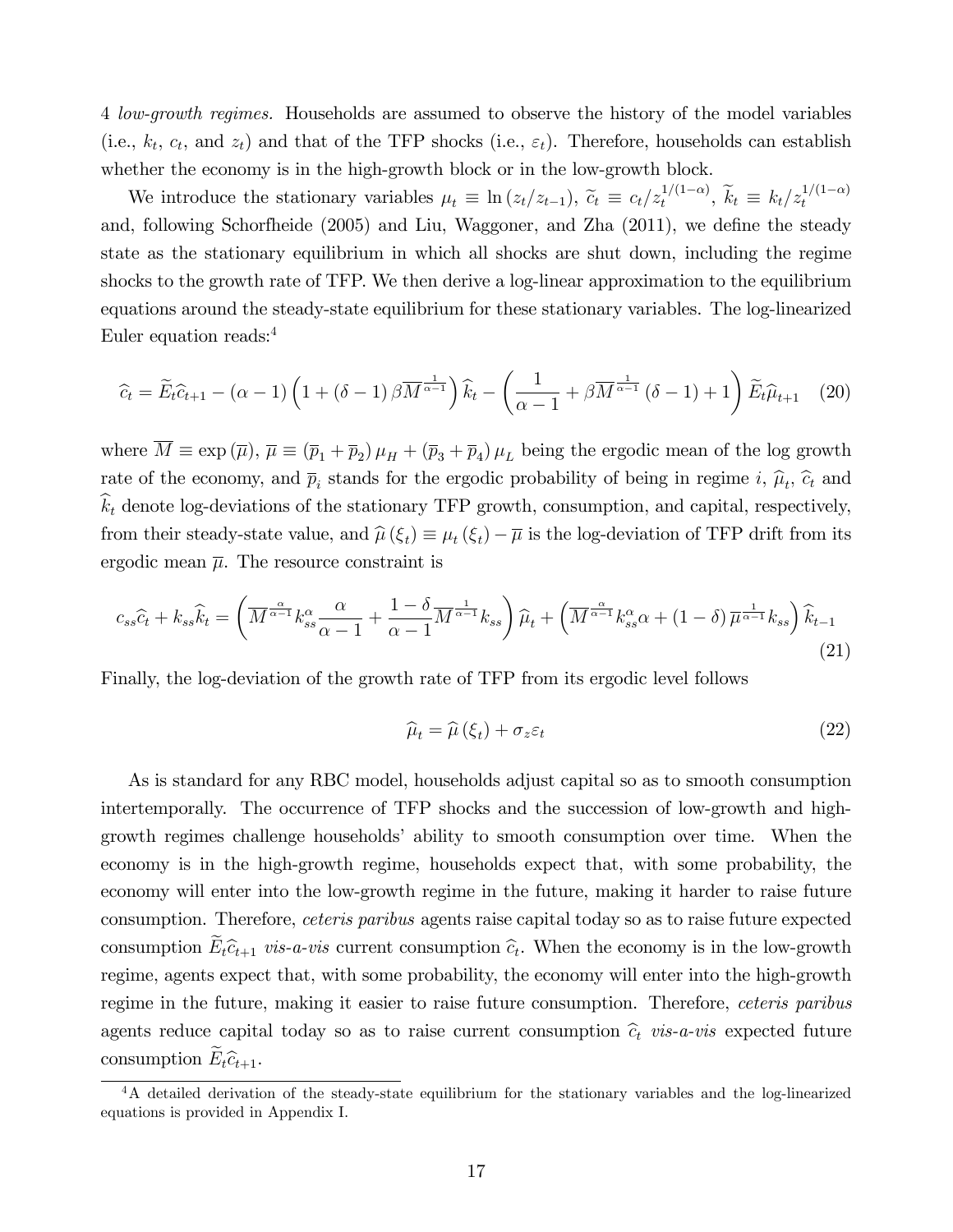Clearly, the persistence of the regime in place critically affects consumption and capital decisions. When the current regime is short lasting, households generally adjust capital more aggressively than when it is long lasting, because they deem that a switch in the next period is more likely. In contrast, households do not adjust capital so aggressively if they expect the regime to be very long lasting. When households expect that low growth or high growth has become a structural characteristic of the environment, they understand that consumption cannot be smoothed out over time by simply adjusting capital. Thus, very persistent regimes are mostly characterized by structural changes in the level of consumption.

Given that households have limited information, the log-linearized Model (20)-(22) cannot be solved using the existing techniques that are used to solve Markov-switching models with perfect information. However, we proceed as described in the previous sections, by introducing a new set of regimes that capture the evolution of the representative household's beliefs over time. It is important to notice that in the RBC model described above, regime changes enter additively. In other words, they only affect the vector of constants  $\Gamma_c(\cdot)$  in the canonical forms (9) or (14). In this case, the state space can be augmented with a series of dummy variables as in Schorfheide (2005), Liu, Waggoner, and Zha (2011), and Bianchi, Ilut, and Schneider (2012) and the models under imperfect information can be easily solved using standard solution methods for DSGE model such as gensys (Sims, 2002) and Blanchard and Kahn (1980). When regime changes enter multiplicatively, the matrices  $\Gamma_0$  and  $\Gamma_1$  are also affected. In this case, the model can be solved with any of the solution methods that have been developed for MS-DSGE models. Bianchi and Melosi (2012a, 2012b, Forthcoming) consider these cases and solve the model using the algorithm developed by Farmer, Waggoner, and Zha (2009).

In what follows, we adopt a standard calibration of the RBC model. We set capital's share parameter  $\alpha$  to equal 0.33. The discount factor  $\beta$  is equal to 0.9976 and the parameter for the physical depreciation of capital is set to equal 0:0250. The standard deviation of the TFP shock  $\sigma$  is set to 0.007. We set the growth rate of TFP in the high-growth state to equal the annualized rate of 4%:  $\mu_H = .01$ . We assume that under low-growth, the growth rate of TFP is simply zero:  $\mu_L = 0$ . The values for the transition matrix  $\mathcal{P}$  will vary across simulations and will be described case by case.

### 3.1 Static Prior with Symmetric Speed of Learning

Let us assume that te persistence of the short-lasting regimes is the same in the two blocks:  $p_{11} = p_{33} = 0.5$ . Analogously, we set the probabilities of staying in the long-lasting regimes so that  $p_{22} = p_{44} = 0.95$ . For simplicity we assume that regimes belonging to the same block do not communicate with each other; that is,  $p_{12} = p_{21} = p_{34} = p_{43} = 0$ . Furthermore, the transition matrix implies that once a switch to a new block occurs, agents always attach a 95%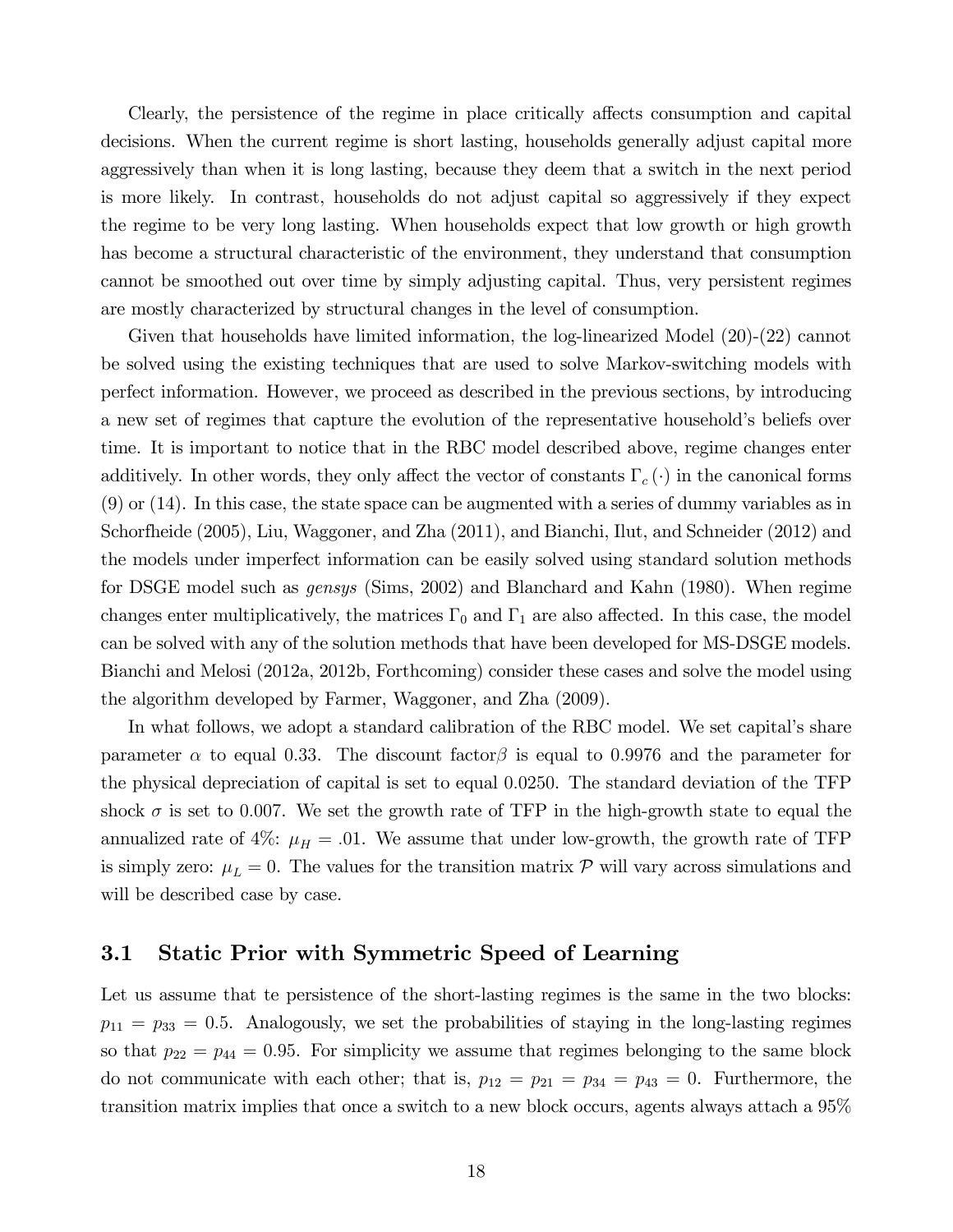

Figure 1: Static Prior Beliefs; Expected Growth Rate of Technology as a Function of Beliefs. The scale of the expected growth rates ranges from -1.6 to 1.6. Lighter blue areas capture expected rates that are lower than the ergodic rate. Darker red areas capture expected rates that are higher than the ergodic rate. Gray areas denote expected rates that are similar to the ergodic rate. Left graph: Annualized percentage deviations of the growth rate of technology from its ergodic value at different horizons as a function of the probability that the observed high-growth regime is long lasting (Beliefs LL-HG). Right graph: Annualized percentage deviations of the growth rate of technology from its ergodic value at different horizons as a function of the probability that the observed low-growth regime is long lasting (Beliefs LL-LG).

probability to being in the short-lasting regime:

$$
\frac{p_{31}}{p_{31} + p_{32}} = \frac{p_{41}}{p_{41} + p_{42}} = 0.95
$$
 (23)

$$
\frac{p_{13}}{p_{13} + p_{14}} = \frac{p_{23}}{p_{23} + p_{24}} = 0.95
$$
 (24)

Notice that conditions (23)-(24) imply static prior beliefs: agents always enter the high-growth (low-growth) block with the same level of optimism (pessimism). To sum up, we work with the following transition matrix:

$$
\mathcal{P} = \begin{bmatrix} 0.50 & 0 & 0.475 & 0.025 \\ 0 & 0.95 & 0.0475 & 0.0025 \\ \hline 0.475 & 0.025 & 0.50 & 0 \\ 0.0475 & 0.0025 & 0 & 0.95 \end{bmatrix}
$$

Figure 1 shows agents' expectations about the growth rate of TFP  $\mu_t$  in deviations from its ergodic level  $\overline{\mu}$  at different horizon as agents' beliefs about being in the high-growth long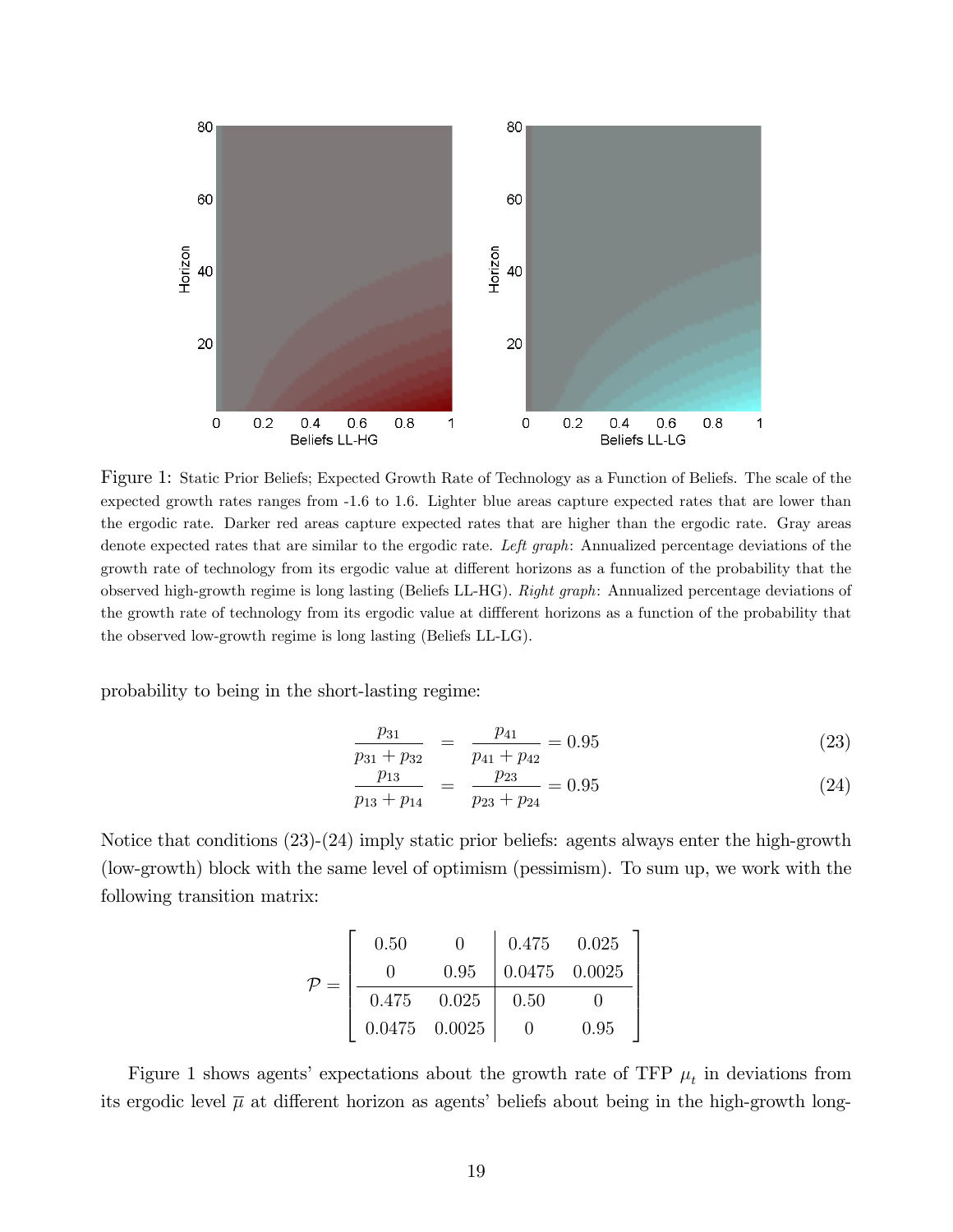lasting regime (left plot) or in the long-lasting low-growth regime (right plot) vary from 0 to 1. These expectations take into account regime uncertainty and can be quickly computed using the methods described in Bianchi (2012). When the economy is in the high-growth block and agents are extremely optimistic about being in the long-lasting regime, they expect a growth rate of TFP that exceeds the ergodic rate by 1.6% for the next few quarters. left graph. See the dark red area in left graph. However, at very long horizons, agents simply expect the growth rate of TFP to return to the annualized ergodic mean of  $2\%$ , regardless of how confident they are to be in the long-lasting high-growth regime. When agents mostly expect to be in a shortlasting regime, the expected growth rate of TFP is fairly similar to the ergodic rate at every horizon. Similarly, when the economy is on a low-growth path, the more pessimistic about the duration of this phase agents are, the longer the horizon at which the expected growth rate of TFP stays below the ergodic rate. See the light blue area in the right graph.

To illustrate the consequences of fluctuations in agents' beliefs, we simulate the economy assuming a typical path for the regimes and setting all Gaussian shocks  $\varepsilon_t$  to zero. We assume that capital is initialized at its steady-state value. The results are reported in Figure 2. In each panel, the gray areas denote the periods of low growth. Short-lasting regimes last for their typical duration of 2 quarters. Long-lasting regimes last for their typical duration of 20 quarters. The two right graphs report the evolution of consumption and capital in the model with learning compared to the model with perfect information in which agents can observe the current regime. The panel in the upper-left corner shows the evolution of agents' beliefs about being in the long-lasting high-growth regime and in the long-lasting low-growth regime. The panel in the lower-left corner reports the evolution of expected average TFP growth at 4-, 8-, 20-, and 40- quarter horizons. Notice that this is a convenient measure of agentsí optimism/pessimism that takes into account uncertainty about the regime in place today and the possibility of regime changes.

Three features of Figure 2 deserve to be emphasized. First, right after a switch to a new block, agents believe that this switch is most likely to be short lasting. This can be seen in the top left graph when switches to new blocks occur. The reason is that agents are rational and hence are aware that regardless of whether the past regime was short lasting or long lasting, the probability of switching to the short-lasting regime in the new block is always as high as 95%. This stems from the restrictions in  $(23)-(24)$ , which imply static prior beliefs. Second, whenever a short-lasting regime is in fact realized, with the benefit of hindsight, agents' beliefs turn out to over-react to the regime change because agents *rationally* attach a non-zero probability to being in the long-lasting regime. Third, the probability of being in the long-lasting regime smoothly increases as more realizations of the same block are observed. The top left graph shows that the probability of being in the long-lasting regime rises monotonically with the number of consecutive realizations of a particular growth rate. For instance, from  $t = 117$  to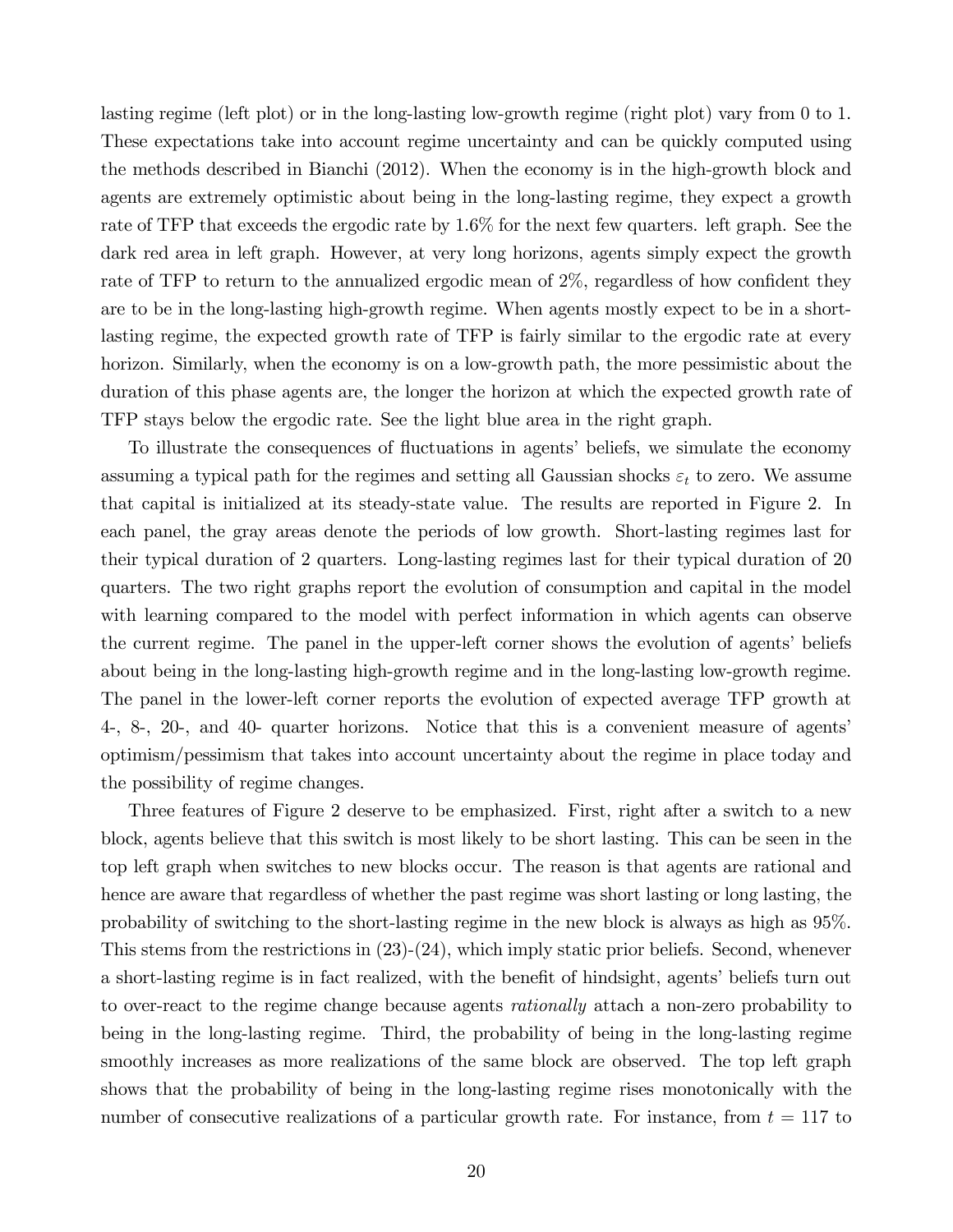

Figure 2: Static Prior Beliefs and Symmetric Speed of Learning. Top left graph: Evolution of beliefs of being in the long-lasting high-growth regime (red solid line) and in the long-lasting low-growth regime (blue dashed line). Top right graph: Annualized percentage deviations of consumption from the perfect-information benchmark. Bottom left graph: Expected average growth rate of technology (annualized percentage) at various horizons. Bottom right graph: Annualized percentage deviations of capital from the perfect-information benchmark. In all graphs, gray areas denote periods of low growth.

 $t = 136$ , the economy is in a long-lasting low-growth regime. While agents initially attach a small probability to being in the long-lasting regime, they become fully convinced after 12 consecutive periods of low TFP growth.

Furthermore, Figure 2 shows the evolution of optimism and pessimism and the associated dynamics of the *consumption gap* and the *capital gap*, which are defined as the optimal level of consumption and capital in deviations from their corresponding levels under perfect information. When the economy enters the long-lasting low-growth period, imperfectly informed agents are not very pessimistic about the duration of the low-growth regime. This is reflected in their expectations about the average growth rate of TFP that barely moves in the bottom left graph. Given that they expect that the low-growth period will be short lasting, they decide to slow down capital accumulation so as to smooth consumption. In contrast, if agents knew the actual realization of the low-growth regime, they would adjust their stock of capital less aggressively and let consumption fall more. This is why in Figure 2 we observe a *positive consumption gap* and a *negative capital gap* when the economy enters a period of long-lasting low growth.

As the period of low-growth consolidates, imperfectly informed agents update their beliefs until they eventually become convinced that they are in the long-lasting regime. This happens in roughly 12 quarters after the switch. As illustrated in the bottom left graph, such slow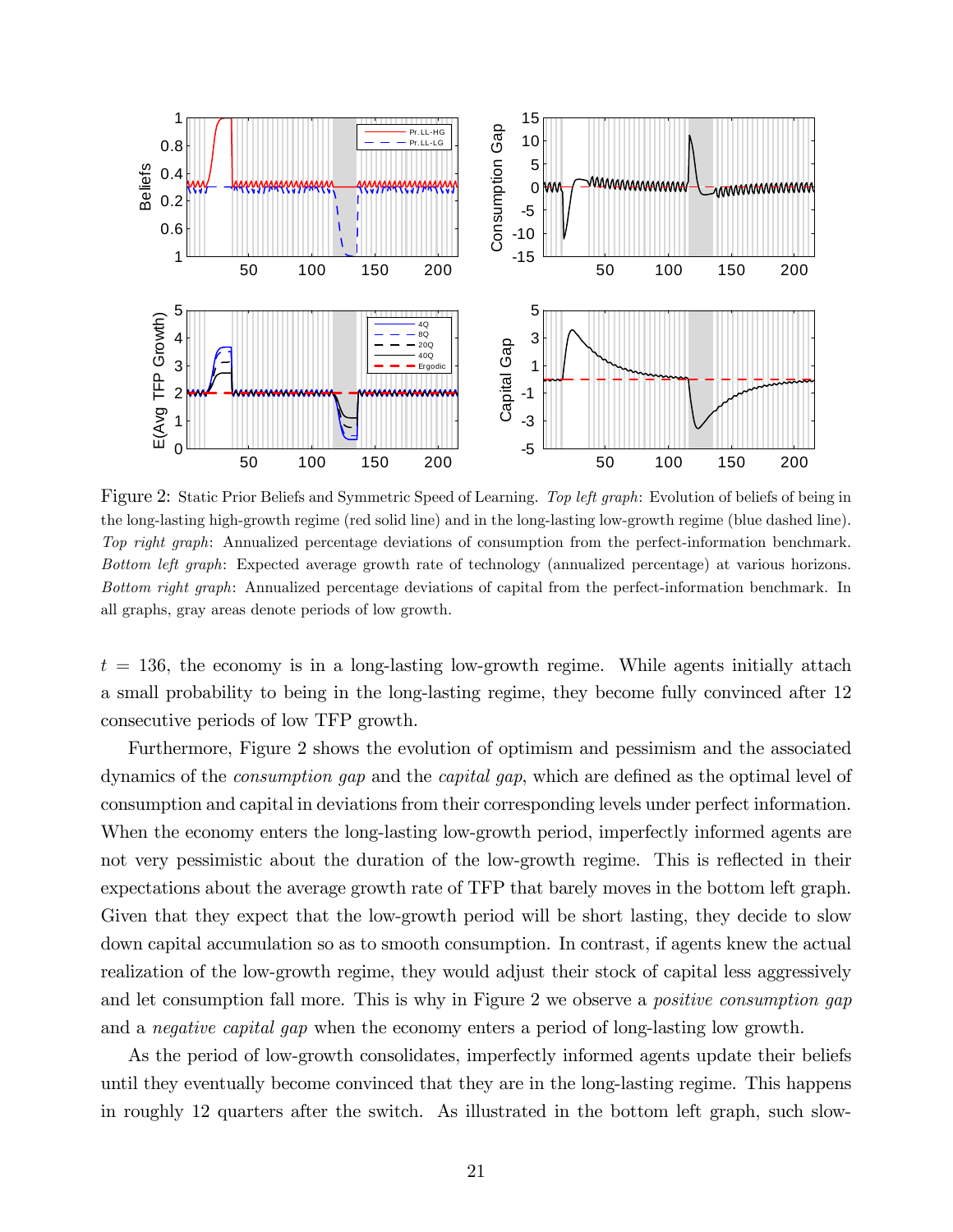moving beliefs cause the expected average growth rate of TFP over the next few years to also adjust sluggishly. This eventually determines an adjustment in the path for consumption and the consumption gap slowly fades away. Interestingly, at the end of the long-lasting low-growth period, the consumption gap becomes negative. The reason is that the sluggish evolution of pessimism prompted households to decumulate capital rapidly at the beginning of the period of low growth. The small capital stock depresses consumption as households become pessimistic, leading to a negative consumption gap. A specular pattern characterizes the economy the moment it enters a long-lasting high-growth period at the beginning of the simulation.

As pointed out before, even when the economy repeatedly alternates between short-lasting periods, agents' beliefs are misaligned with the truth. Let us focus on the first 16 quarters during which a sequence of short-lasting regimes are realized. While the economy is in the short-lasting high-growth regime, imperfectly informed households consume more and accumulate less capital than in the case of perfect information. The reason is that imperfectly informed agents attach some non-negligible - albeit small - probability to being in the long-lasting regime. By the same token, when the economy is going through a short-lasting period of low growth, imperfectly informed households consume less and accumulate more capital than under perfect information.

### 3.2 Static Prior with Differential Speed of Learning

Now we study a situation in which optimism and pessimism evolve at differential speed. The speed of learning within a block is affected by the relative persistence of the corresponding two regimes. Generally speaking, if the persistences of the two regimes become more similar, it takes longer for rational agents to figure out which regime is in place. To see this point, let us calibrate the model as in the previous section, using the restrictions in  $(23)-(24)$ , but now we set the probability of staying in the short-lasting high-growth regime to be  $p_{11} = 0.75 > 0.5$ . The probability of staying in the long-lasting high-growth regime is unchanged  $(p_{22} = 0.95)$ . Figure 3 shows the dynamic of beliefs, the expected average growth rate of TFP at various horizons (4, 8, 20, and 40 quarters), the consumption gap, and the capital gap when the economy goes through the same sequence of regimes as that in Figure 2, with the only difference that now the typical duration of the short-lasting high-growth regime is longer: 4 quarters instead of 2. The typical duration of all other regimes is the same. The crucial point to notice is that in Figure 3 the typical realization of 20 quarters of high growth is not enough to induce households fully make up their mind that the realized regime is of the long-lasting type. Agents attach only an 80% probability of being in the long-lasting regime after having observed 20 consecutive periods of high growth. In contrast, when the economy is going through a period of long-lasting low growth, it takes roughly 12 quarters for households to be fully convinced that they are in the long-lasting regime, exactly as in Figure 2.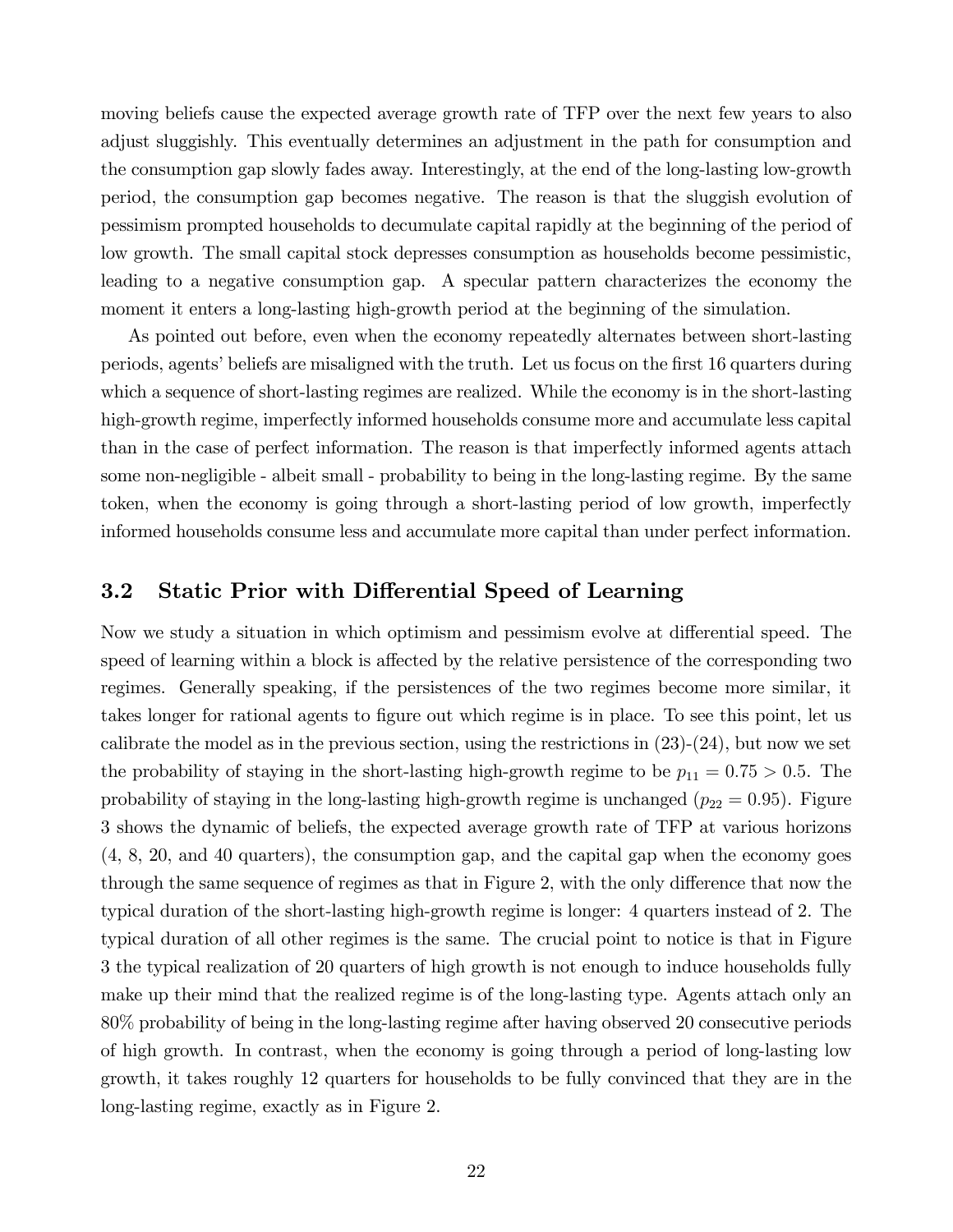

Figure 3: Static Prior Beliefs and Differential Speed of Learning. Top left graph: Evolution of beliefs of being in the long-lasting high-growth regime (red solid line) and in the long-lasting low-growth regime (blue dashed line). Top right graph: Annualized percentage deviations of consumption from the perfect-information benchmark. Bottom left graph: Expected average growth rate of technology (annualized percentage) at various horizons. Bottom right graph: Annualized percentage deviations of capital from the perfect-information benchmark. In all graphs, gray areas denote periods of low growth.

Differential speeds of learning have an impact on the dynamics of consumption and capital. During the long-lasting high-growth regime, the misalignment of agents' beliefs is more persistent than in the case of the low-growth regime. This implies a more persistent negative consumption gap because households raise capital to smooth consumption in the future. On the other hand, the consumption gap is less pronounced than that under a symmetric speed of learning. The reason is that the expected duration of the short-lasting high-growth regime is now longer than that in the previous subsection. This is captured by the graph in the lower left corner that shows a larger jump in the expected average growth rate as the economy enters the high-growth block when compared to its counterpart in 2.

### 3.3 Evolution of Optimism and Pessimism

So far, we have assumed that prior beliefs are static. Static prior beliefs imply that previous beliefs do not affect current beliefs once the observed TFP growth rate changes. Let's consider a transition matrix of the following type. We assume that the probability of staying in the short-lasting regimes is  $p_{11} = p_{33} = 0.75$ . We set the probabilities of staying in the long-lasting regimes so that  $p_{22} = p_{44} = 0.95$ . For simplicity we assume that the regimes belonging to the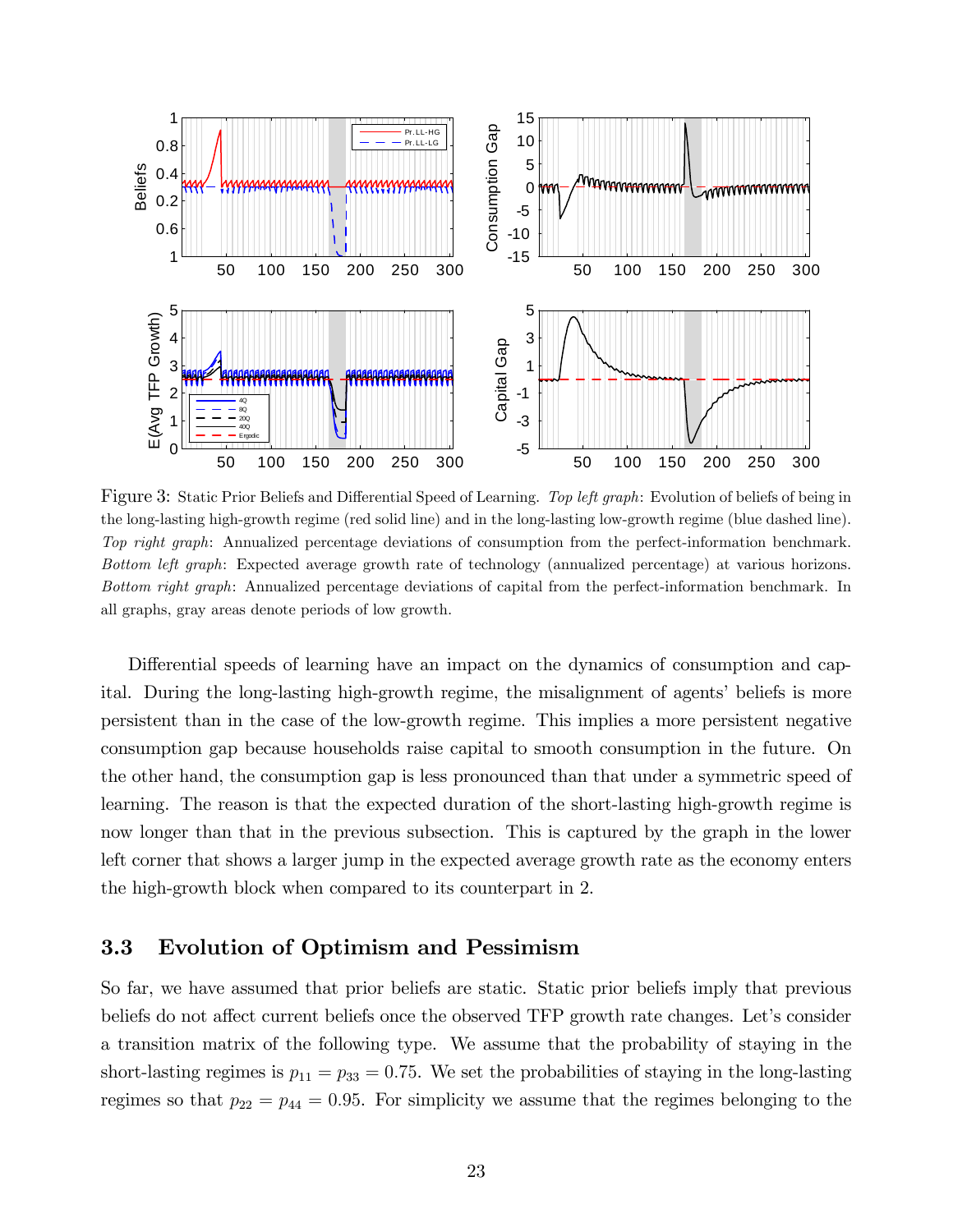

Figure 4: Dynamic Prior Beliefs; Expected Growth Rate of Technology as a Function of Beliefs. The scale of the expected growth rates ranges from -1.6 to 1.6. Lighter blue areas capture expected rates that are lower than the ergodic rate. Darker red areas capture expected rates that are higher than the ergodic rate. Gray areas denote expected rates that are similar to the ergodic rate. Left graph: Annualized percentage deviations of the growth rate of technology from its ergodic value at different horizons as a function of the probability that the observed high-growth regime is long lasting (Beliefs LL-HG). Right graph: Annualized percentage deviations of the growth rate of technology from its ergodic value at different horizons as a function of the probability that the observed low-growth regime is long lasting (Beliefs LL-LG).

same block do not communicate with each other:  $p_{12} = p_{21} = p_{34} = p_{43} = 0$ . We will relax this restriction later on.

We want to model an economy that goes through two types of *phases* over time: a *high*growth phase that is mostly characterized by long-lasting high-growth periods with only very short low-growth periods and a *low-growth phase* that is mostly characterized by persistent periods of low-growth and high-growth periods of rather short duration. This can be done by introducing the following restrictions on the parameters of the transition matrix  $\mathcal{P}$ :

$$
\frac{p_{31}}{p_{31} + p_{32}} = 0.05 < \frac{p_{41}}{p_{41} + p_{42}} = 0.95
$$
\n(25)

$$
\frac{p_{13}}{p_{13} + p_{14}} = 0.05 < \frac{p_{23}}{p_{23} + p_{24}} = 0.95
$$
\n(26)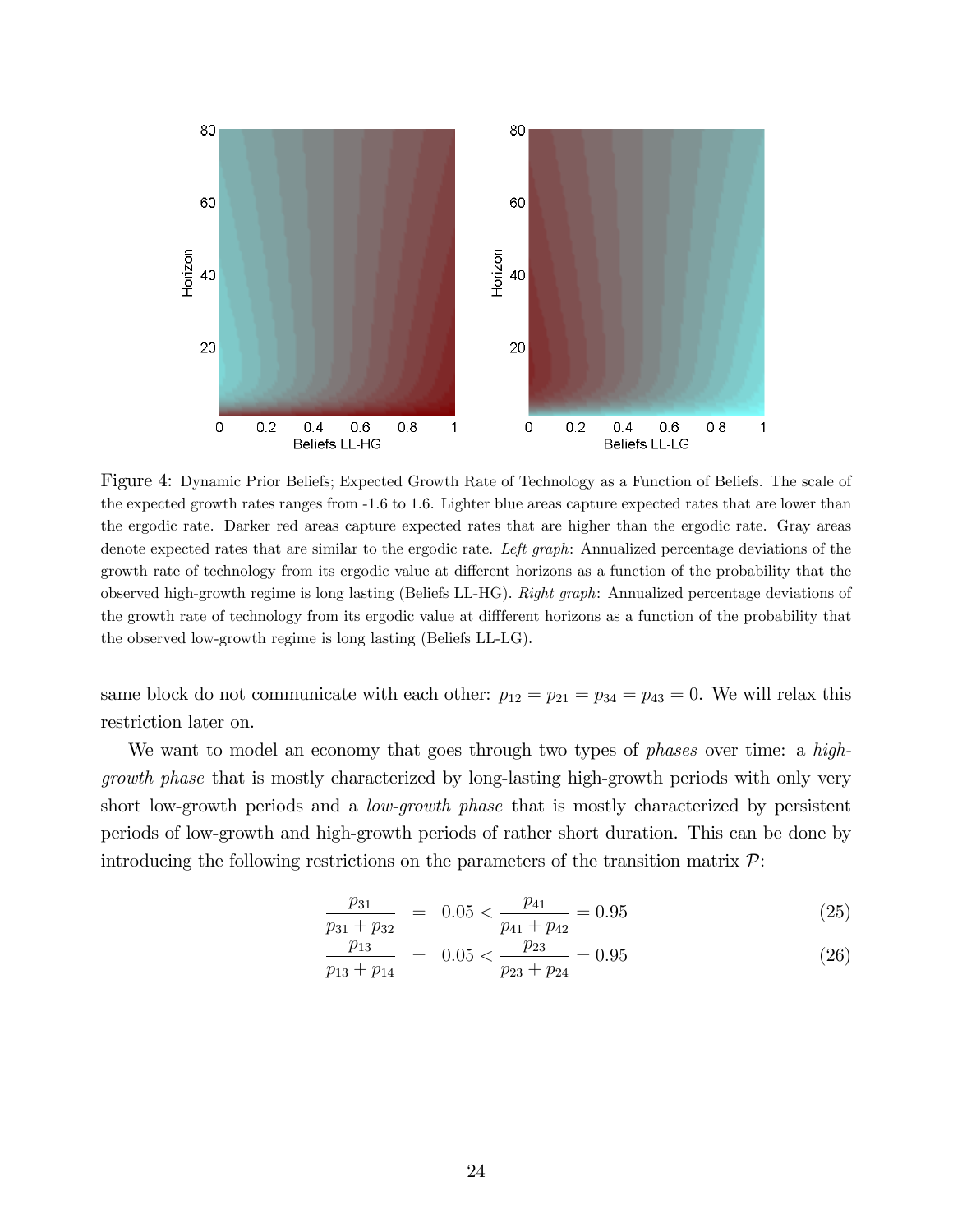To sum up, the transition matrix reads:

|  | 0.75 |                      |                 | $0.0125$ 0.2375 |
|--|------|----------------------|-----------------|-----------------|
|  |      | 0.95                 | $0.0475$ 0.0025 |                 |
|  |      | $0.0125\quad 0.2375$ | 0.75            |                 |
|  |      | $0.0475$ 0.0025      |                 | 0.95            |

It is important to emphasize that, in this model, the fact that the economy is currently in the high-growth or low-growth regime plays a minor role in affecting the growth rate that agents expect. Most of the action stems from whether agents believe that the economy has been going through a *high-growth phase* or a *low-growth phase*. Figure 4 shows agents' expectations about the growth rate of TFP  $\mu_t$  in deviations from its ergodic level  $\overline{\mu}$  at different horizons (from 1 to 80 quarters) and for various initial levels of probability of being in the long-lasting high-growth regime (left plot) and low-growth regime (right plot). Notice that, unlike in the case of static prior beliefs discussed in Figure 1, high-growth regimes may be associated with a lower medium-horizon expected growth rate of TFP than low-growth regimes. This is because, in this economy, agents know that short-lasting regimes are more likely to be followed by the long-lasting regime of the opposing block. Importantly, the expected growth rate of technology in the long-lasting high-growth (low-growth) regime differs from that in the short-lasting lowgrowth (high-growth) regime only at a very short horizon.

The upper left graph of Figure 5 reports the evolution of agents' beliefs, consumption, and capital for the case of dynamic prior beliefs. We assume a typical path for the regimes. We initialize agents' beliefs so that agents are confident of being in a high-growth phase.<sup>5</sup> As agents observe 4 quarters of high growth, followed by 20 quarters of low growth, agents start to fear that the economy has switched to the low-growth phase. As a result, households are less optimistic when the economy returns to the high-growth regime. When the second realization of the long-lasting low-growth regime occurs, households become immediately convinced that the long-lasting low-growth regime is in place. Symmetrically, when the economy returns to high TFP growth for the second time, households believe that the high-growth regime will be long-lasting with only a 6% probability. Afterwards, the economy enters the high-growth phase by going through a short-lasting low-growth regime. Households are initially very pessimistic about the persistence of this regime. It takes two realizations of the long-lasting high-growth regimes to make them confident that the economy has shifted to the high-growth phase.

The lower left graph of Figure 5 provides further evidence that households slowly learn about changes in the two paths. Observe that when the economy enters the first long-lasting low-growth period, households mostly believe that they are still in the high-growth phase and

<sup>&</sup>lt;sup>5</sup>This can easily happen if the economy just went through a high-growth phase.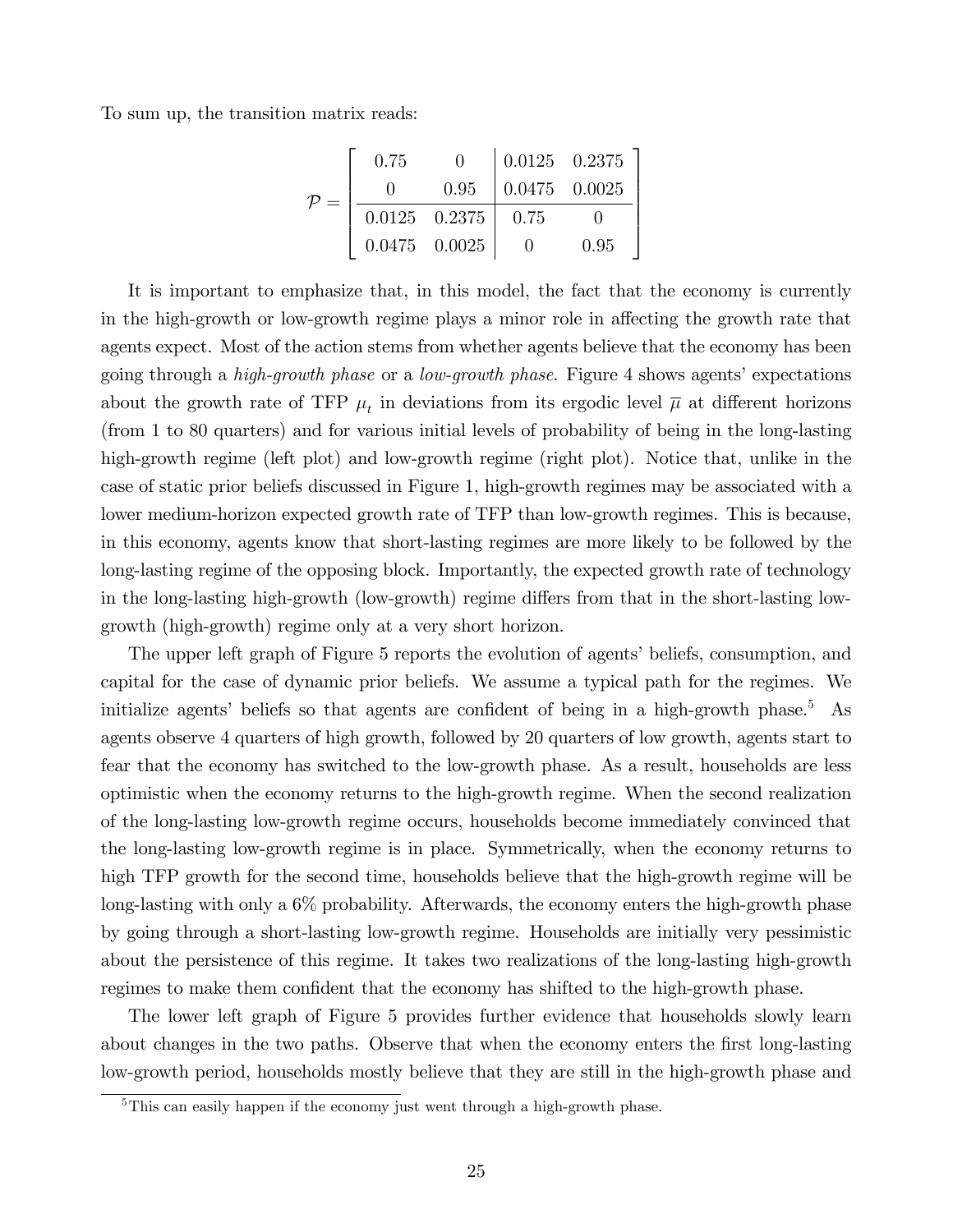

Figure 5: Dynamic Prior Beliefs; Expected Growt Rate of Technology as a Function of Beliefs. Left graph: Annualized percentage deviations of the growth rate of technology from its ergodic value at different horizons as a function of the probability that the observed high-growth regime is long lasting (Beliefs LL-HG). Right graph: Annualized percentage deviations of the growth rate of technology from its ergodic value at different horizons as a function of the probability that the observed low-growth regime is long lasting (Beliefs LL-LG).

expect an average growth rate of TFP over the next 20 or 40 quarters that is above the ergodic level. The same sluggishness in the expected average growth rate of TFP can be observed as the economy enters the first long-lasting high-growth period. Furthermore, the sluggish dynamics of optimism and pessimism are confirmed by a quick comparison of the expected average growth rate of TFP across short-lasting periods. It is important to notice that the earliest short-lasting high-growth (low-growth) regime is associated with rates that are largely below (above) the ergodic rate at all horizons.

The behavior of consumption and capital during the low-growth and the high-growth phase is analyzed in the rigthside graphs of Figure 5. We observe that at the beginning of the first short-lasting high-growth regime, which is associated with high optimism, the consumption gap is positive. The reason is that imperfectly informed households expect this regime to be much longer lasting than what it actually turns out to be. This implies that imperfectly informed households do not raise capital as they would if they knew that the high-growth regime is, in fact, short lasting. This leads to a negative capital gap and a positive consumption gap. When the economy enters the long-lasting low-growth regime for the first time, the consumption gap remains positive as households are not very pessimistic about the persistence of this regime. This happens because households decide to cut capital fairly aggressively in order to sustain current consumption, since they mostly expect this low-growth regime to be short lasting.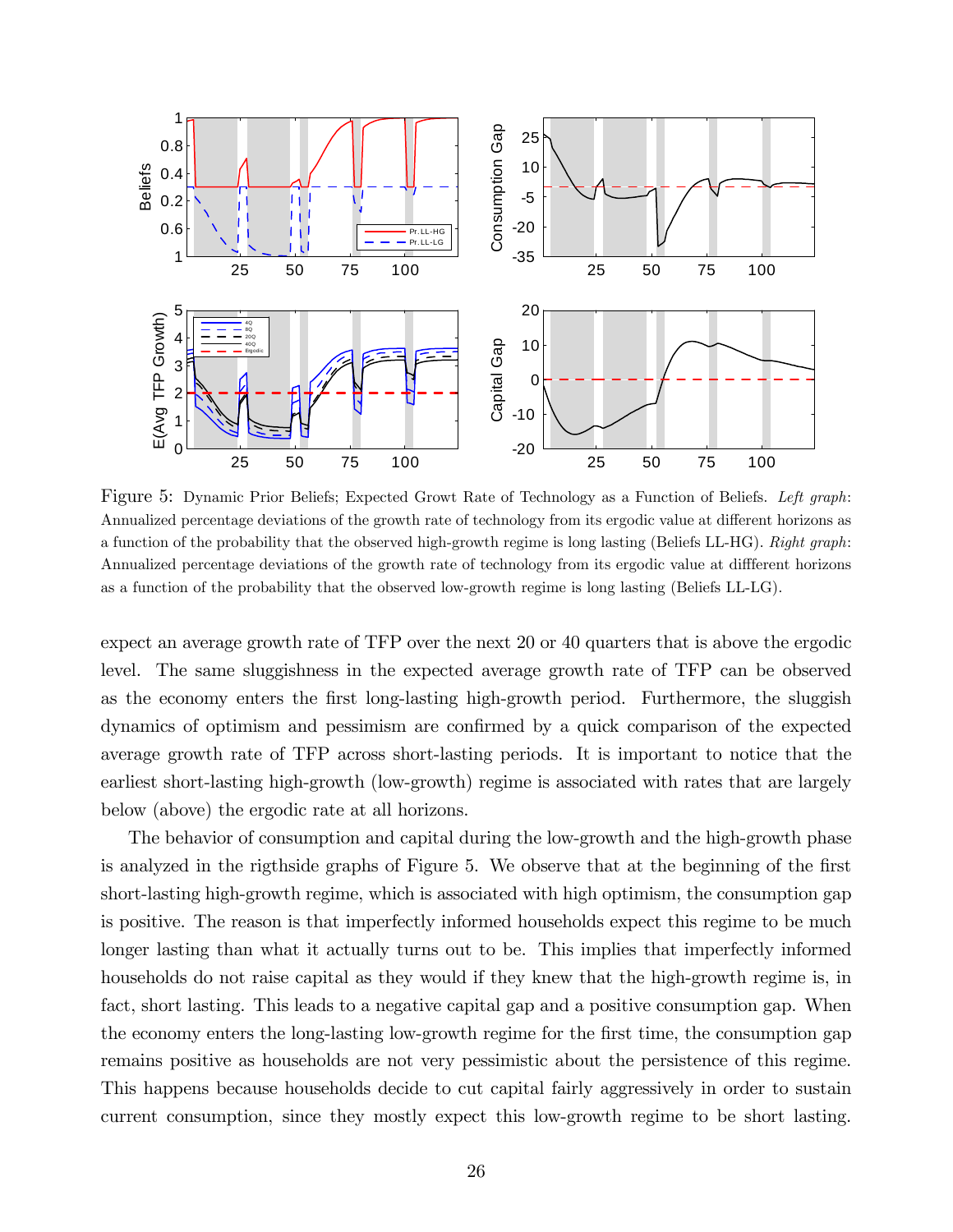

Figure 6: Accuracy. Top graph: True and estimated path of agents' beliefs of being in the long-lasting high-growth regime. Lines with squares: approximated beliefs. Lines with circles: true beliefs. Bottom graph: True and estimated path of agents' beliefs of being in the long-lasting low-growth regime. Lines with squares: approximated beliefs. Lines with circles: true beliefs.

Households would do otherwise, if they knew that the economy just entered the long-lasting low-growth regime.

During the first long-lasting low-growth spell households update their beliefs until they realize that this regime is most likely long lasting, signifying that the economy must have switched to the low-growth phase. This change in agents' beliefs causes consumption and capital (the latter with some sluggishness) to become similar to the perfect-information benchmark. Interestingly, the consumption gap changes sign and becomes negative at the end of the longlasting low-growth spell. This is due to the fact that convergence of capital to its perfectinformation level is relatively more sluggish than that of consumption. When the second shortlasting high-growth regime occurs, optimism is a bit smaller than in the previous high-growth period, resulting in a more contained hike in the consumption gap. The dynamics of the consumption gap and the capital gap are clearly reversed during the high-growth phase.

Let us focus on the accuracy of our method in tracking the dynamics of beliefs over time. We initially set 400 equally spaced knots in our grid  $\mathcal{G}$ . Furthermore, we add 100 knots to make the grid finer for beliefs near the convergence points for  $prob \{\xi_t = 1 | \tau_t^1\}$  and  $prob \{\xi_t = 3 | \tau_t^1\},$ which are zero in both cases. After the refinement of the grid of beliefs introduced in steps 10-11 of Section 2.2.2, we are left with 152 grid points per block. Even if the number of regimes seems enormous, solving the model is fast. It takes 0.97 second to compute the matrix  $\hat{\mathcal{P}}$  and 6.42 seconds to solve the model with gensys in Matlab on a 64-bit desktop endowed with an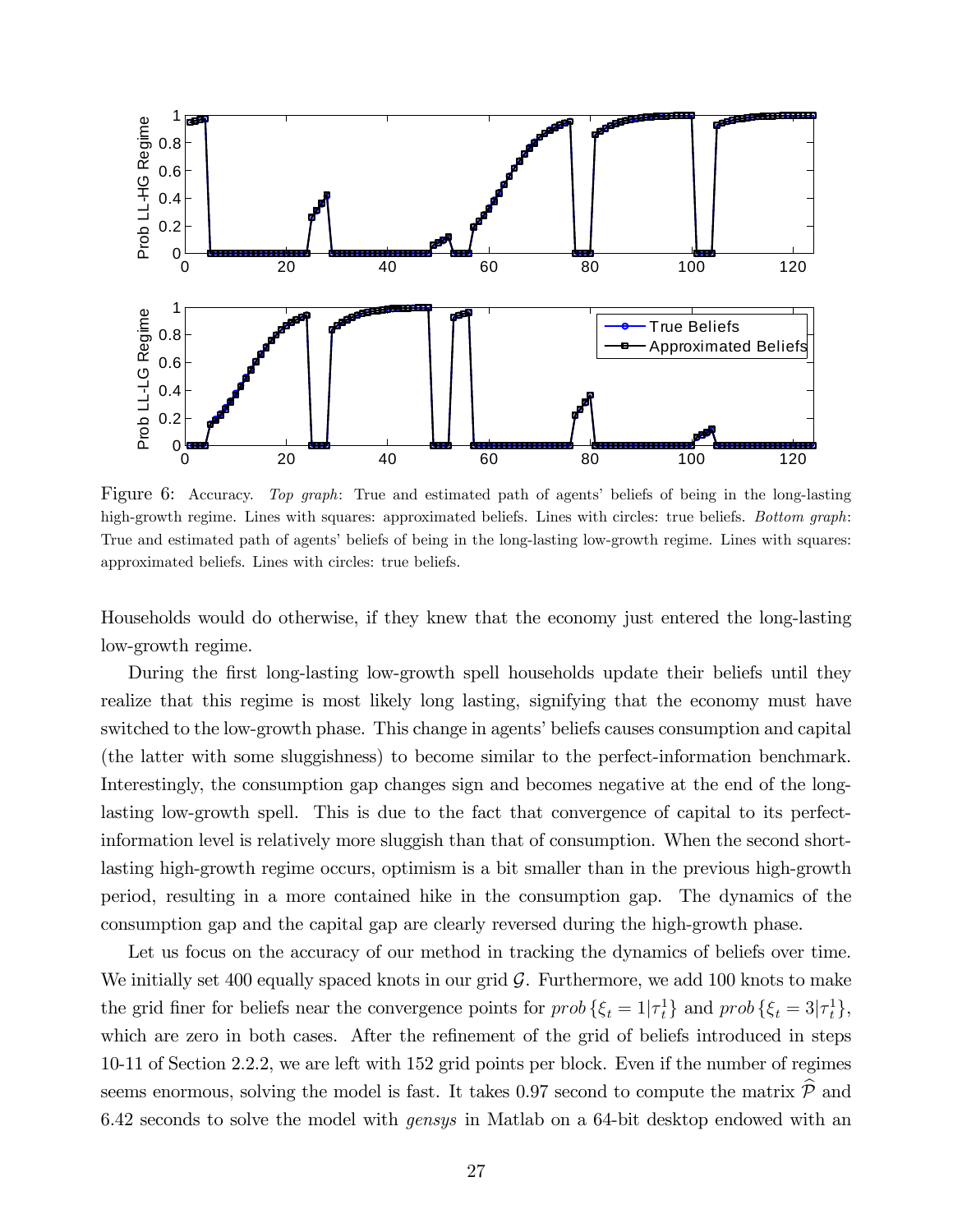Intel core processor i7-2600 CPU at 3.40 GHz.<sup>6</sup> Figure 6 shows that the grid of beliefs fits the actual sequence of beliefs very accurately as squares and circles are almost perfectly concentric.

#### 3.4 Sneaky Switches to Low-Growth Phase

So far we have studied cases in which transitions between high-growth and low-growth phases are always marked by an *observable switch* in regimes. For instance, a switch to the lowgrowth phase is characterized by an observable change of TFP growth from high to low. This is because, so far, we have assumed that the probability of switching between regimes belonging to the same block is zero. In this section we relax this assumption.

Let us use the baseline calibration and the same values for the transition matrix  $\mathcal P$  as those used in Subsection 3.3, with the only exception being that now the probability of switching to the short-lasting high-growth regime conditional on being in the long-lasting high-growth regime is  $p_{21} = 0.04$ . The probabilities  $p_{23}$  and  $p_{24}$  are re-scaled so that (26) is satisfied. In this context, a switch from the *high-growth phase* to the *low-growth phase* may happen when the economy is in the long-lasting high-growth regime. This means that the system could switch to the low-growth phase while agents do not observe any switch from high growth to low growth. Although the probability that such a *sneaky* switch would happen is quite small  $(p_{21} = 0.04)$ , such a possibility dramatically influences the dynamics of agents' beliefs and allocations.

Figure 7 shows the dynamics of consumption and capital in the case of learning and perfect information using the same sequence of regimes as that analyzed in the previous example.<sup>7</sup> Let us focus on the second half of the periods when the economy enters the high-growth phase. The top left graph of Figure 7 shows that agents' beliefs about being in the long-lasting high-growth regime do not converge to unity even when a large number of high-growth periods occur. This is different from what we observe in Figure 5. Thus, an important implication of introducing sneaky switches to the low-growth phase is that agents will never be fully convinced that they are in the high-growth phase. Furthermore, as short-lasting low-growth regimes occur, agents are relatively more concerned about the possibility of having entered a long-lasting low-growth period. The reason is that agents are aware that a sneaky switch may have occurred during the last high-growth regime.

The rightside graphs of Figure 7 show the consumption and capital gaps with respect to the perfect-information benchmark. As we allow for the possibility of sneaky switches, the high-growth phase is characterized by recurrent negative consumption gaps as the economy is going through short-lasting low-growth regimes. This is different from the case of no sneaky

 ${}^{6}$ In the case with static prior beliefs, which was analyzed in Section 3.1, it takes 0.10 second to compute the matrix  $\hat{\mathcal{P}}$  and to solve the model with gensys.

<sup>&</sup>lt;sup>7</sup>To ease the comparison with the previous case with no sneaky switches, the scale of the y-axes is the same as that in Figure 5.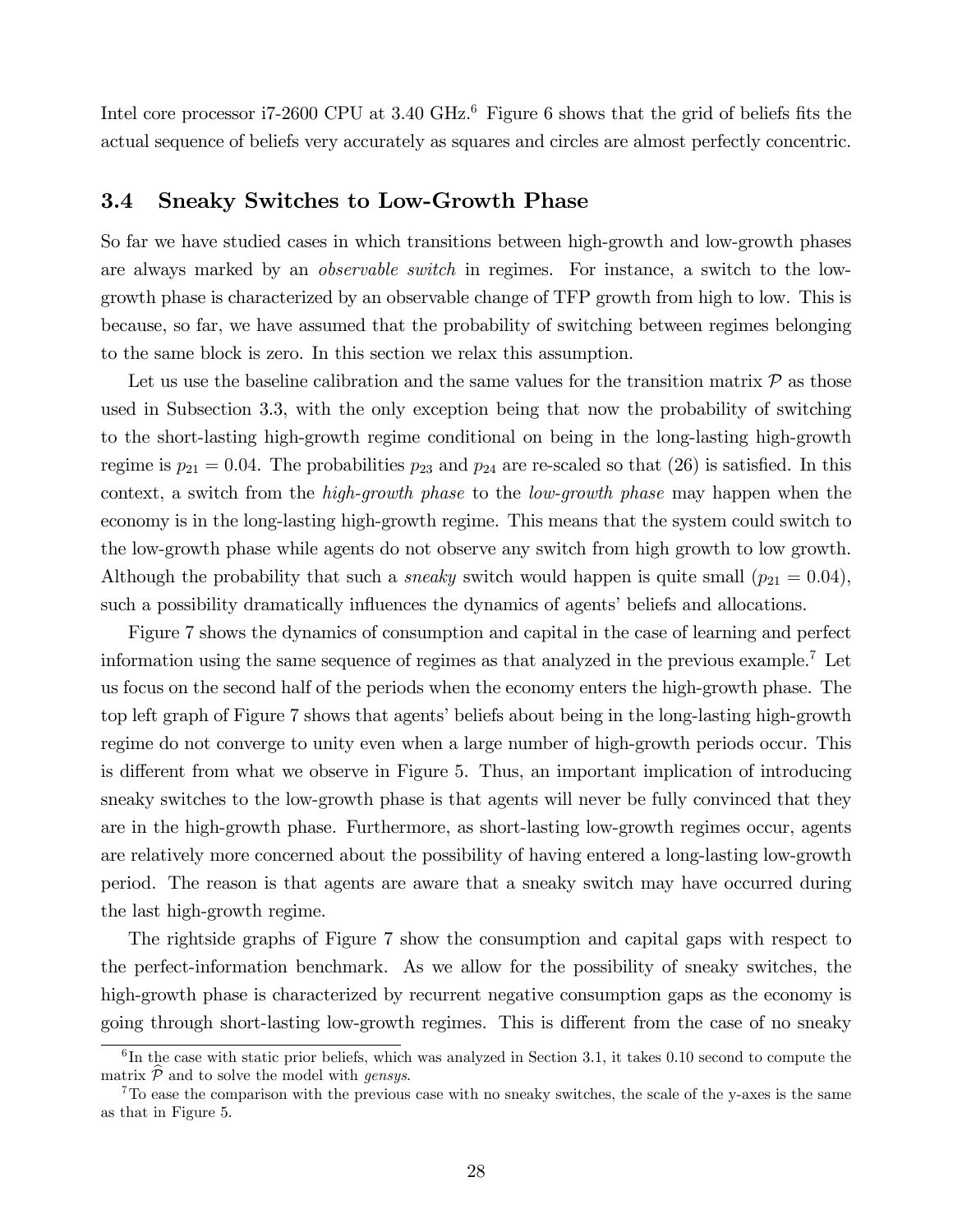

Figure 7: Sneaky Switches. Top left graph: Evolution of beliefs of being in the long-lasting high-growth regime (red solid line) and in the long-lasting low-growth regime (blue dashed line). Top right graph: Annualized percentage deviations of consumption from the perfect-information benchmark. Bottom left graph: Expected average growth rate of technology (annualized percentage) at various horizons. Bottom right graph: Annualized percentage deviations of capital from the perfect-information benchmark. In all graphs, gray areas denote periods of low growth.

switches in Figure 5 in which we observe only one large negative consumption gap that gradually disappears as the economy remains in the high-growth phase. The reason is that the possibility of sneaky switches to the low-growth phase prompts households to interpret short-lasting lowgrowth regimes as long lasting. As a result, households adjust their consumption more than their capital stock. When long-lasting high-growth periods occur, agents are initially not very optimistic, expecting a quite short-lasting high-growth period. As a result, they speed up capital accumulation to achieve consumption smoothing. Quite interestingly and unlike the example in Figure 5, high pessimism during short-lasting low-growth periods causes the capital gap to not exhibit mean reversion during a typical high-growth phase. Therefore, the possibility of sneaky switches induces households to hoard capital during high-growth phases. Capital hoarding during high-growth phases is due to households' inability to fully learn when the economy is in the high-growth phase because of the possibility of sneaky switches to the low-growth phase. Finally, in the low-growth phase, households learn faster that the economy is on a low-growth path than in Figure 5. This translates into smaller departures of consumption and capital allocations from the perfect-information benchmark.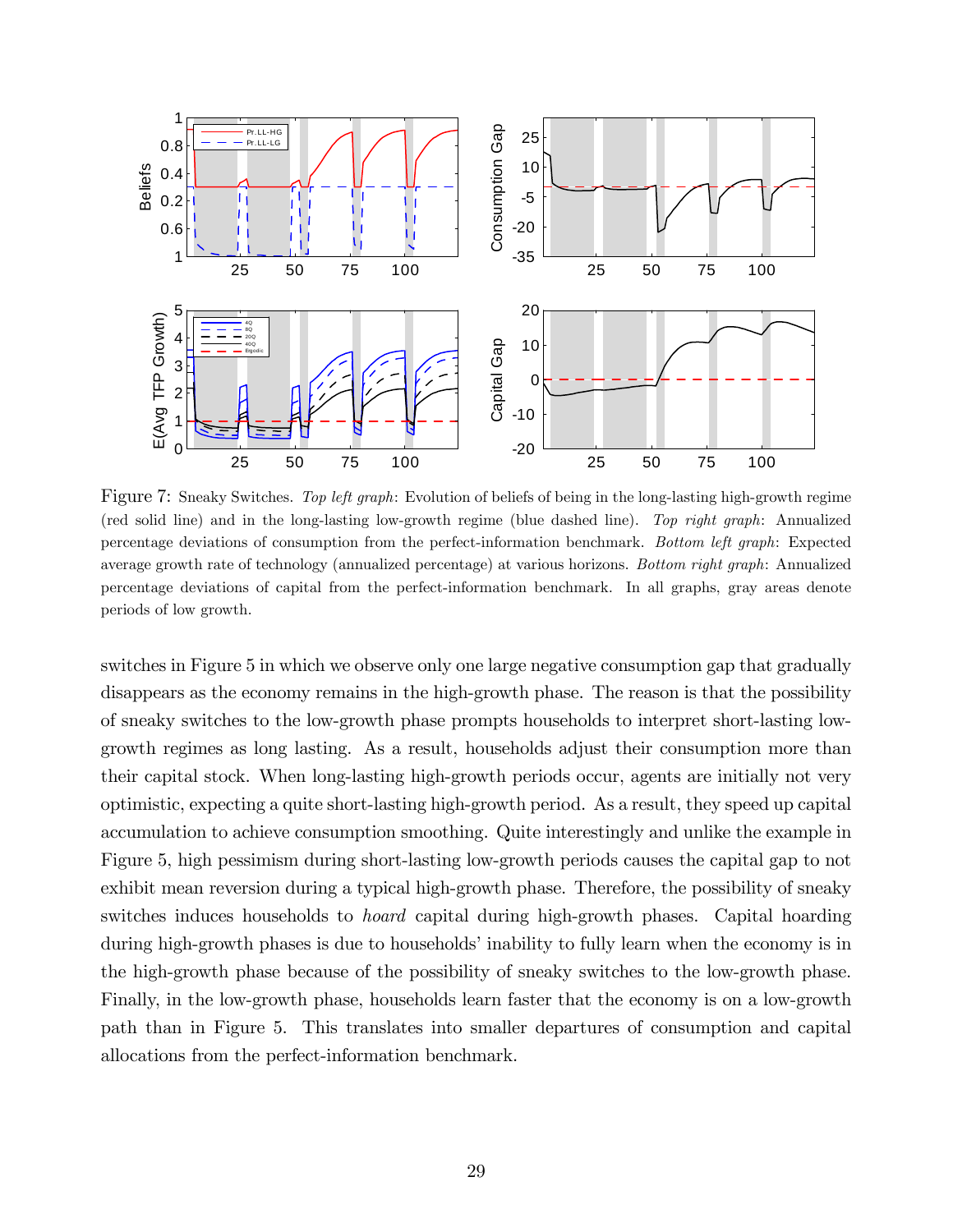#### 3.5 Over-pessimism

So far, we have studied economies in which agents' pessimism or optimism monotonically increases as the system remains in the same block. In this section, we study the case in which pessimism over-reacts as the system enters the low-growth block and gradually falls as the economy remains in the low-growth block. Let us consider the same parameterization as in Section 3.3. We make three departures from this case. First, the probability of switching from the longlasting low-growth regime to the short-lasting one is  $p_{43} = 0.15 > 0$ . Second, the probability of staying in the long-lasting low-growth regime  $p_{44}$  is set to  $0.80 < 0.95$ . Third, the probability of switching from the long-lasting high-growth regime to the short-lasting low-growth regime conditional on the system having switched to the low-growth block is

$$
\frac{p_{23}}{p_{23} + p_{24}} = 0.25\tag{27}
$$

To sum up, the transition matrix reads:

$$
\mathcal{P} = \left[ \begin{array}{ccc|ccc} 0.75 & 0 & 0.0125 & 0.2375 \\ 0 & 0.95 & 0.0125 & 0.0375 \\ \hline 0.0125 & 0.2375 & 0.75 & 0 \\ 0.0475 & 0.0025 & 0.15 & 0.80 \end{array} \right]
$$

Consider the following simulation in which all regimes occur with their expected durations. First, starting from the highest optimism, the long-lasting high-growth regime is realized for 20 quarters followed by 4 quarters of the short-lasting low-growth regime. After that, the economy switches again to the long-lasting high-growth regime and finally to the long-lasting low-growth regime for 5 quarters. Finally, the system switches to the short-lasting low-growth regime for 4 quarters.

The results are reported in Figure 8. During the first 20 quarters agents are correct in believing that they are in the long-lasting high-growth regime. Therefore, consumption and capital allocations are the same as those in the perfect-information benchmark. Upon the switch to the short-lasting low-growth regime, we observe a hike in agents' pessimism captured by a sharp increase in the probability attached to the long-lasting low-growth regime and a drop in expected TFP growth at all horizons. The blue dashed line in the upper left graph shows that the *direction of learning* goes from the long-lasting regime to the short-lasting regime, and therefore, it is opposite to what is observed in all the previous examples. As the system stays in the low-growth block, agents attach less probability to being in the long-lasting low-growth regime. This is because from the long-lasting low-growth regime the economy can move to the short-lasting low-growth regime. Agents are aware of this, and as time goes by, they take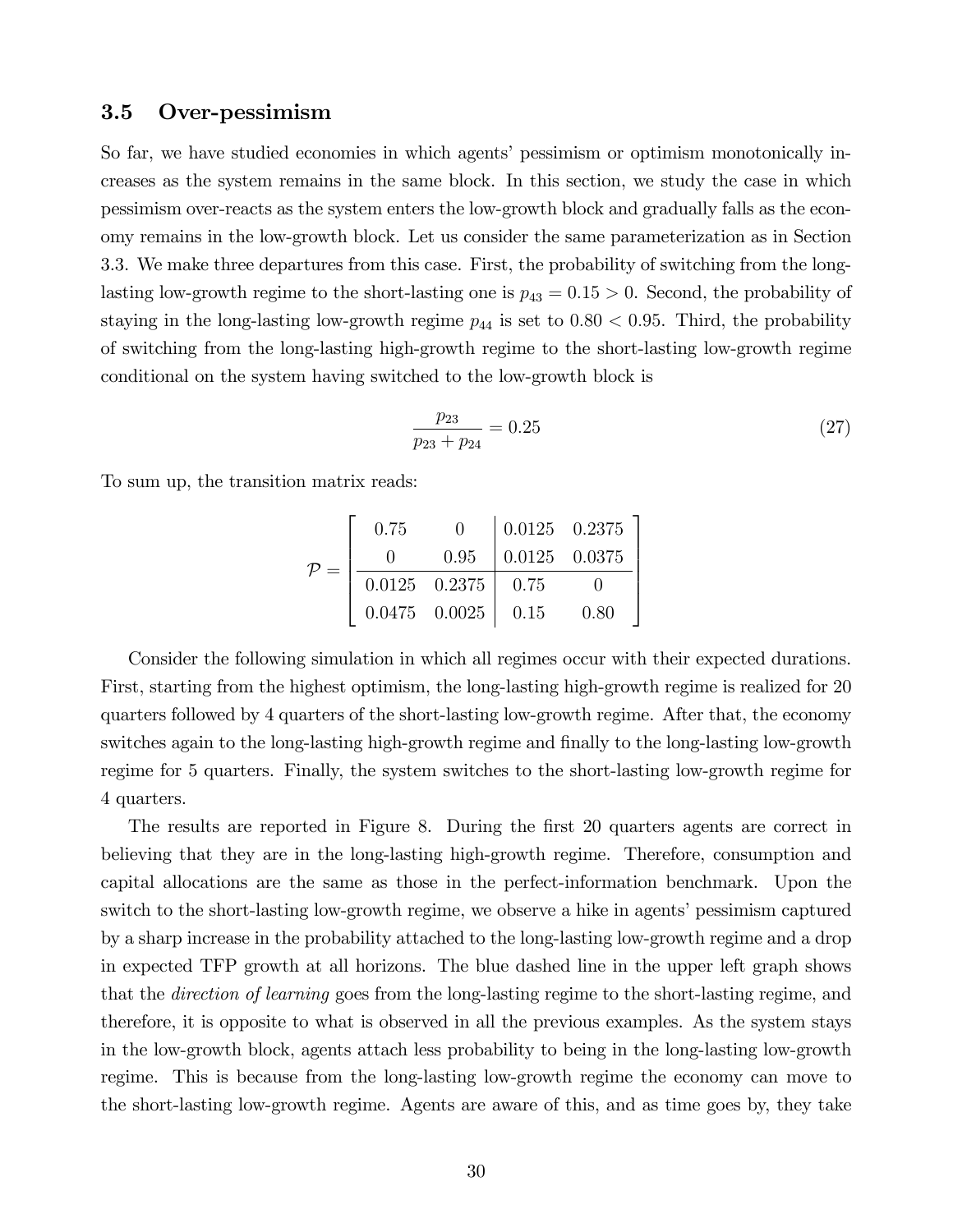

Figure 8: Over-Pessimism. Top left graph: Evolution of beliefs of being in the long-lasting high-growth regime (red solid line) and in the long-lasting low-growth regime (blue dashed line). Top right graph: Annualized percentage deviations of consumption from the perfect-information benchmark. Bottom left graph: Expected average growth rate of technology (annualized percentage) at various horizons. Bottom right graph: Annualized percentage deviations of capital from the perfect-information benchmark. In all graphs, gray areas denote periods of low growth. The vertical dashed red lines in all graphs mark the time at which the economy switches from the long-lasting low-growth regime to the short-lasting low-growth regime.

into account the possibility that this event might in fact have occurred. Therefore, pessimism initially *overshoots* and then falls as agents observe more and more periods of low growth. Such over-pessimism has profound implications for consumption and capital allocations. The upper right graph shows that the first hike in pessimism causes consumption to fall dramatically with respect to the case of perfect information. This is because of a misalignment of households expectations. As agents' pessimism goes down, the consumption gap shrinks and the capital gap widens.

When the economy switches to the long-lasting low-growth regime at  $t = 46$ , we observe a second hike in pessimism. Yet, unlike in the previous low-growth period, households are now correct in mostly expecting the current low-growth period to be long lasting. Thus, the consumption and capital gaps do not exhibit any dramatic change upon the switch. In the subsequent periods, households<sup>*'*</sup> pessimism gradually declines and only then do the consumption and capital gaps widen. This happens because uninformed agents take into account the possibility that the economy experienced a sneaky switch to the short-lasting low-growth regime, while perfectly informed agents can observe that the long-lasting low-growth regime is still in place. In the last four periods of low growth, the sneaky switch actually happens and it is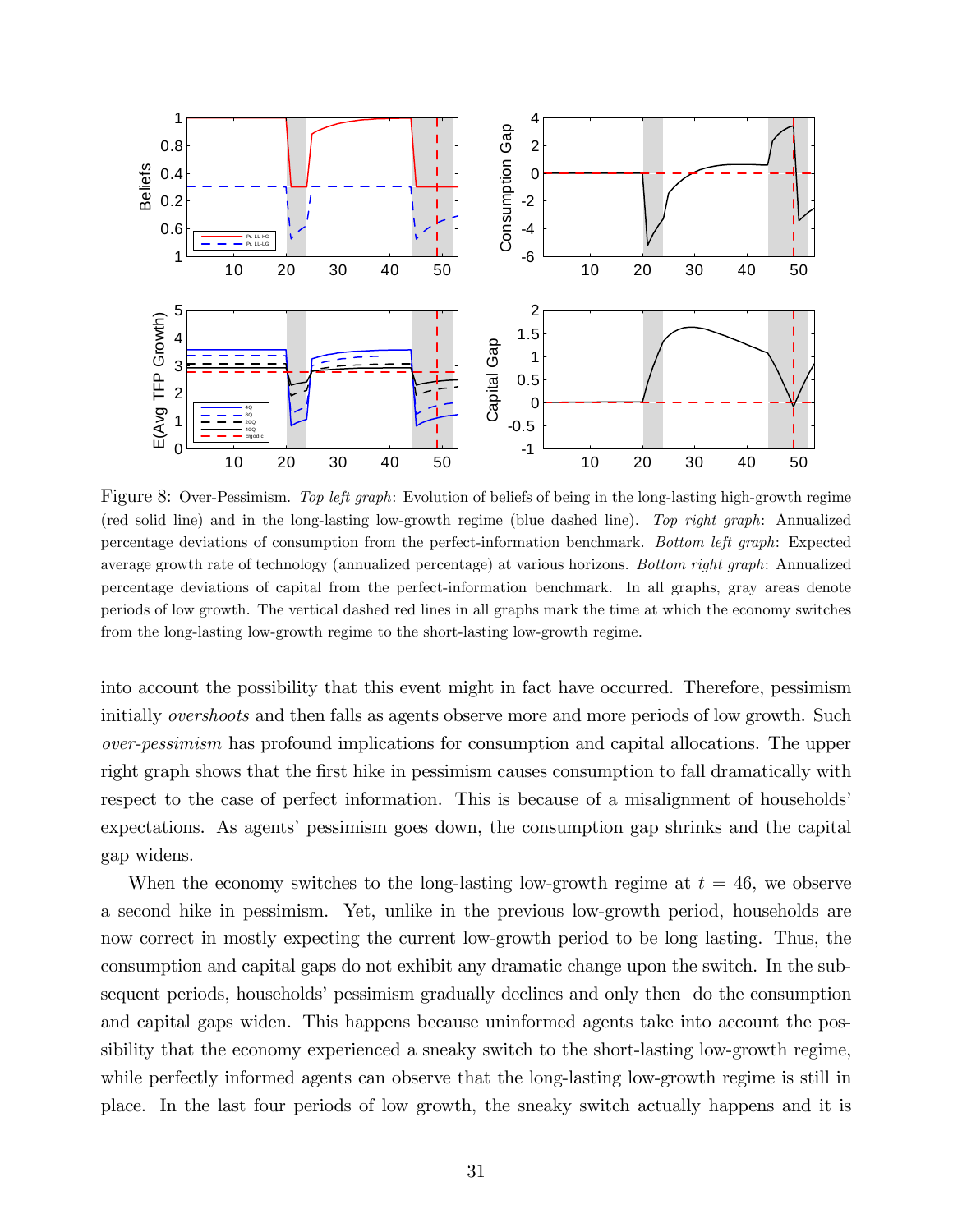marked with a vertical red dashed line. Since this switch is hidden, it does not affect households' beliefs and allocations in our economy, while in the counterfactual perfect information economy it determines a drastic change in consumption and capital allocations that manifests itself with a quick reversal in the dynamics of the consumption and capital gaps.

Summarizing, during low-growth periods the direction of learning is reversed with respect to what we have seen in all previous examples. The longer the low-growth span, the less pessimistic about the future duration of the low-growth period agents become. When the true regime is long lasting, such a pattern of beliefs causes households to slow down capital accumulation more aggressively than under perfect information. On the contrary, when the true regime is short lasting, agents are initially too pessimistic and accumulate an extra stock of capital with respect to what they would do if they knew the stochastic duration of the regime.

### 3.6 Bipolar Beliefs

In this section we provide a limiting case in which agents' beliefs change dramatically in every period. We make the following two key assumptions:  $(i)$  high-growth regimes are assumed to communicate a lot ( $p_{12} = 0.95$ ,  $p_{21} = 0.65$ ) and (*ii*) the relative persistence of low-growth regimes is markedly different ( $p_{33} = 0.25$  and  $p_{44} = 0.99$ ). Furthermore, the probability of staying in the high-growth regimes is  $p_{11} = 0$  and  $p_{22} = 0.3$ . Low-growth regimes do not communicate  $(p_{34} = p_{43} = 0)$ . We use (25) and (26) for the probabilities linking regimes across blocks. Condition (26), which implies that the persistent high-growth regime is associated with a much smaller probability of switching to the very persistent low-growth regime, and condition (ii) together imply that whether forward-looking households believe that they are in the shortlasting or in the long-lasting high-growth regime has large effects on consumption and capital allocations.

Consider a sequence of high-growth regimes that alternates one period of Regime 1 and one period of Regime 2 ten times. The top left graph of Figure 9 reports the dynamics of agentsí beliefs about being in the long-lasting high-growth regime and the true probabilities are shown in blue squares. Consistent with assumptions  $(25)$  and  $(26)$ , we initialize agents' beliefs to attach a probability of 0.95 that the economy is in the short-lasting Regime 1 at time 1. Lots of communication between regimes belonging to the same block brings about bipolar dynamics of beliefs during the early quarters spent in the high-growth block. Such a pattern is exacerbated by the fact that Regime 1 has zero persistence. As the system remains in the high-growth block, bipolarism fades away because agents are not receiving any additional information. Therefore, the probability that the high-growth regime has been in place for an even number of consecutive periods keeps growing, breaking the bipolar dynamics.

The rightside graphs highlight the difference between these allocations and the perfect-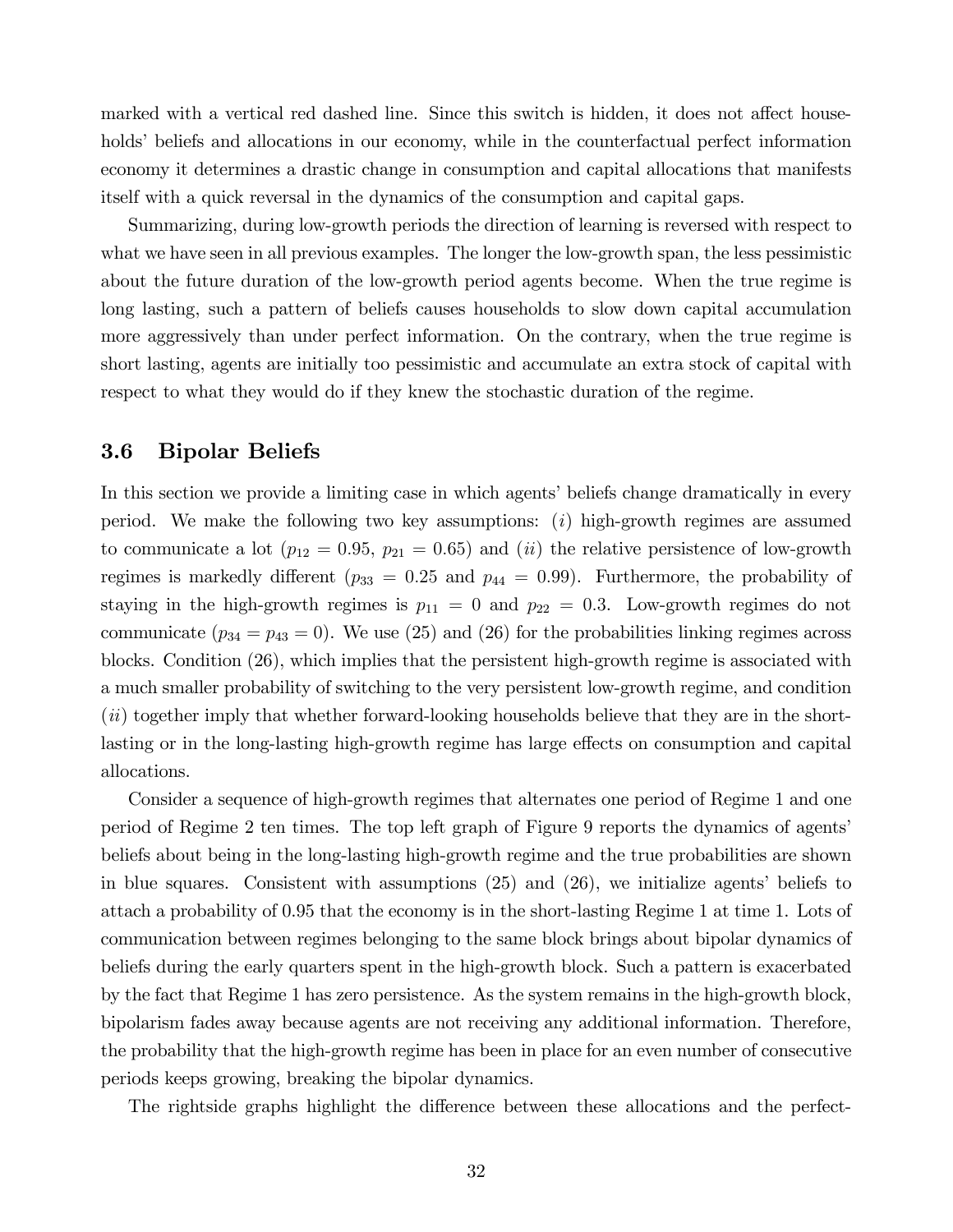

Figure 9: Bipolar Beliefs. Top left graph: Evolution of beliefs of being in the long-lasting high-growth regime (red solid line) and the true probability (blue squares) of being in the long-lasting high-growth regime. Top right graph: Annualized percentage deviations of consumption from the perfect-information benchmark. Bottom left graph: Expected average growth rate of technology (annualized percentage) at various horizons. Bottom right graph: Annualized percentage deviations of capital from the perfect-information benchmark.

information benchmark. When the short-lasting Regime 1 is in place, perfectly informed agents know that there is a fairly large probability that the economy will move to the highly persistent low-growth Regime 4 if the system switches blocks. As a result, perfectly informed households slow down the growth rate of consumption and raise that of capital, expecting the worst for the future. Imperfectly informed households follow the same policy but much less aggressively, bringing about a positive consumption gap. When the long-lasting Regime 2 is in place, perfectly informed households know that the most likely low-growth regime to occur in the next period is the short-lasting one. Therefore, perfectly informed households reduce investment and raise the growth rate of consumption. Imperfectly informed households are uncertain about whether the regime is short or long lasting. Thus, they adjust capital less aggressively. This leads to a negative consumption gap. Note that the lower left graph shows that when the system has been in the high-growth block sufficiently long, the expected average growth rate at every horizon does not change over time as beliefs start changing.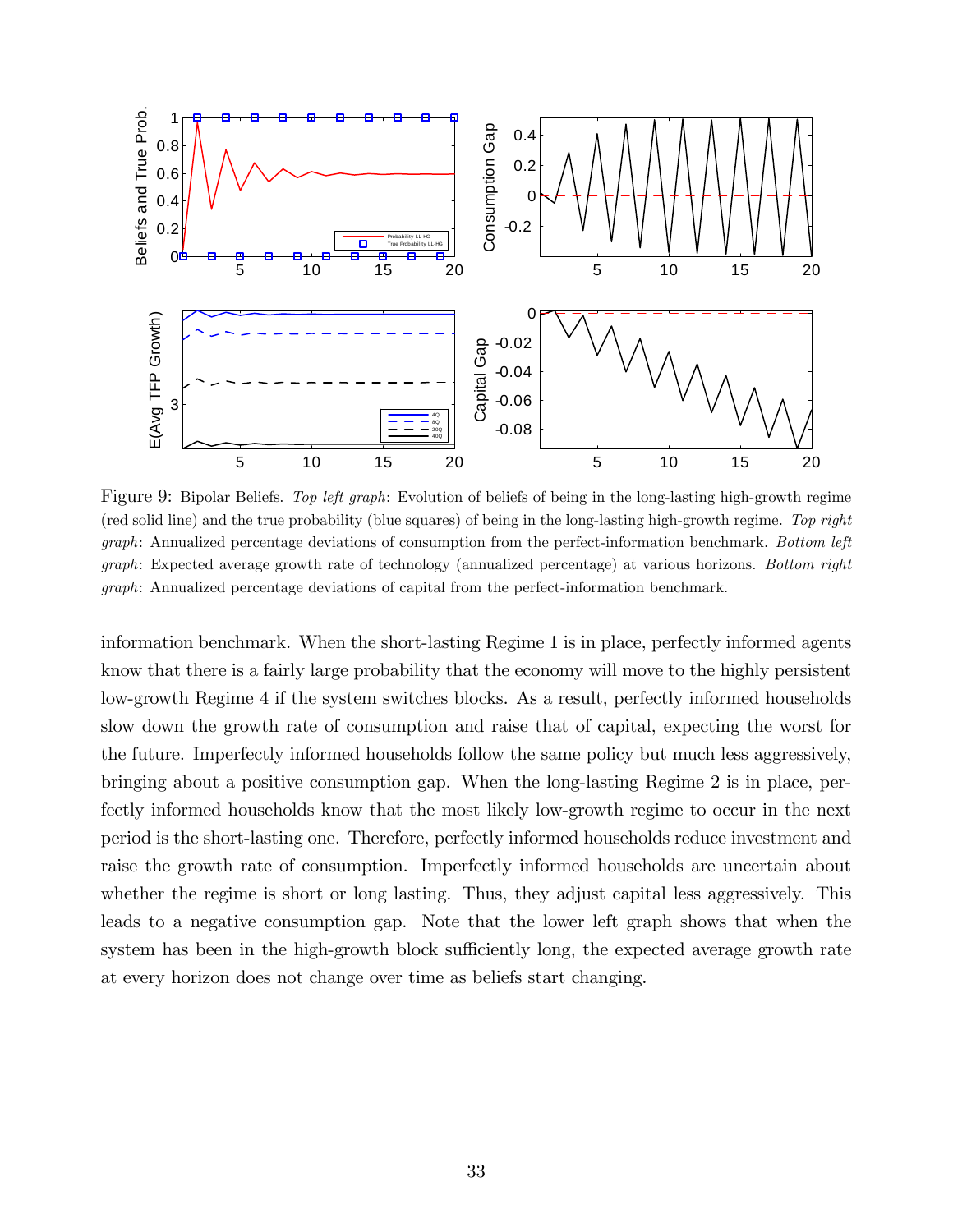### 4 Signals and Implications for Uncertainty

Consider the following transition matrix:

$$
\mathcal{P} = \left[ \begin{array}{ccc|ccc} 0.85 & 0.1 & 0.025 & 0.025 \\ 0.05 & 0.9 & 0.05 & 0 \\ \hline 0 & 0.99 & 0.01 & 0 \\ 0.1 & 0 & 0 & 0.99 \end{array} \right]
$$

While the high-growth regimes exhibit similar persistence, the low-growth regimes have markedly different persistence. There is a very small probability that, once the system is in Regime 3, it will stay in the low-growth block next period; most likely it will switch to the long-lasting high-growth regime. Note that the probability of staying in the high-growth block is 0.95 for both the short-lasting and long-lasting high-growth regimes. However, Regime 1 has a larger downside risk with a bigger probability of moving to the long-lasting low-growth Regime 4.

When under the high-growth block, households receive a public signal  $\varpi_t$  about the regime in place. The signal can take two values: 1 or 2. We assume that  $prob\{\varpi_t = 1 | \xi_t = 1\} = 0.20$ and  $prob \{\varpi_t = 1 | \xi_t = 2\} = 0.80$ , implying that receiving a signal  $\varpi_t = 1$  is more likely when the economy is the short-lasting high-growth regime. Conversely, receiving a signal  $\varpi_t = 2$  is more likely when the economy is in the long-lasting high-growth regime. We study the evolution of allocations and beliefs when Regime 2 is in place for its typical duration of 10 quarters. Households always receive the same signal  $\varpi_t = 2$  during the period except at time  $t = 3$  and  $t = 6$ , when they receive  $\varpi_t = 1$ . Figure 10 shows the dynamics of beliefs and allocations (black dashed line) and compare them with those of an economy in which households always receive  $\overline{\omega}_t = 2$  at any time (solid blue line).

Receiving signals  $\omega_3 = 1$  and  $\omega_6 = 1$  influences agents' beliefs by reducing their optimism. Note that nothing is really changed in the economyís fundamentals as the economy remains in Regime 2 at all times. Hence, signals play the role of *shocks to beliefs* with the effect of reducing optimism. If households did not receive the signals  $\omega_3 = 1$  and  $\omega_6 = 1$ , their beliefs would have not changed (see the black dashed line). Such shocks to beliefs change consumption and capital allocations. The first shock to beliefs reduces consumption by  $0.85\%$  and the second one by 0:8% three periods later. Furthermore, Figure 10 shows that shocks to beliefs prompt agents to accumulate more capital. The higher accumulated capital pushes consumption up at the end of the simulated sample when the effects of signals on beliefs has faded away.

Importantly, signals give rise to shocks to beliefs that have second-order effects. In this simulation, bad signals raise the expected probability of switching to the very persistent lowgrowth Regime 4, determining an increase in the downside risk and uncertainty. The bottom middle panel and the bottom right panel show that the increase in downside risk translates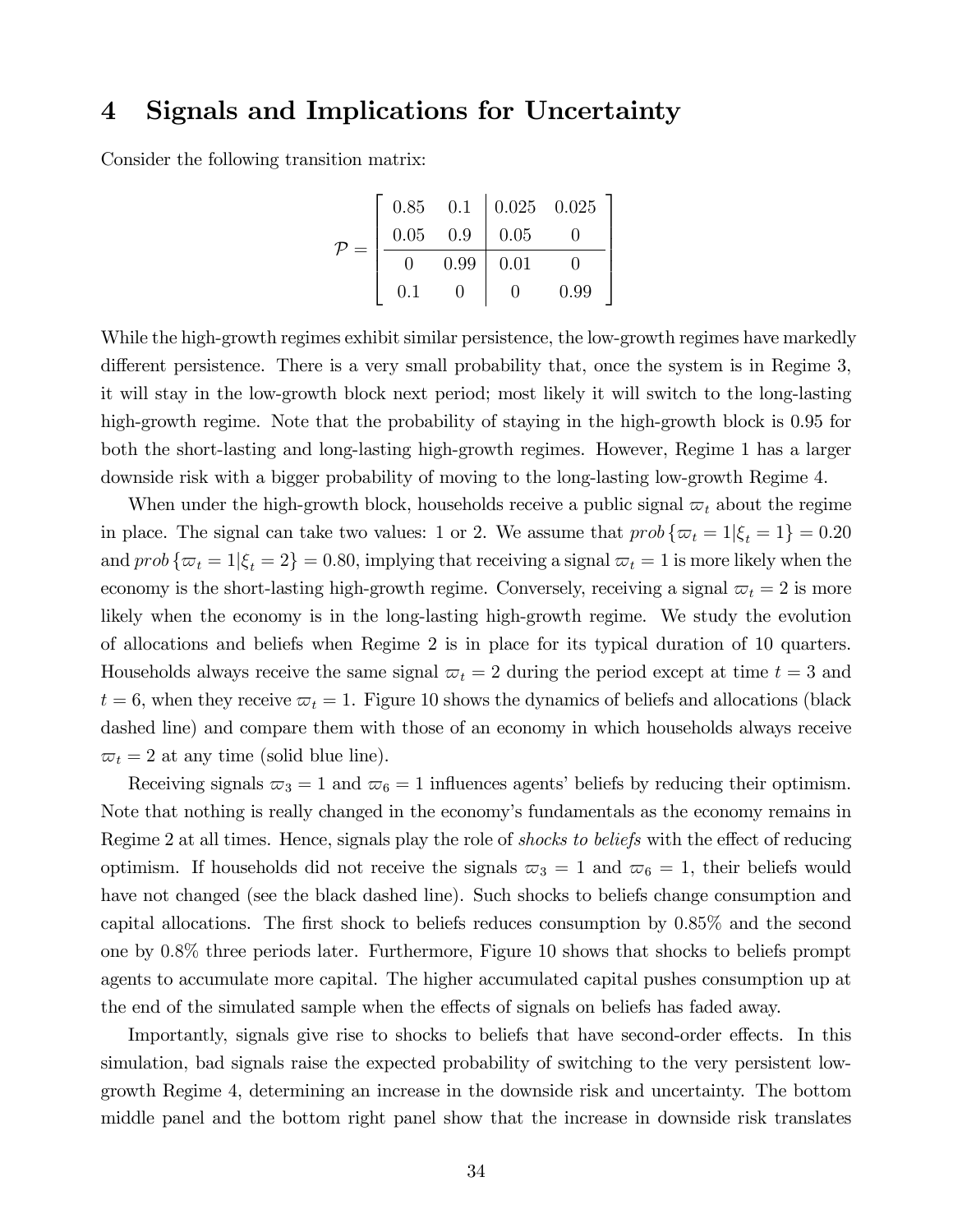

Figure 10: Belief Shocks. Top left graph: Evolution of beliefs of being in the long-lasting high-growth regime in the case of shocks to beliefs at time  $t=3$  and  $t=6$  (black dashed line) and in the case of no shock to beliefs (solid blue line). Top middle graph: Annualized percentage deviations of consumption from the case of no shock to beliefs. Top right graph: Expected average growth rate of technology (annualized percentage points) at various horizons (4 quarters, 8 quarters, 20 quarters, and 40 quarters) for the case of shocks to beliefs at  $t=3$ and  $t=6$ . From top to bottom: the solid blue line denotes the horizon of 4 quarters, the solid black line denotes the horizon 40 quarters. Bottom left graph: Annualized percentage deviations of capital from the case of no shock to beliefs. Bottom middle graph: Uncertainty about future consumption at horizons from 4 quarters to 20 quarters. Lighter blue areas denote shorter horizons. Darker red areas denote longer horizons. Bottom right graph: Uncertainty about future TFP growth at horizons from 4 quarters to 20 quarters.

into a spike in uncertainty about future consumption and future TFP growth. Note that such changes in uncertainty are not supported by any changes in the economy's fundamentals, but rather are due to signals that change the *perceived* probability of switching to Regime 4.

While this is not the first paper to use signals as shocks to beliefs (e.g., Lorenzoni, 2009, Angeletos and LaíO, 2010 and Forthcoming) the approach proposed in this paper has the important advantage of keeping the model very tractable. This feature makes our methods suitable for studying shocks to beliefs in likelihood-based estimated large-scale DSGE models (e.g., Christiano, Eichenbaum, and Evans, 2005 and Smets and Wouters, 2007).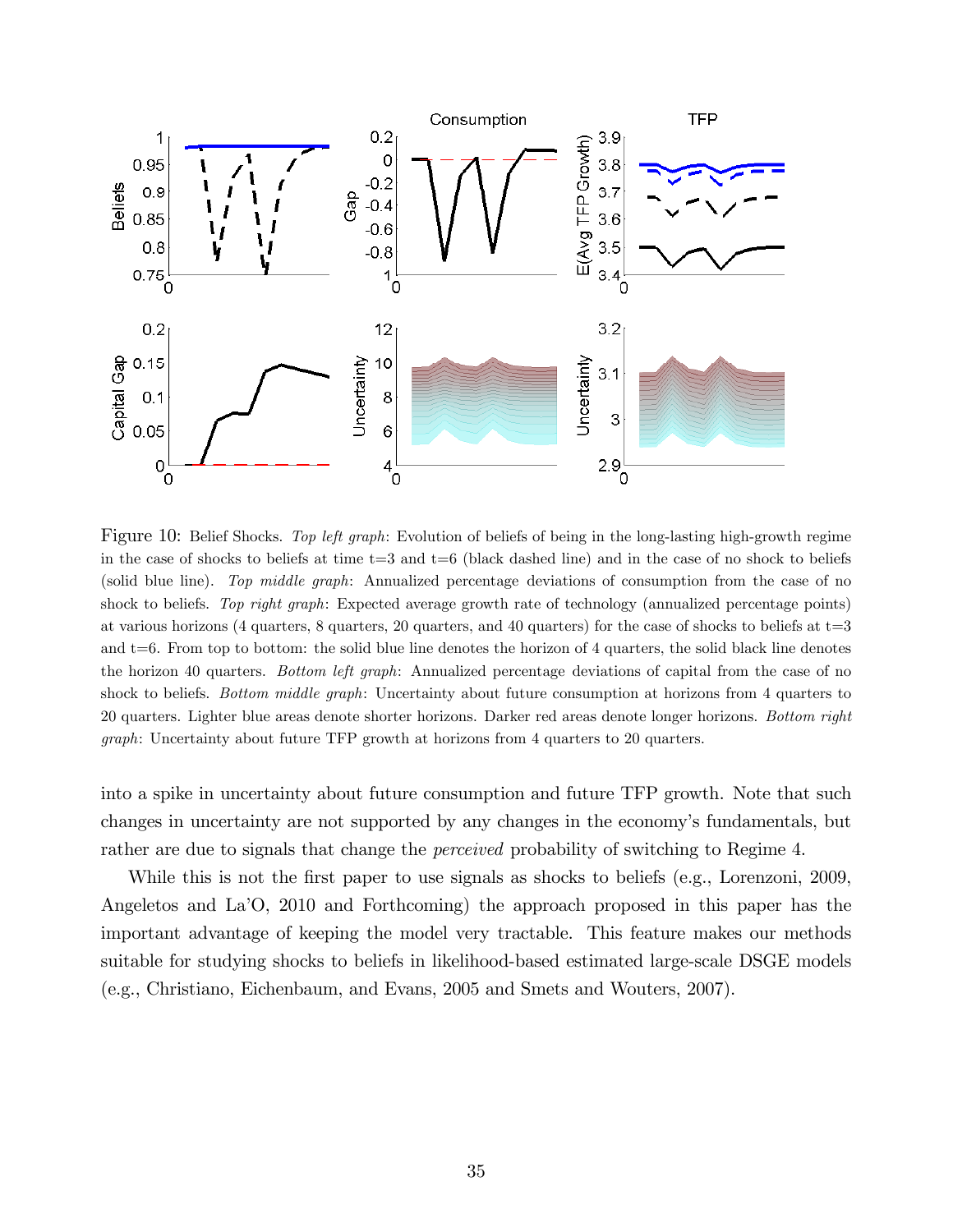### 5 Modeling Beliefs about Policy Makers

This section provides a concise review of two alternative applications of the methods described in this paper.

### 5.1 Modeling Communication and Constrained Discretion

Bianchi and Melosi (2012a) apply the methods introduced in this paper to quantitatively study monetary policy and the role central banks' communication in a prototypical New-Keynesian DSGE model. In the model, monetary policy alternates between periods of active inflation stabilization, in an active regime, and periods during which the emphasis on inflation stabilization is reduced, in a passive regime. Agents in the model are fully rational and able to infer if monetary policy is active or not. However, when the passive regime prevails, they are uncertain about the nature of the observed deviation. In other words, agents are not sure if the central bank is engaging in a short-lasting or long-lasting deviation from active monetary policy.

Agents conduct Bayesian learning in order to infer the likely duration of the deviations from active monetary policy. As agents observe more and more deviations, they become more and more convinced that they are in the long-lasting passive regime and are increasingly pessimistic about a quick return to the active regime. When the model is estimated to the U.S. economy, we find that inflation expectations and agents' uncertainty sluggishly increase as the Federal Reserve keeps deviating from active policy and they accelerate only after 20 quarters of deviations. These features make the model well-suited to explaining the monetary policy framework that has been adopted by the Federal Reserve, which Bernanke and Mishkin (1997) have termed constrained discretion. Bernanke (2003) explains that under constrained discretion, the central bank retains some flexibility in the conduct of monetary policy in order to accommodate shortrun disturbances. However, such flexibility is constrained to the extent that the central bank should maintain strong credibility for keeping inflation and inflation expectations firmly under control.

Furthermore, Bianchi and Melosi (2012a) build on the methods introduced in this paper to provide a very general framework to model policy-makers' communication. We study the case (transparency) in which the central bank systematically announces the number of consecutive deviations from active monetary policy. Since the model is purely forward-looking, a sufficient statistic to solve the model with systematic announcements is the number of periods of announced passive policy that lie ahead before switching to the active policy. In other words, the laws of motion associated with a situation in which the central bank announces five periods of consecutive deviations from the active regime are exactly the same as those associated with a situation in which a central bank has carried out five consecutive deviations out of ten announced deviations. Therefore, we can redefine the structure of regimes as follows: Regime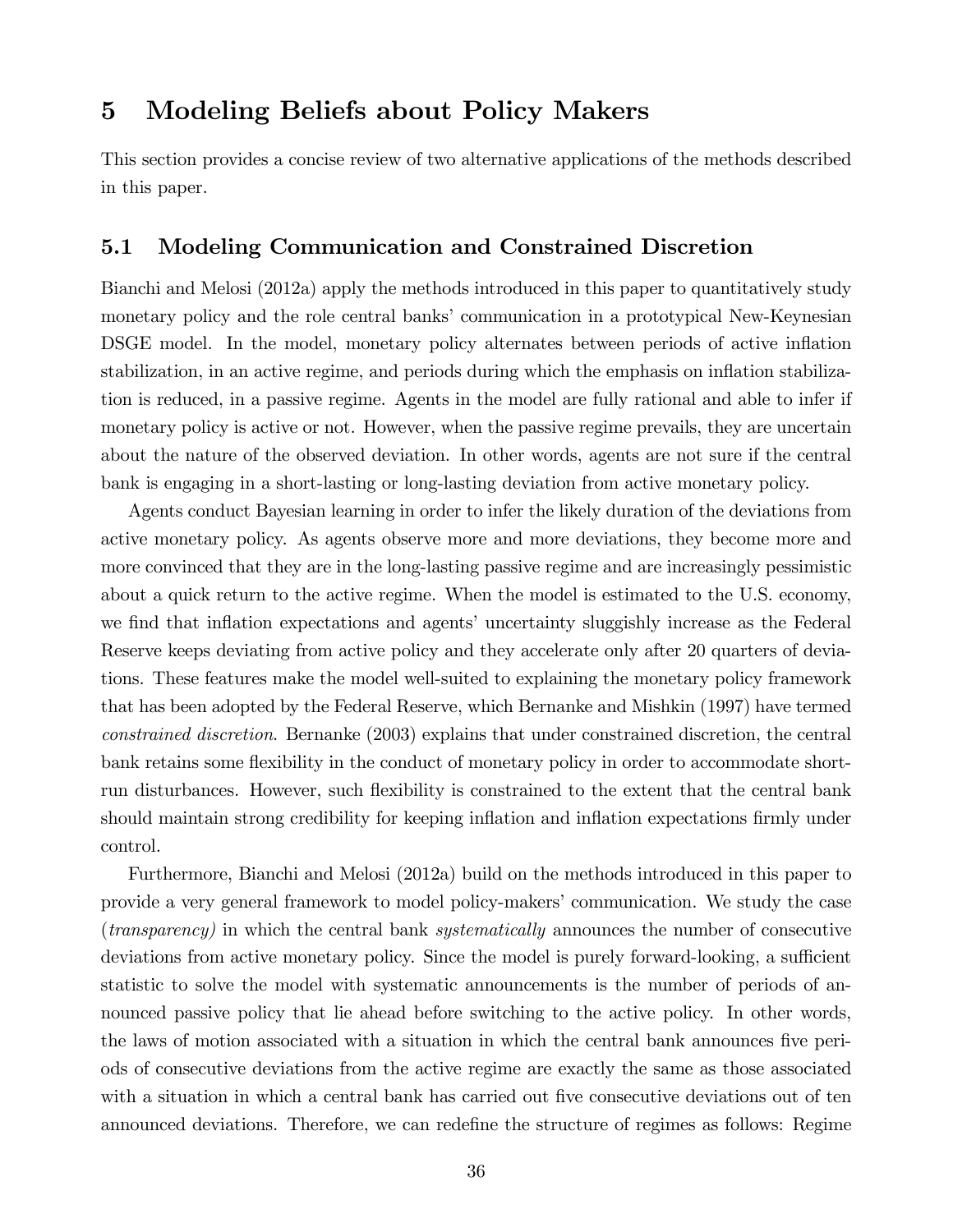1 is the active regime; Regime 2 is a regime in which only one period of announced passive policy (i.e., the current one) is left before switching to the active regime; Regime 3 is a regime in which two consecutive periods of passive policy will be conducted before switching to the active policy; etc. To avoid the possibility that the dimensionality of the set of regimes blows up to infinity, we truncate the duration of passive deviations to  $\tau_a^*$ . For any  $\varepsilon > 0$  we can find a  $\tau_a^*$  such that the probability of a deviation longer than  $\tau_a^*$  has a probability smaller than  $\varepsilon$ , implying that the approximation can be made arbitrarily accurate.

Endowed with this result, we can study the impact of monetary policy communication on welfare by redefining the structure of regimes in terms of the number of announced deviations yet to be carried out  $\tau_a$  as follows:

$$
\left(\phi_{\pi}\left(\tau_{t}^{a}=i\right),\phi_{y}\left(\tau_{t}^{a}=i\right)\right)=\left[\begin{array}{c} \left(\phi_{\pi}^{A},\phi_{y}^{A}\right), \ \text{if} \ i=1\\ \left(\phi_{\pi}^{P},\phi_{y}^{P}\right), \ \text{if} \ 1
$$

where  $\phi_{\pi}^{A}$  and  $\phi_{y}^{A}$  are the inflation and output gap coefficient in the monetary policy reaction function when monetary policy is active and  $\phi_{\pi}^{P}$  and  $\phi_{y}^{P}$  when monetary policy is passive. The re-defined set of regimes  $\tau_t^a$  are governed by the  $(\tau_a^* + 1) \times (\tau_a^* + 1)$  transition matrix  $\mathcal{P}^A$ , which is defined as:

$$
\widetilde{\mathcal{P}}^A = \left[ \begin{array}{c} p_{11} & \widetilde{p}_A \\ \mathbf{I}_{\tau_a^*} & \mathbf{0}_{\tau_a^* \times 1} \end{array} \right]
$$

where  $p_{11}$  is the probability of staying in the active regime,  $\mathbf{I}_{\tau_a^*}$  is a  $\tau_a^* \times \tau_a^*$  identity matrix,  $\mathbf{0}_{\tau_a^*\times 1}$  is a  $(\tau_a^*\times 1)$  column vector of zeros. and  $\widetilde{p}_A$  is a  $1 \times \tau_a^*$  row vector whose typical *i*th element is the probability of announcing  $i$  consecutive periods of passive monetary policy followed by a switch to the active regime, conditional on being in the active regime. Formally,  $\widetilde{p}_A(i) \equiv p_{12}p_{22}^i p_{21} + p_{13}p_{33}^i p_{31}$  for  $1 \le i \le \tau_a^* - 1$  and  $\widetilde{p}_A(\tau_a^*) = 1 - p_{11} - \sum_{i=1}^{\tau_a^* - 1} \widetilde{p}_A(i)$ . Note that the matrix  $\widetilde{\mathcal{P}}^A$  is a function of the probabilities of the transition matrix  $\mathcal P$  for the primitive regimes.

#### 5.2 Dormant Fiscal Shocks

Bianchi and Melosi (forthcoming) develop a model in which the current behavior of the fiscal and monetary authorities influences agents' beliefs about the way debt will be stabilized. The standard policy mix consists of a virtuous fiscal authority that moves taxes in response to debt and a central bank that has full control over inflation. When policy-makers deviate from this virtuous policy mix, agents conduct Bayesian learning to infer the likely duration of the deviation. As agents observe more and more deviations, they become increasingly pessimistic about a prompt return to the virtuous regime and inflation starts moving to keep debt on a stable path. Shocks that were dormant under the virtuous policy mix now start to manifest themselves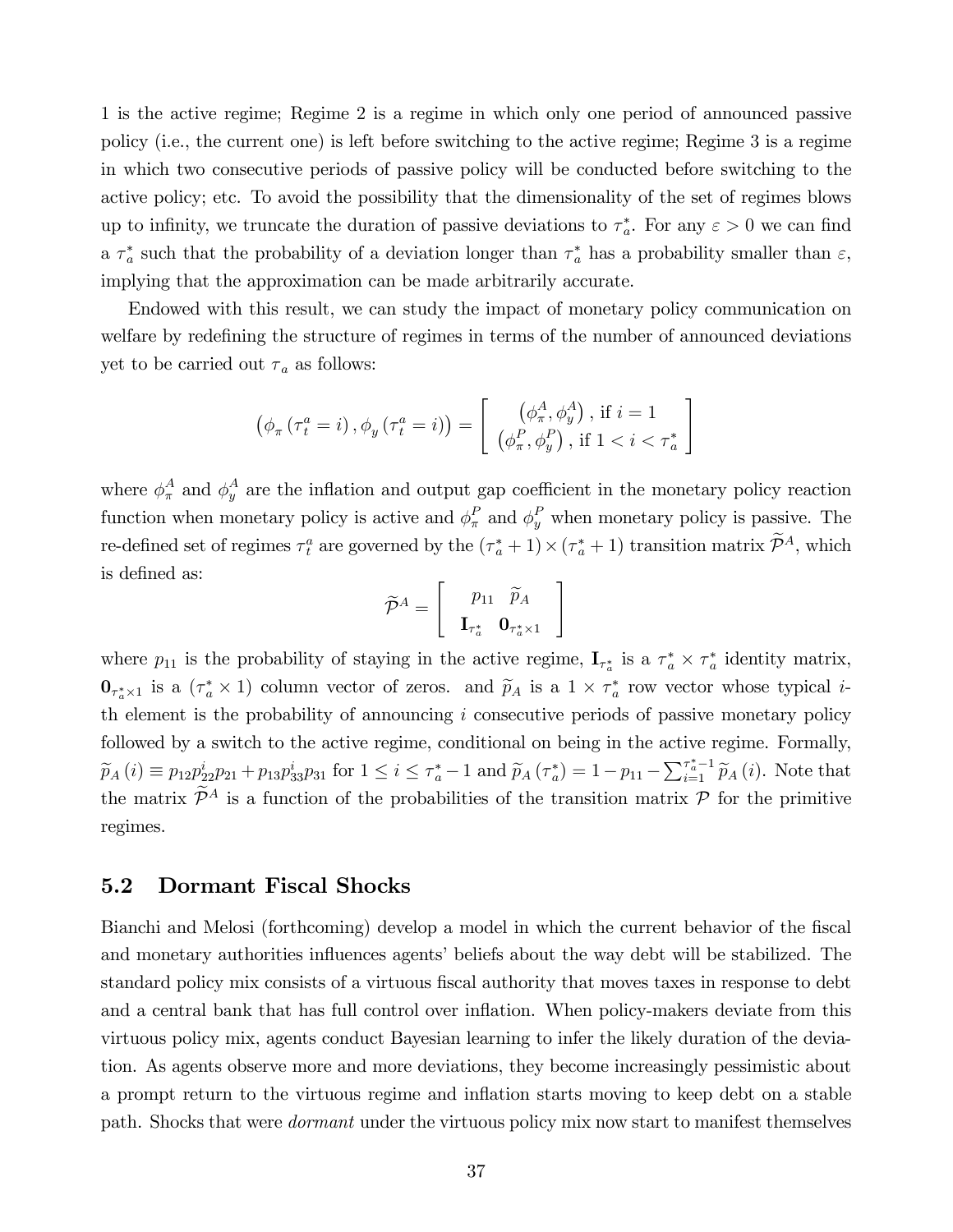and uncertainty about the macroeconomy starts increasing among agents. These changes are initially imperceptible, but they unfold over decades and accelerate as agents become convinced that the fiscal authority will not raise taxes. Dormant fiscal shocks can account for the run-up of ináation in the ë70s and the deáationary pressure of the early 2000s. The paper also shows that the currently low long-term interest rates and inflation expectations might hide the true risk of inflation faced by the US economy.

Bianchi and Melosi (2012b) construct an economy in which policy-makers' reputation for fiscal virtue smoothly fluctuates over time. The monetary and fiscal policy mix alternates between periods of Öscal virtue and periods of Öscal irresponsibility. Under Öscal virtue, a virtuous rule is in place most of the time: the central bank stabilizes inflation and the government strongly adjusts taxes to stabilize public debt. Under fiscal irresponsibility, a fiscally irresponsible rule is in place most of the time: the central bank de-emphasizes inflation stabilization and the fiscal authority is not committed to keeping debt under control. A strong reputation for fiscal virtue is generally desirable because it leads to a stable macroeconomic environment, but when the economy enters the zero lower bound, policy-makers face a trade-off between preserving their reputation and escaping a large recession. Given that policy-makers' behavior is constrained at the zero lower bound, beliefs about the exit strategy are substantially more important than policies implemented during the crisis. Announcing a period of austerity is detrimental in the short run, but it preserves macroeconomic stability in the long run. A severe recession can be avoided by abandoning fiscal virtue, but this results in a sharp increase in macroeconomic instability. Contradictory announcements by the Öscal and monetary authorities can lead to high inflation and large output losses. Finally, the paper shows that high uncertainty is an inherent implication of entering the zero lower bound while deflation is not, because agents are likely to be uncertain about the way policy-makers will deal with the large stock of debt arising from a severe recession.

# 6 Concluding Remarks

This paper has developed methods to solve general equilibrium models in which agents are subject to waves of optimism, pessimism, and uncertainty. Agents in the model are fully rational, understand the structure of the economy, and know that they do not know. Therefore, when forming expectations they take into account that their beliefs will evolve in response to realized observable economic outcomes, the behavior of other agents in the model, or both. The central insight consists of creating an expanded number of regimes indexed with respect to agents' beliefs. The resulting law of motion reflects agents' uncertainty and can be expressed in state space form. Therefore, the framework proposed in this paper is suitable for structural estimation.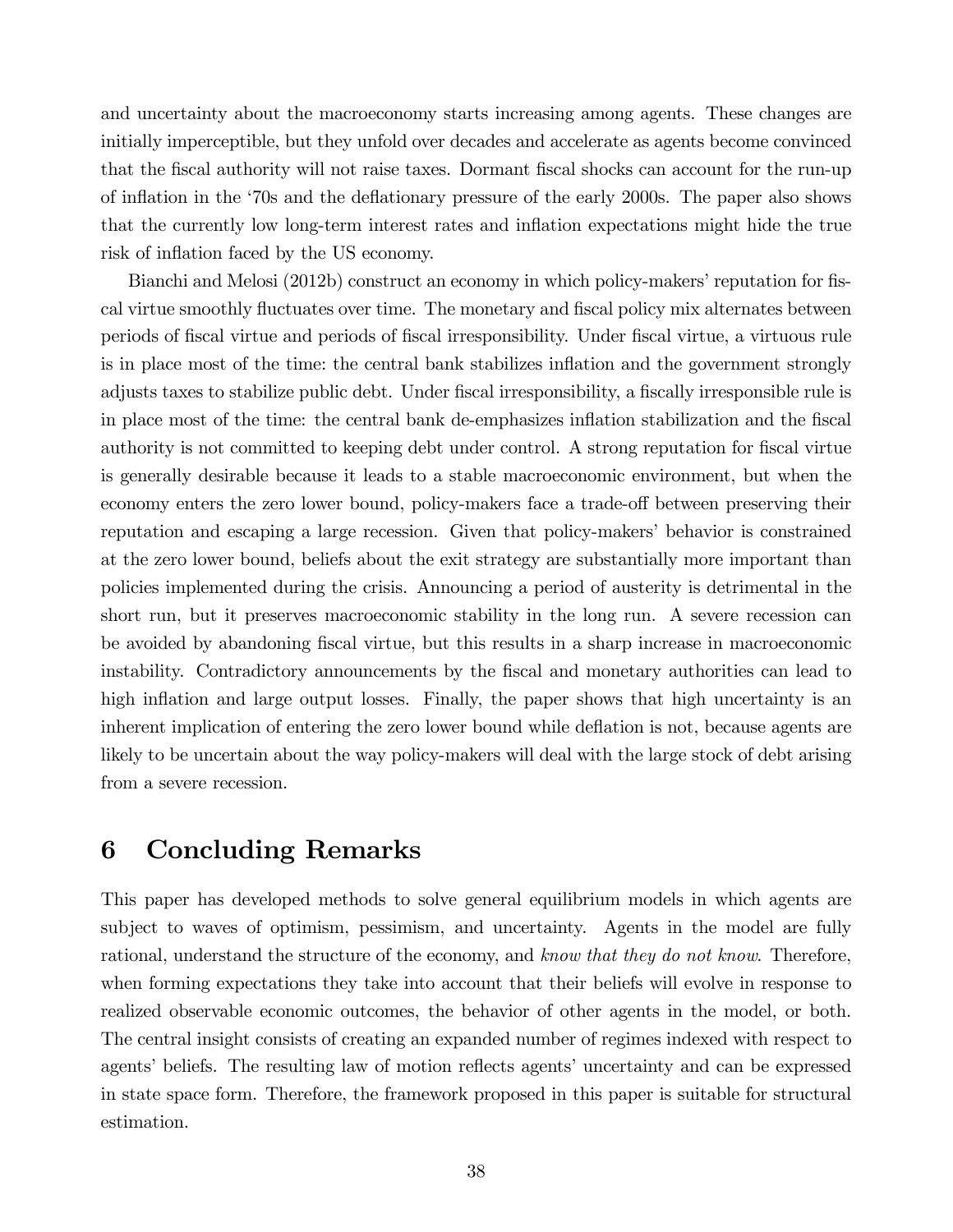# References

- ANGELETOS, G.-M., AND J. LA<sup>7</sup>O (2010): "Noisy Business Cycles," in *NBER Macroeconomics Annual 2009, Volume 24, pp.* 319–378. National Bureau of Economic Research, Inc.
- ANGELETOS, G. M., AND J. LA'O (forthcoming): "Sentiments," Econometrica.
- BERNANKE, B. S. (2003): ""Constrained Discretion" and Monetary Policy," Discussion paper, Remarks by Governor Ben S. Bernanke.
- BERNANKE, B. S., AND F. S. MISHKIN (1997): "Inflation Targeting: A New Framework for Monetary Policy?," Journal of Economic Perspectives,  $11(2)$ , 97–116.
- BIANCHI, F. (2012): "Methods for Markov-Switching Models," Manuscript.
- BIANCHI, F. (forthcoming): "Regime Switches, Agents' Beliefs, and Post-World War II U.S. Macroeconomic Dynamics," Review of Economic Studies.
- BIANCHI, F., C. ILUT, AND M. SCHNEIDER (2012): "Business Cycles and Asset Prices: The Role of Volatility Shocks under Ambiguity Aversion," Duke University-Stanford University, working paper.
- BIANCHI, F., AND L. MELOSI (2012a): "Constrained Discretion and Central Bank Transparency," Manuscript.
- (2012b): "Escaping the Great Recession," Manuscript.
- (forthcoming): "Dormant Shocks and Fiscal Virtue," in NBER Macroeconomics Annual 2013, Volume 28, pp. 319–378. National Bureau of Economic Research, Inc.
- BLANCHARD, O. J., AND C. M. KAHN (1980): "The Solution of Linear Difference Models under Rational Expectations,"  $Econometrica$ ,  $48(5)$ ,  $1305-11$ .
- BLOOM, N. (2009): "The Impact of Uncertainty Shocks," Econometrica, 77(3), 623-685.
- CHO, S. (2012): "Characterizing Markov-Switching Rational Expectations Models," working paper.
- CHRISTIANO, L. J., M. EICHENBAUM, AND C. L. EVANS (2005): "Nominal Rigidities and the Dynamic Effects of a Shock to Monetary Policy," Journal of Political Economy,  $113(1)$ ,  $1 - 45.$
- COGLEY, T., C. MATTHES, AND A. M. SBORDONE (2011): "Optimal Disinflation under Learning," Staff Reports 524, Federal Reserve Bank of New York.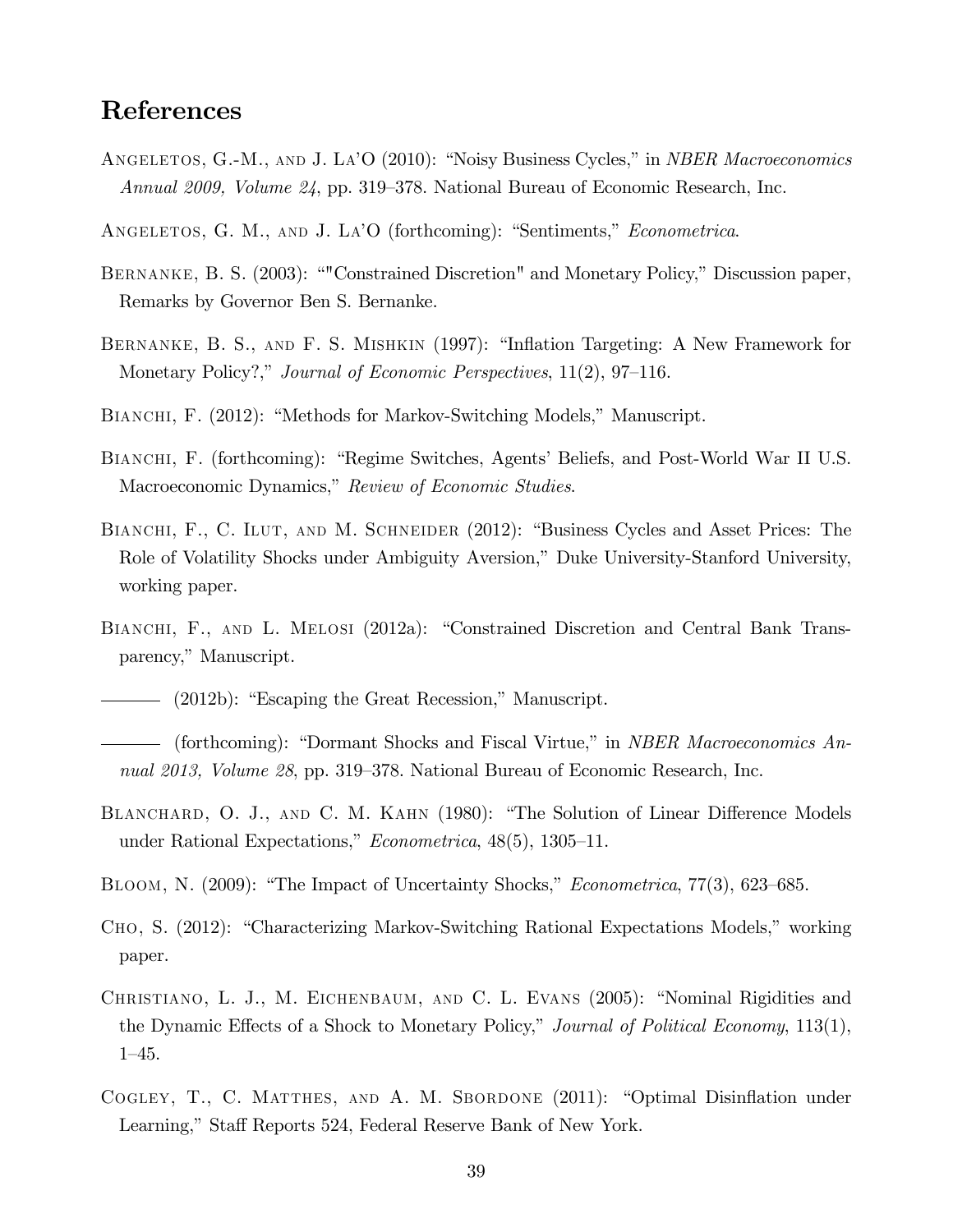- COGLEY, T., AND T. J. SARGENT (2005): "Drift and Volatilities: Monetary Policies and Outcomes in the Post WWII U.S.," Review of Economic Dynamics,  $8(2)$ ,  $262-302$ .
- DAVIG, T., AND T. DOH (2008): "Monetary Policy Regime Shifts and Inflation Persistence," Research Working Paper RWP 08-16, Federal Reserve Bank of Kansas City.
- DAVIG, T., AND E. M. LEEPER (2007): "Generalizing the Taylor Principle," American Economic Review,  $97(3)$ , 607–635.
- DEL NEGRO, M., AND S. EUSEPI (2010): "Fitting Observed Inflation Expectations," Staff Reports 476, Federal Reserve Bank of New York.
- EUSEPI, S., AND B. PRESTON (2011): "Expectations, Learning, and Business Cycle Fluctuations," American Economic Review,  $101(6)$ , 2844–72.
- EVANS, G. W., AND S. HONKAPOHJA (2001): Learning and Expectations in Macroeconomics. Princeton University Press.
- FARMER, R. E., D. F. WAGGONER, AND T. ZHA (2009): "Understanding Markov-switching rational expectations models," Journal of Economic Theory,  $144(5)$ ,  $1849-1867$ .
- FERNANDEZ-VILLAVERDE, J., AND J. F. RUBIO-RAMIREZ (2008): "How Structural Are Structural Parameters?," in NBER Macroeconomics Annual 2007, Volume 22, pp. 83-137. National Bureau of Economic Research, Inc.
- FOERSTER, A. T., J. RUBIO-RAMIREZ, D. WAGGONER, AND T. ZHA (2011): "Perturbation Methods for Markov-Switching Models," Mimeo Duke University.
- JUSTINIANO, A., AND G. E. PRIMICERI (2008): "The Time-Varying Volatility of Macroeconomic Fluctuations," American Economic Review,  $98(3)$ ,  $604-41$ .
- LIU, Z., D. F. WAGGONER, AND T. ZHA (2011): "Sources of macroeconomic fluctuations: A regime-switching DSGE approach," Quantitative Economics,  $2(2)$ ,  $251-301$ .
- LORENZONI, G. (2009): "A Theory of Demand Shocks," American Economic Review, 99(5),  $2050 - 84.$
- MANKIW, N. G., R. REIS, AND J. WOLFERS (2004): "Disagreement about Inflation Expectations," in *NBER Macroeconomics Annual 2003, Volume 18*, pp. 209–270. National Bureau of Economic Research, Inc.
- MELOSI, L. (2012a): "Estimating Models with Dispersed Information," Mimeo.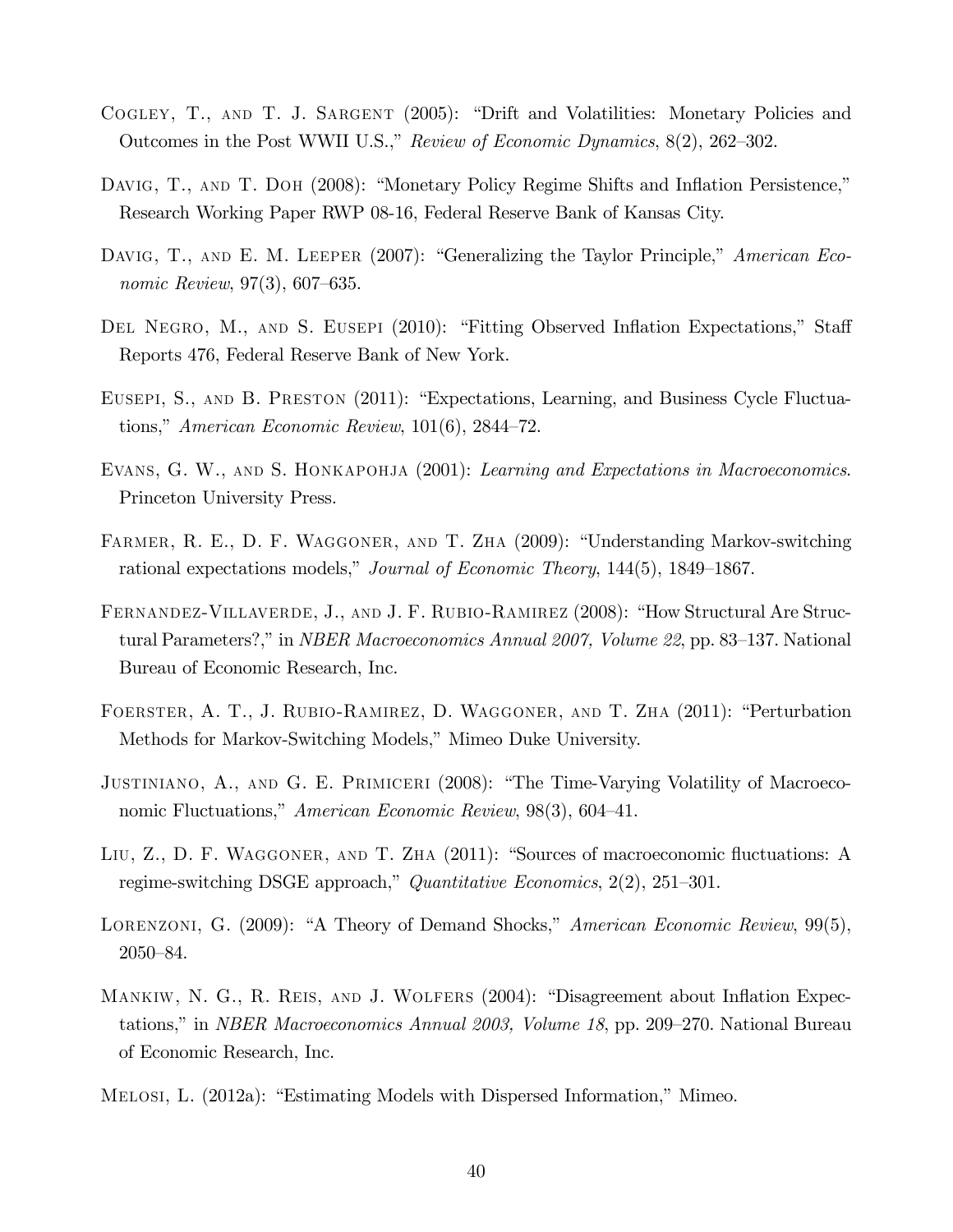- (2012b): "Signaling Effects of Monetary Policy," Discussion paper.

- NIMARK, K. (2008): "Dynamic Pricing and Imperfect Common Knowledge," Journal of Mon- $_{\textit{etary Economics}}$ , 55(8), 365–382.
- PRIMICERI, G. E. (2005): "Time Varying Structural Vector Autoregressions and Monetary Policy," Review of Economic Studies, 72(3), 821–852.
- SCHORFHEIDE, F. (2005): "Learning and Monetary Policy Shifts," Review of Economic Dynamics,  $8(2)$ ,  $392-419$ .
- SIMS, C. A. (2002): "Solving Linear Rational Expectations Models," Computational Economics,  $20(1-2)$ , 1-20.
- SIMS, C. A., AND T. ZHA (2006): "Were There Regime Switches in U.S. Monetary Policy?," American Economic Review,  $96(1)$ , 54–81.
- SMETS, F., AND R. WOUTERS (2007): "Shocks and Frictions in US Business Cycles: A Bayeasian DSGE Approach," American Economic Review, 97(3), 586–606.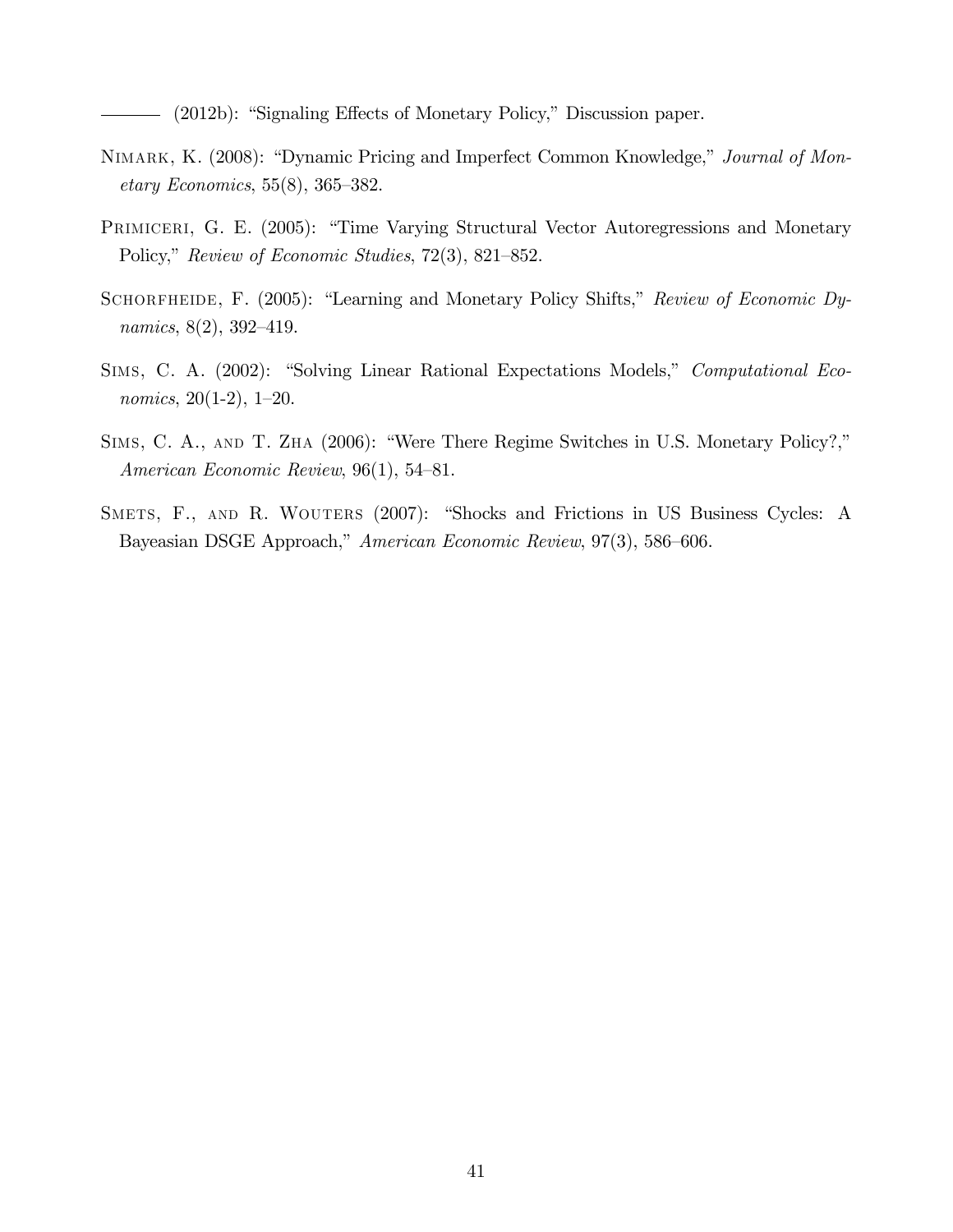# Appendices

The appendices are organized as follows. Appendix A works out the recursions (3) and (4) that pin down the dynamics of beliefs within blocks. Appendices B-F prove Propositions 2- 6. Appendix G shows that the unstable root  $\lambda_1$  is either smaller than or equal to zero or higher than or equal to unity. Appendix H details the algorithm to construct the transition matrix  $\overline{\mathcal{P}}$  when agents receive signals. Appendix I characterizes the steady-state equilibrium for stationary variables in the RBC model and obtains the log-linearized equations of this model.

Note that the convergence results, which are proven in Appendices B-G, could be derived by working on the submatrices of each block. However, we have decided to work with the solution of the difference equations  $(3)$  and  $(4)$  because this approach is familiar to a wider audience.

### A Deriving the Law of Motion for Beliefs

In this appendix, we want to show two propositions.

**Proposition 7** The rational difference equations (3) and (4) hold true

**Proof.** Recall that equation (3) describes the dynamics of beliefs within Block 1. Consequently, this equation holds when  $\tau_t^1 > 1$ . The Bayes' theorem can be applied to characterize the probability of being in Regime 1 given that the system is in Block 1  $(\tau_t^1 > 1)$ :

$$
prob\left(\xi_{t}=1|\tau_{t}^{1}\right)=\frac{p\left(\tau_{t}^{1}=\tau_{t-1}^{1}+1|\xi_{t}=1\right)p\left(\xi_{t}=1|\tau_{t-1}^{1}\right)}{\sum_{i=1}^{4}p\left(\tau_{t}^{1}=\tau_{t-1}^{1}+1|\xi_{t}=i\right)p\left(\xi_{t}=i|\tau_{t-1}^{1}\right)}
$$

But if  $\tau_t^1 = \tau_{t-1}^1 + 1$ , then the likelihood is such that

$$
p\left(\tau_t^1 = \tau_{t-1}^1 + 1 | \xi_t = 1\right) = p\left(\tau_t^1 = \tau_{t-1}^1 + 1 | \xi_t = 2\right) > 0
$$

and

$$
p\left(\tau_t^1 = \tau_{t-1}^1 + 1 | \xi_t = 3\right) = p\left(\tau_t^1 = \tau_{t-1}^1 + 1 | \xi_t = 4\right) = 0
$$

The equality in the first expression reflects the fact that agents cannot distinguish regimes belonging to the same block. The inequality sign in the first expression and the equality sign in the second expression are due to the fact that the system is in Block 1 at time  $t$ , ruling out the possibility that either Regime 3 or Regime 4 is realized. These results allow us to write:

$$
prob\left(\xi_{t}=1|\tau_{t}^{1}\right)=\frac{p\left(\xi_{t}=1|\tau_{t-1}^{1}\right)}{\sum_{i=1}^{2} p\left(\xi_{t}=i|\tau_{t-1}^{1}\right)}
$$

Since  $p\left(\xi_t = i|\tau_{t-1}^1\right) = \sum_{j=1}^2 p\left(\xi_{t-1} = j|\tau_{t-1}^1\right) p_{ji}$ , then

$$
prob\left(\xi_{t}=1|\tau_{t}^{1}\right)=\frac{\sum_{j=1}^{2}p\left(\xi_{t-1}=j|\tau_{t-1}^{1}\right)p_{j1}}{\sum_{i=1}^{2}\sum_{j=1}^{2}p\left(\xi_{t-1}=j|\tau_{t-1}^{1}\right)p_{ji}}
$$

Furthermore, note that  $p(\xi_{t-1} = 2 | \tau_{t-1}^1) = 1 - p(\xi_{t-1} = 1 | \tau_{t-1}^1)$  and after straightforward manipulations leads to equation (3). Equation (4) can be proved analogously.  $\blacksquare$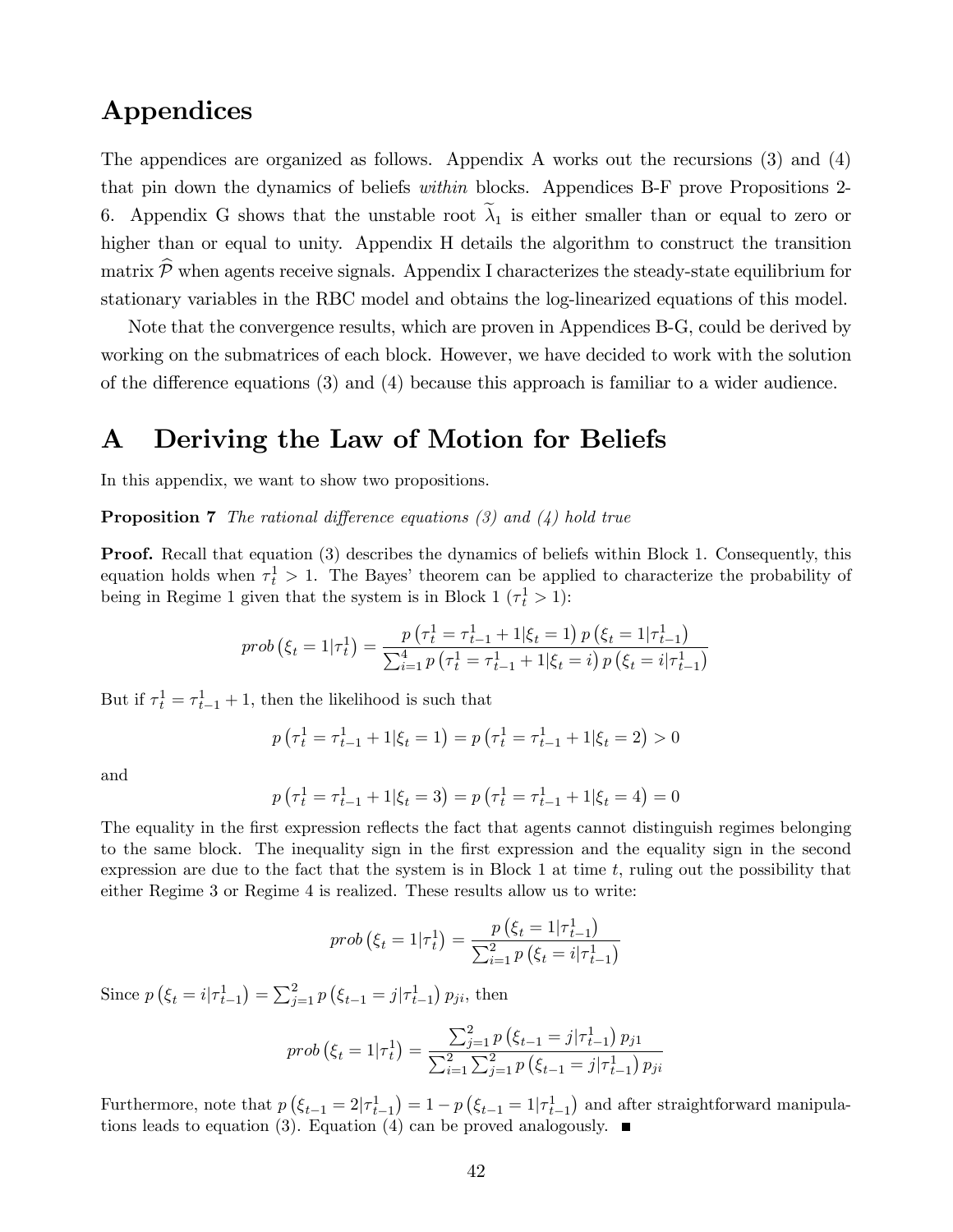### B Proof of Proposition 2

If (i)  $p_{11} + p_{12} - p_{21} - p_{22} \neq 0$ , (ii)  $p_{11}p_{22} \neq p_{21}p_{12}$ , (iii)  $p_{11} \neq p_{22}$  or both  $p_{12} \neq 0$  and  $p_{21} \neq 0$ , and the initial probability is such that  $prob(\xi_t = 1 | \tau_t^1 = 1) \neq \tilde{\lambda}_1$ , then  $prob(\xi_t = 1 | \tau_t^1) \longrightarrow \tilde{\lambda}_2 \in [0, 1]$ . If conditions (i), (ii), and (iii) hold and the initial probability is such that  $prob(\xi_t = 1 | \tau_t^1 = 1) = \tilde{\lambda}_1$ , then  $prob(\xi_t = 1 | \tau_t^1) = \tilde{\lambda}_1$  for any  $\tau_t^1$ .

The difference equation  $(3)$  can be expressed as

$$
prob\left(\xi_{t}=1|\tau_{t}^{1}\right)=\frac{a \cdot prob\left(\xi_{t-1}=1|\tau_{t-1}^{1}\right)+b}{c \cdot prob\left(\xi_{t-1}=1|\tau_{t-1}^{1}\right)+d}
$$
\n(28)

where

$$
a \equiv p_{11} - p_{21}, b \equiv p_{21}
$$
  
\n $c \equiv p_{11} + p_{12} - p_{21} - p_{22}, d \equiv p_{21} + p_{22}$ 

Condition (i) ensures that the difference equation of interest is rational because it implies  $c > 0$ . In Appendices E and F, we will deal with the case of  $c = 0$ . We then proceed as follows. Denote  $prob\left(\xi_t=1|\tau^1_t\right)+\frac{d}{c}$  $\frac{d}{c}$  as  $x_t$  and re-write the difference equation above as

$$
x_t = \alpha - \frac{\beta}{x_{t-1}}
$$
 (29)

where

$$
\alpha \equiv \frac{p_{11} + p_{22}}{p_{11} + p_{12} - p_{21} - p_{22}}
$$
  

$$
\beta \equiv \frac{p_{11}p_{22} - p_{21}p_{12}}{(p_{11} + p_{12} - p_{21} - p_{22})^2}
$$

Condition (ii) ensures that  $\beta \neq 0$ . The case of  $\beta = 0$  will be studied in Appendix D. The above equation can be reduced to a homogeneous linear difference equation by defining  $x_t = \varphi_t/\varphi_{t-1}$  where:

$$
\varphi_t - \alpha \varphi_{t-1} + \beta \varphi_{t-2} = 0 \tag{30}
$$

If  $\lambda_1$  and  $\lambda_2$  are the solutions of the characteristic equation, namely  $\frac{1}{2}\alpha \pm \frac{1}{2}$  $\frac{1}{2}\sqrt{\alpha^2-4\beta}$ , then the general solution of (30) is

$$
\varphi_t = C_1 \lambda_1^t + C_2 \lambda_2^t, \quad \text{if } \lambda_1 \neq \lambda_2 \tag{31}
$$

$$
\varphi_t = (C_1 + C_2 t) \lambda_1^t, \quad \text{if } \lambda_1 = \lambda_2 \tag{32}
$$

The general solution of (29) is then:

$$
x_t = \frac{C_1 \lambda_1^t + C_2 \lambda_2^t}{C_1 \lambda_1^{t-1} + C_2 \lambda_2^{t-1}}
$$
\n(33)

when  $C_2 = 0$ ,  $x_t = \lambda_1$  for all t. When  $C_1 = 0$ ,  $x_t = \lambda_2$  for all t. When neither  $C_1$  nor  $C_2$  is zero, then

$$
x_t = \lambda_2 \frac{\left(\frac{\lambda_1}{\lambda_2}\right)^{t+1} + C}{\left(\frac{\lambda_1}{\lambda_2}\right)^t + C}, \ C \neq 0 \tag{34}
$$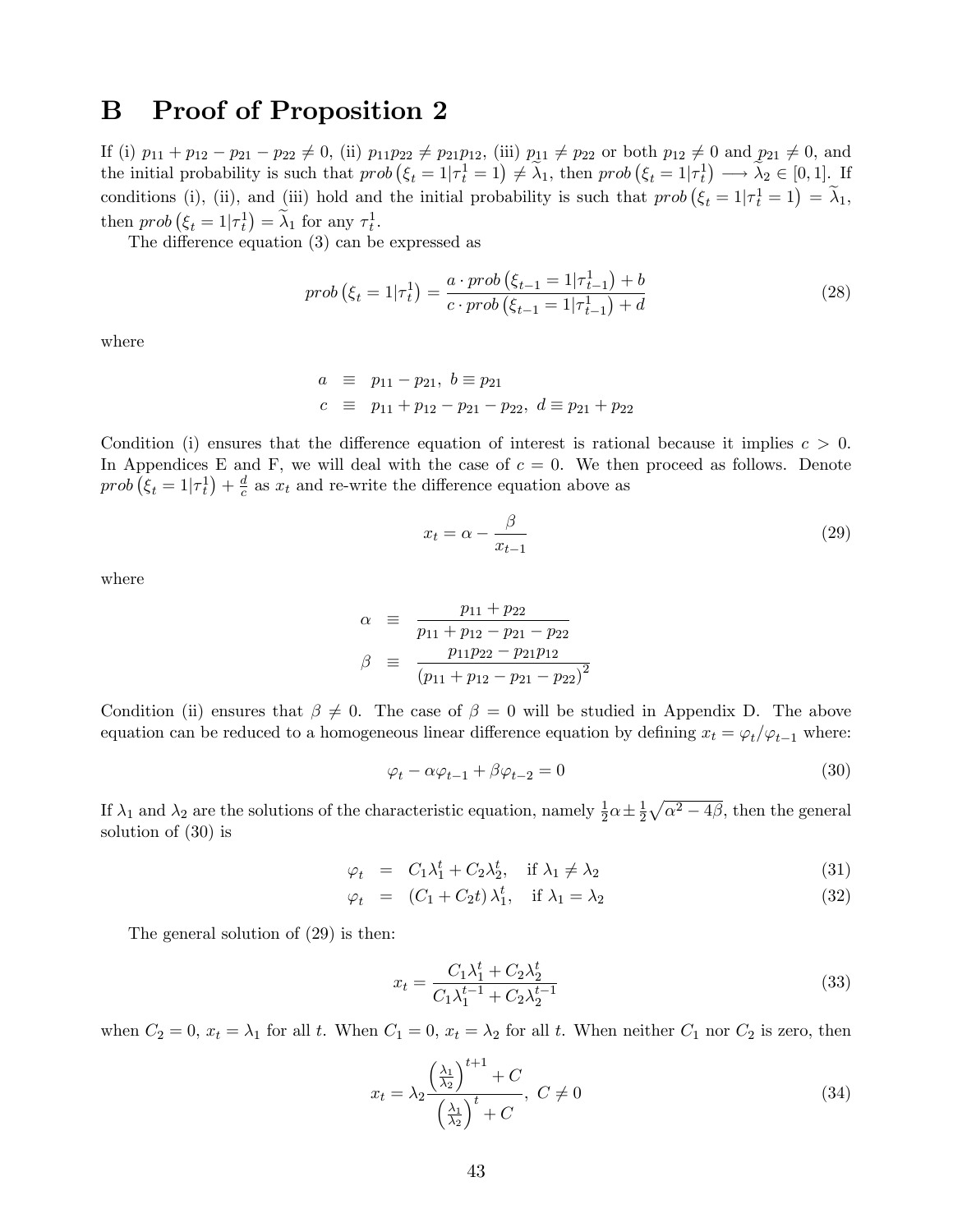Note that  $\alpha^2 \ge 4\beta$  is required for the characteristic roots  $\lambda_1$  and  $\lambda_2$  to be real. This condition is

$$
\left[\frac{p_{11} + p_{22}}{p_{11} + p_{12} - p_{21} - p_{22}}\right]^2 \ge 4 \frac{p_{11}p_{22} - p_{21}p_{12}}{(p_{11} + p_{12} - p_{21} - p_{22})^2}
$$

and after simplifying

$$
p_{11}^2 + p_{22}^2 + 2p_{11}p_{22} \ge 4p_{11}p_{22} - 4p_{21}p_{12}
$$

Some straightforward manipulation leads us to

$$
(p_{11} - p_{22})^2 \ge -4p_{21}p_{12} \tag{35}
$$

From condition *(iii)*, the inequality above is strict and the characteristic roots are unequal. The case in which the characteristic roots are identical is dealt with in Appendix C. Let  $|\lambda_2| > |\lambda_1|$ then  $|\lambda_1/\lambda_2|^t \to 0$  and (34) implies that  $x_t \to \lambda_2$  as long as  $x_1 \neq \lambda_1$ . The root with highest absolute value can be seen to be always  $\frac{p_{11}+p_{22}+\sqrt{(p_{11}-p_{22})^2+4p_{21}p_{12}}}{2(p_{11}+p_{12}-p_{21}-p_{12})}$  $2^{(p_1+p_1p_2-p_2)^2+4p_2p_1p_1}$ . Recall that  $x_t \equiv prob(\xi_t=1|\tau_t^1)+\frac{d}{c}$  $\frac{a}{c}$ . After some straightforward algebraic manipulations we obtain:

$$
prob\left(\xi_{t}=1|\tau_{t}^{1}\right) \rightarrow \widetilde{\lambda}_{2} = \frac{p_{11} - p_{22} - 2p_{21} + \sqrt{\left(p_{11} - p_{22}\right)^{2} + 4p_{21}p_{12}}}{2\left(p_{11} + p_{12} - p_{21} - p_{22}\right)}
$$

where  $\tilde{\lambda}_2$  is the stable root for the variable of interest  $prob(\xi_t=1|\tau_t)$ . The unstable root for  $prob(\xi_t = 1 | \tau_t^1)$  can be easily seen to be:

$$
\widetilde{\lambda}_1 = \frac{p_{11} - p_{22} - 2p_{21} - \sqrt{(p_{11} - p_{22})^2 + 4p_{21}p_{12}}}{2(p_{11} + p_{12} - p_{21} - p_{22})}
$$

We only need to show that  $\widetilde{\lambda}_2 \in [0, 1]$ . We want to show that

$$
\frac{p_{11} - p_{22} - 2p_{21} + \sqrt{\left(p_{11} - p_{22}\right)^2 + 4p_{21}p_{12}}}{2\left(p_{11} + p_{12} - p_{21} - p_{22}\right)} \ge 0
$$

If  $p_{11} + p_{12} - p_{21} - p_{22} > 0$  and  $p_{11} - p_{22} - 2p_{21} \ge 0$ , then the statement is clearly true. When  $p_{11} + p_{12} - p_{21} - p_{22} > 0$  and  $p_{11} - p_{22} - 2p_{21} < 0$ , then

$$
\sqrt{(p_{11} - p_{22})^2 + 4p_{21}p_{12}} \geq -(p_{11} - p_{22} - 2p_{21})
$$

Since the right-hand side is positive we can square both sides of this equation:

$$
(p_{11} - p_{22})^2 + 4p_{21}p_{12} \ge (p_{11} - p_{22} - 2p_{21})^2
$$
  
 
$$
4p_{21}p_{12} \ge 4p_{21}^2 - 4(p_{11} - p_{22})p_{21}
$$

If  $p_{21} = 0$ , the statement is true. If  $p_{21} > 0$ 

$$
p_{12} - p_{21} + (p_{11} - p_{22}) \ge 0
$$

which is true.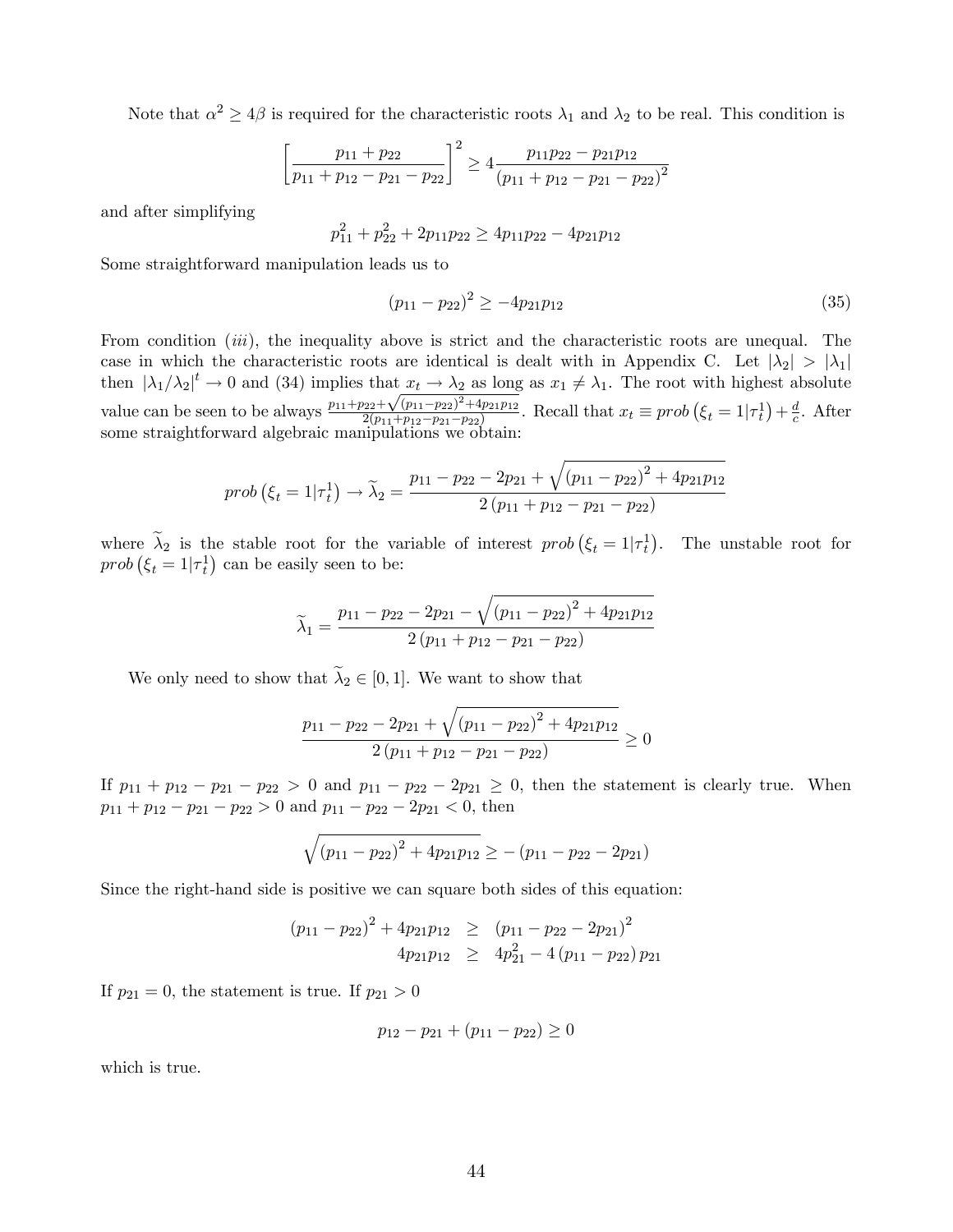If  $p_{11} + p_{12} - p_{21} - p_{22} < 0$ , then  $p_{11} - p_{22} - 2p_{21} < 0$ . We need to show that

$$
p_{11} - p_{22} - 2p_{21} \le -\sqrt{(p_{11} - p_{22})^2 + 4p_{21}p_{12}}
$$

Since both sides of the inequality are negative, then

$$
(p_{11} - p_{22} - 2p_{21})^2 \ge (p_{11} - p_{22})^2 + 4p_{21}p_{12}
$$

and after manipulating:

$$
-4(p_{11} - p_{22})p_{21} + 4p_{21}^2 \ge 4p_{21}p_{12}
$$

If  $p_{21} = 0$ , the inequality is obviously verified. If  $p_{21} > 0$ , then

$$
0 \ge (p_{11} - p_{22}) + p_{12} - p_{21}
$$

which is true.

We want to show that

$$
\frac{p_{11} - p_{22} - 2p_{21} + \sqrt{(p_{11} - p_{22})^2 + 4p_{21}p_{12}}}{2(p_{11} + p_{12} - p_{21} - p_{22})} \le 1
$$

If  $p_{11} + p_{12} - p_{21} - p_{22} > 0$ , then after some manipulations

$$
\sqrt{(p_{11} - p_{22})^2 + 4p_{21}p_{12}} \le p_{11} + 2p_{12} - p_{22}
$$

Note that  $p_{11} + 2p_{12} - p_{22} > p_{11} + p_{12} - p_{21} - p_{22} > 0$ . Hence, taking the square on both sides of the inequality yields:

$$
(p_{11} - p_{22})^2 + 4p_{21}p_{12} \le (p_{11} + 2p_{12} - p_{22})^2
$$

and finally

$$
4p_{21}p_{12} \le 4p_{12}^2 + 4(p_{11} - p_{22})p_{12}
$$

If  $p_{12} = 0$ , this is true. If  $p_{12} > 0$ , then

$$
p_{21} \leq p_{12} + (p_{11} - p_{22})
$$

which is true.

If  $p_{11} + p_{12} - p_{21} - p_{22} < 0$ , then after some manipulations

$$
\sqrt{(p_{11} - p_{22})^2 + 4p_{21}p_{12}} \ge p_{11} + 2p_{12} - p_{22}
$$

If  $p_{11} + 2p_{12} - p_{22} < 0$ , this inequality is obviously true. If  $p_{11} + 2p_{12} - p_{22} \ge 0$ , then

$$
(p_{11} - p_{22})^2 + 4p_{21}p_{12} \ge (p_{11} + 2p_{12} - p_{22})^2
$$

and then

$$
4p_{21}p_{12} \ge 4p_{12}^2 + 4(p_{11} - p_{22})p_{12}
$$

If  $p_{12} = 0$ , this is true. If  $p_{12} > 0$ , then

$$
p_{21} \ge p_{12} + p_{11} - p_{22}
$$

which is true.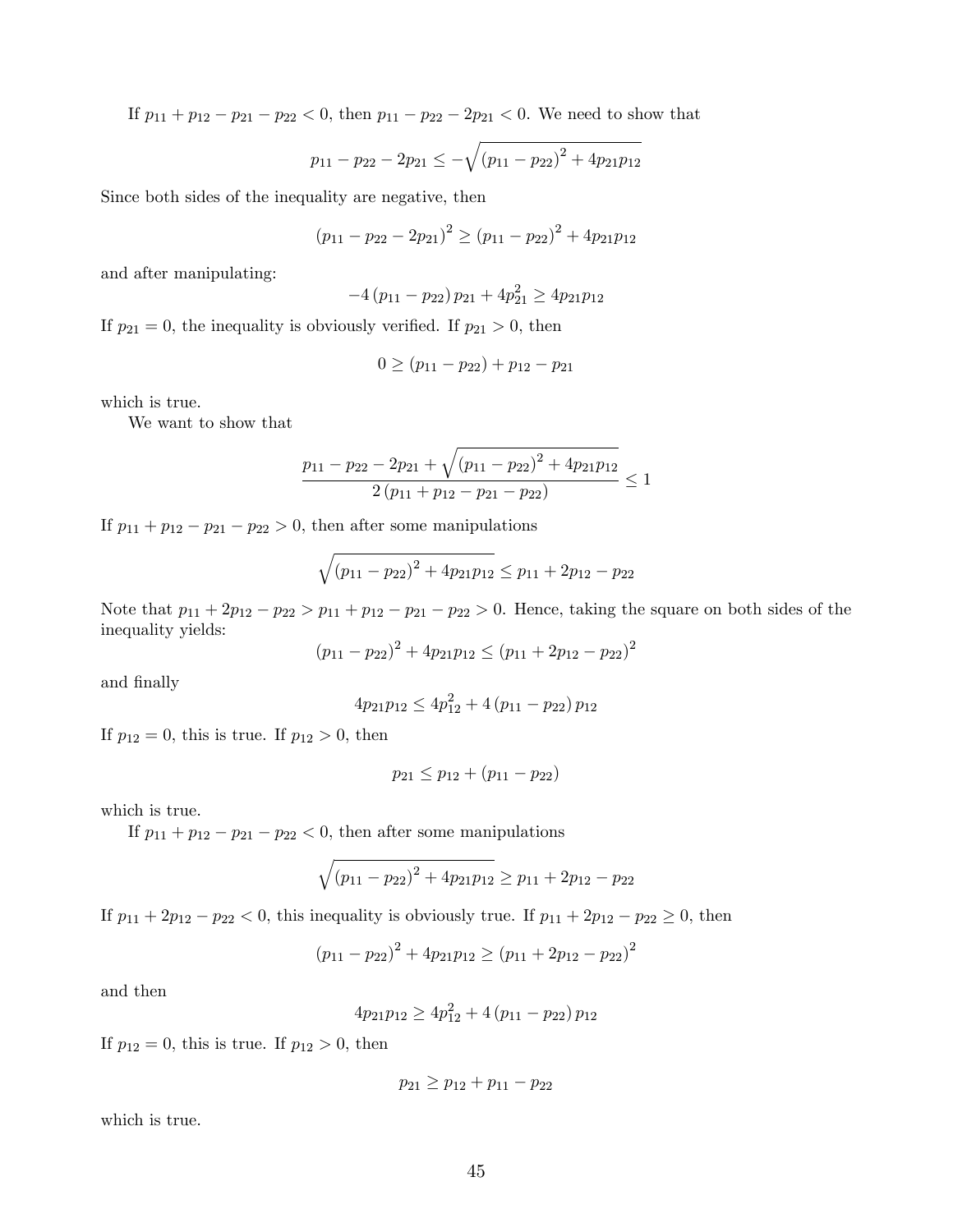### C Proof of Proposition 3

We want to show that if (i)  $p_{11} + p_{12} - p_{21} - p_{22} \neq 0$ , (ii)  $p_{11}p_{22} \neq p_{21}p_{12}$ , (iii)  $p_{11} = p_{22}$  and either  $p_{12} = 0$  or  $p_{21} = 0$ , then  $prob(\xi_t = 1|\tau_t^1) \to \tilde{\lambda}_1 = \tilde{\lambda}_2$  and the roots are either equal to zero (if  $p_{21} = 0$ ) or one (if  $p_{12} = 0$ ). This result follows from observing that condition (iii) implies that condition (35) delivers coincident characteristic roots  $\lambda_1$  and  $\lambda_2$ ; that is,

$$
\widetilde{\lambda}_1 = \widetilde{\lambda}_2 = \frac{p_{21}}{p_{21} - p_{12}}
$$

If  $p_{12} = 0$ , then  $prob(\xi_t = 1 | \tau_t^1) \to \tilde{\lambda}_1 = \tilde{\lambda}_2 = 1$ . If  $p_{21} = 0$ , then  $prob(\xi_t = 1 | \tau_t^1) \to \tilde{\lambda}_1 = \tilde{\lambda}_2 = 0$ .

### D Proof of Proposition 4

We want to show that if (i)  $p_{11} + p_{12} - p_{21} - p_{22} \neq 0$ , (ii)  $p_{11}p_{22} = p_{21}p_{12}$ , then  $prob(\xi_t = 1|\tau_t) =$  $p_{11}-p_{21}$  $\frac{p_{11}-p_{21}}{p_{11}+p_{12}-p_{21}-p_{22}}$ . Condition (ii) implies  $\beta=0$  in equation (29) and hence (using the notation introduced in Appendix B)

$$
x_t = \alpha \equiv \frac{p_{11} + p_{22}}{p_{11} + p_{12} - p_{21} - p_{22}}
$$

From Appendix B, recall that  $x_t = prob \{\xi_t = 1 | \tau_t^1\} + d/c$ , then it follows that

$$
prob\left\{\xi_t=1|\tau_t^1\right\}=\frac{p_{11}-p_{21}}{p_{11}+p_{12}-p_{21}-p_{22}}.
$$

### E Proof of Proposition 5

We want to show that if (i)  $p_{11} + p_{12} - p_{21} - p_{22} = 0$  and (ii)  $p_{11} \neq p_{21}$ , then  $prob(\xi_t = 1 | \tau_t^1) \to$ <br> $p_{21} = p_{21} = p_{21} = p_{21} = p_{22} = 0$  and (ii)  $p_{11} \neq p_{21}$ , then  $prob(\xi_t = 1 | \tau_t^1) \to$  $\frac{p_{21}}{p_{22}-p_{11}+2p_{21}}$ , with  $\frac{p_{21}}{p_{22}-p_{11}+2p_{21}} \in [0,1]$ . If  $p_{11}+p_{12}-p_{21}-p_{22}=0$ , then  $c=0$  in the difference equation (28), which hence boils down to the first-order *linear* difference equation below:

$$
prob(\xi_t = 1 | \tau_t^1) = \frac{a}{d} \cdot prob(\xi_{t-1} = 1 | \tau_{t-1}^1) + \frac{b}{d}
$$
\n(36)

where  $a = p_{11} - p_{21}$ ,  $b = p_{21}$ ,  $d = p_{21} + p_{22}$ . Stability is ensured by  $\left| \frac{a}{d} \right| =$  $\frac{p_{11}-p_{21}}{p_{21}+p_{22}}$  $\vert$  < 1. First note that the background assumption A1 combined with condition (i) implies that  $d \neq 0$  and hence the ratio  $\left|\frac{a}{d}\right|$  is well-defined. Condition (ii) rules out the possibility that the ratio  $\left|\frac{a}{d}\right|$  is zero. We consider this case in Appendix F.

The condition  $p_{11} + p_{12} - p_{21} - p_{22} = 0$  allows us to re-write the stability condition  $\left|\frac{a}{d}\right| = \left| \frac{a}{d}\right|$  $\frac{p_{11}-p_{21}}{p_{21}+p_{22}}$    as  $\frac{p_{11}-p_{21}}{p_{11}+p_{12}}$ . Hence, showing that  $p_{12} + p_{21} > 0$  implies stability. Recall that the background assumption A2 requires that either  $p_{11} \neq p_{22}$  or  $p_{12} \neq p_{21}$ . If the latter condition is satisfied, then  $p_{12} + p_{21} > 0$ trivially follows. If the latter condition is not satisfied, then it must be that  $p_{11} \neq p_{22}$ , which, combined with condition (i), implies that  $p_{12} + p_{21} > 0$ .

It is easy to see that the difference equation (36) implies that  $prob(\xi_t = 1|\tau_t^1) \to \frac{b}{d} (1 - \frac{a}{d})$  $\frac{a}{d}$  $)^{-1}$ , that is,

$$
prob\left(\xi_t = 1 | \tau_t^1\right) \rightarrow \frac{p_{21}}{p_{21} + p_{22}} \left(1 - \frac{p_{11} - p_{21}}{p_{21} + p_{22}}\right)^{-1}
$$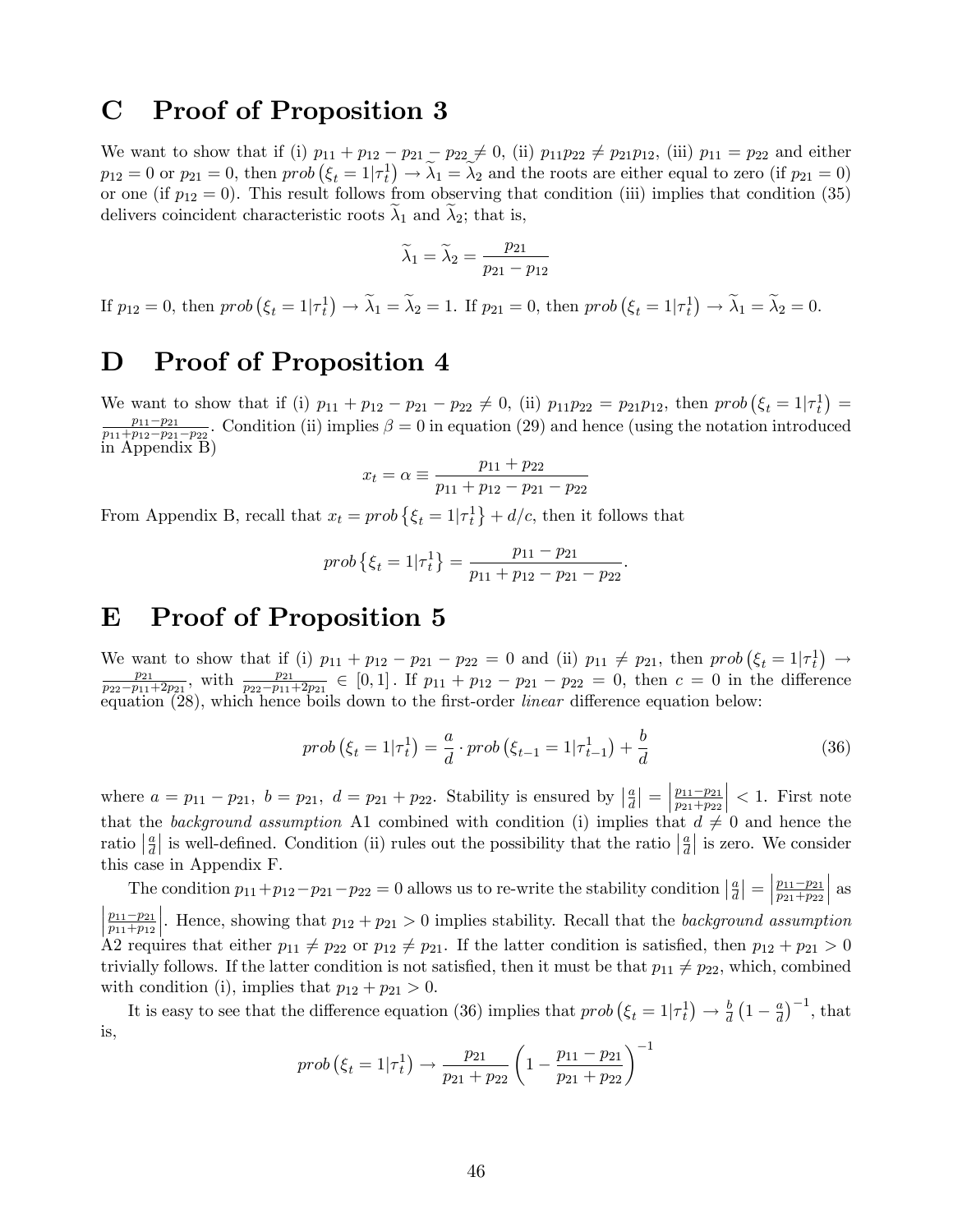After easy algebraic manipulations

$$
prob\left(\xi_t = 1 | \tau_t^1\right) \rightarrow \frac{p_{21}}{p_{22} - p_{11} + 2p_{21}}.
$$

Note that

$$
0\leq \frac{p_{21}}{p_{22}-p_{11}+2p_{21}}\leq 1
$$

To see that, recall that in this case,  $p_{11} + p_{12} - p_{21} - p_{22} = 0$ , implying that  $p_{22} - p_{11} = p_{12} - p_{21}$ . Substituting this result into the inequalities above yields

$$
0 \le \frac{p_{21}}{p_{12} + p_{21}} \le 1
$$

which is clearly verified.

# F Proof of Proposition 6

We want to show that if (i)  $p_{11} + p_{12} - p_{21} - p_{22} = 0$ , (ii)  $p_{11} = p_{21}$ , then  $prob(\xi_t = 1 | \tau_t^1) = \frac{p_{21}}{p_{22} + p_{21}}$  $\frac{p_{21}}{p_{22}+p_{21}}.$ Condition (i) implies that  $c = 0$  in the difference equation (28), which hence boils down to the firstorder linear difference equation below:

$$
prob(\xi_t = 1|\tau_t^1) = \frac{a}{d} \cdot prob(\xi_{t-1} = 1|\tau_{t-1}^1) + \frac{b}{d}
$$
\n(37)

where  $a = p_{11} - p_{21}$ ,  $b = p_{21}$ ,  $d = p_{21} + p_{22}$ . Condition (ii) implies that  $a = 0$  and hence  $prob(\xi_t = 1 | \tau_t^1) = b/d = p_{21}/(p_{21} + p_{22}).$ 

### G Admissible Region for the Unstable Root

Recall that

$$
\widetilde{\lambda}_1 \equiv \frac{p_{11} - p_{22} - 2p_{21} - \sqrt{(p_{11} - p_{22})^2 + 4p_{21}p_{12}}}{2(p_{11} + p_{12} - p_{21} - p_{22})}
$$

We want to show that  $0 \leq \tilde{\lambda}_1 \leq 1$ . This claim is implied by the following two Lemmas.

**Lemma 8** If  $p_{11} + p_{12} - p_{21} - p_{22} > 0$ , then  $\tilde{\lambda}_1 \leq 0$ .

Proof. We want to show that

$$
\frac{p_{11} - p_{22} - 2p_{21} - \sqrt{(p_{11} - p_{22})^2 + 4p_{21}p_{12}}}{2(p_{11} + p_{12} - p_{21} - p_{22})} \le 0
$$

If  $p_{11} + p_{12} - p_{21} - p_{22} > 0$ , then the above implies

$$
p_{11} - p_{22} - 2p_{21} \le \sqrt{\left(p_{11} - p_{22}\right)^2 + 4p_{21}p_{12}}
$$

Note that the background assumption A3 excludes that  $p_{11} - p_{22} - 2p_{21} = 0$ . Hence there are two possible cases left: (a) if  $p_{11} - p_{22} - 2p_{21} < 0$ , then the above is true; (b) if  $p_{11} - p_{22} - 2p_{21} > 0$ , then we can take the square on both sides of the above equation to get

$$
(p_{11} - p_{22} - 2p_{21})^2 \le (p_{11} - p_{22})^2 + 4p_{21}p_{12}
$$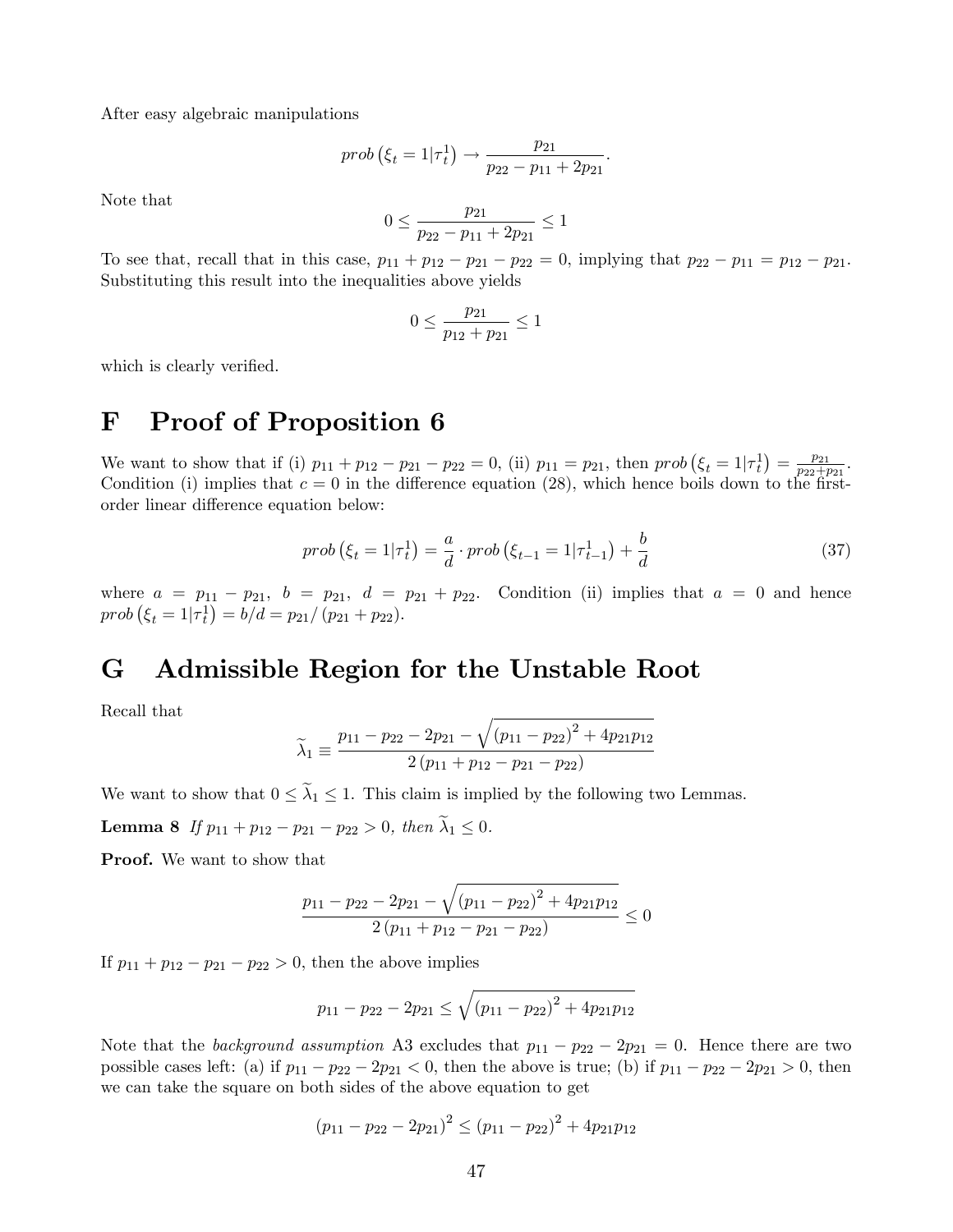Straightforward manipulations lead to

$$
p_{21}^2 - p_{11}p_{21} + p_{22}p_{21} \le p_{21}p_{12}
$$

If  $p_{21} = 0$ , then the above is true. Otherwise, we can divide both sides of the above inequality by  $p_{21}$ to get

$$
p_{11} + p_{12} - p_{21} - p_{22} \ge 0
$$

that is obviously true because  $p_{11} + p_{12} - p_{21} - p_{22} > 0$ .

**Lemma 9** If 
$$
p_{11} + p_{12} - p_{21} - p_{22} < 0
$$
, then  $\lambda_1 \geq 1$ .

Proof. We want to show that

$$
\frac{p_{11} - p_{22} - 2p_{21} - \sqrt{(p_{11} - p_{22})^2 + 4p_{21}p_{12}}}{2(p_{11} + p_{12} - p_{21} - p_{22})} \ge 1
$$

Since  $p_{11} + p_{12} - p_{21} - p_{22} < 0$ , the above implies

$$
p_{11} - p_{22} - 2p_{21} - \sqrt{(p_{11} - p_{22})^2 + 4p_{21}p_{12}} \le 2(p_{11} + p_{12} - p_{21} - p_{22})
$$

and after simplifying

$$
-\sqrt{(p_{11}-p_{22})^2+4p_{21}p_{12}} \le p_{11}-p_{22}+2p_{12}
$$

Note that the background assumption A3 excludes that  $p_{11} - p_{22} + 2p_{21} = 0$ . If  $p_{11} - p_{22} + 2p_{12} > 0$ , the above is obviously true. If  $p_{11} - p_{22} + 2p_{12} < 0$ , then taking the square on both sides

$$
(p_{11} - p_{22})^2 + 4p_{21}p_{12} \ge (p_{11} - p_{22} + 2p_{12})^2
$$

After some manipulations:

$$
p_{12} + p_{11} - p_{12} - p_{22} \le 0
$$

that is obviously true because  $p_{11} + p_{12} - p_{21} - p_{22} < 0$ .

# H Algorithm for the Case with Signals

**Algorithm** Set  $i = 1$  and initialize the matrix  $\mathcal{P} = \mathbf{0}_{g \times g}$ 

**Step 1** Find  $j_1 \leq g_1$  and  $j_2 \leq g_1$  so as to min  $\left[ prob \{\xi_t = 1 | \mathcal{I}_t, \varpi^{t-1}, \varpi_t = q\} - \mathcal{G}_{j_q} \right]$  with  $q \in \{1, 2\}$ where

$$
prob\left(\xi_{t}=1|\mathcal{I}_{t},\varpi^{t-1},\varpi_{t}=q\right)=\frac{prob\left(\varpi_{t}=q|\xi_{t}=1\right)prob\left(\xi_{t}=1|\mathcal{I}_{t},\varpi^{t-1}\right)}{\sum_{j=1}^{2}prob\left(\varpi_{t}=q|\xi_{t}=j\right)prob\left(\xi_{t}=j|\mathcal{I}_{t},\varpi^{t-1}\right)},\ q\in\{1,2\}
$$
\n
$$
(38)
$$

and agents' beliefs about being in Regime 1 before observing the signal read:

$$
prob\left(\xi_{t}=1|\mathcal{I}_{t},\varpi^{t-1}\right)=\frac{prob\left(\xi_{t-1}=1|\mathcal{I}_{t-1},\varpi^{t-1}\right)\left(p_{11}-p_{21}\right)+p_{21}}{prob\left(\xi_{t-1}=1|\mathcal{I}_{t-1},\varpi^{t-1}\right)\left(p_{11}+p_{12}-p_{21}-p_{22}\right)+p_{21}+p_{22}}\tag{39}
$$

using the approximation  $prob\left\{\xi_{t-1} = 1 | \mathcal{I}_{t-1}, \varpi_{\zeta}^{t-1}\right\} = \mathcal{G}_i$ . To ensure convergence of beliefs, we correct  $j_1$  and  $j_2$  as follows. If  $j_q = i$  and  $\mathcal{G}_i \neq \tilde{\lambda}_2$   $(q \in \{1, 2\})$ , then set  $j_q = j_q + 1$  if  $\mathcal{G}_i < \tilde{\lambda}_2$ and  $j_q = \max(1, j_q - 1)$  if  $\mathcal{G}_i > \lambda_2$ .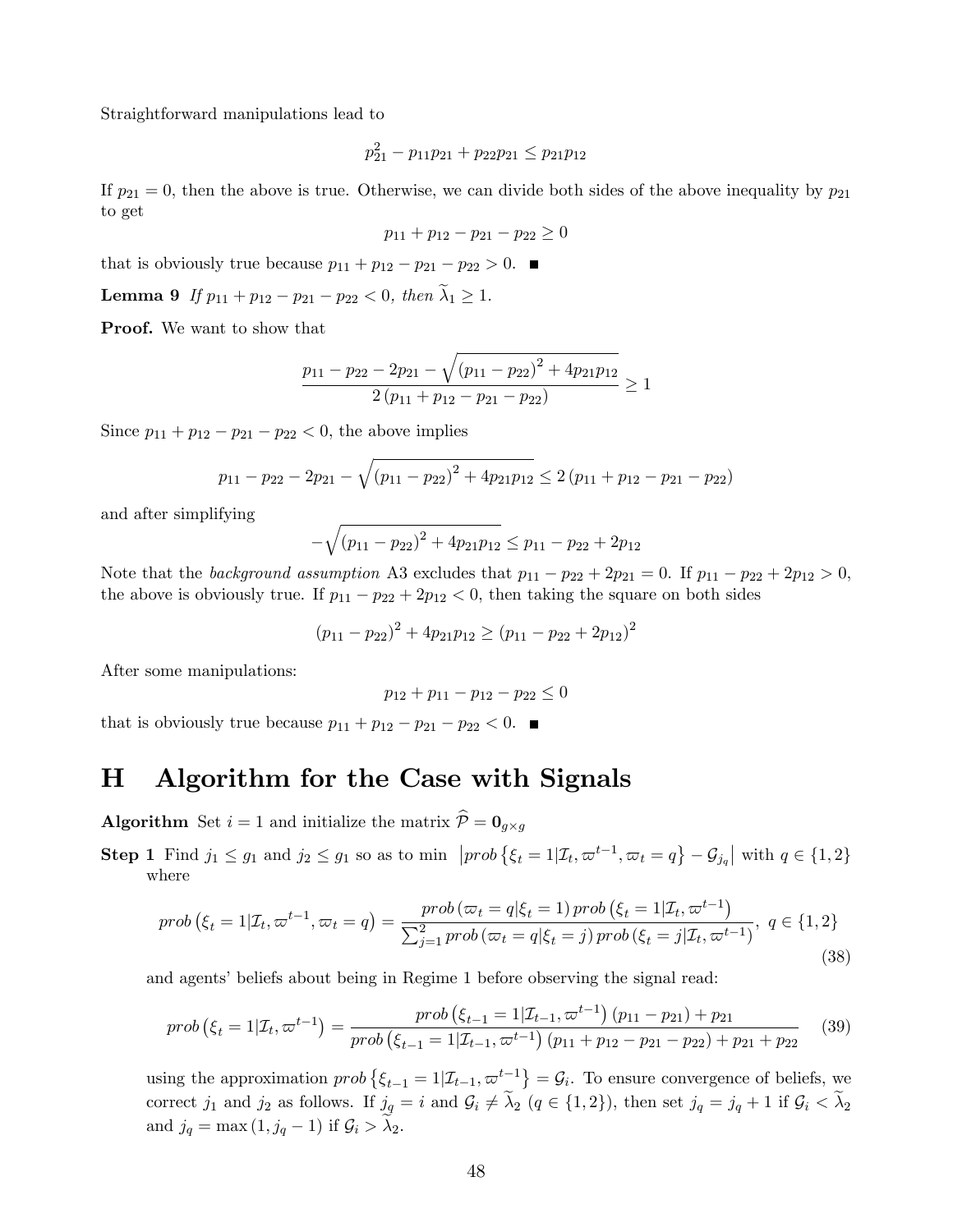**Step 2** Setting  $prob(\xi_{t-1} = 1 | \mathcal{I}_{t-1}, \varpi^{t-1}) = \mathcal{G}_i$ , the (ex-ante) transition probability can be computed as:

$$
\hat{\mathcal{P}}(i,j_q) = \sum_{v=1}^{2} prob \{\xi_t = v | \mathcal{I}_{t-1}, \varpi^{t-1} \} prob \{\varpi_t = q | \xi_t = v \}, \quad q \in \{1,2\}
$$
 (40)

where

$$
prob\{\xi_t = v|\mathcal{I}_{t-1}, \varpi^{t-1}\} = \sum_{u=1}^2 prob\{\xi_{t-1} = u|\mathcal{I}_{t-1}, \varpi^{t-1}\} p_{uv}
$$
(41)

**Step 3** Find  $j_1 > g_1$  and  $j_2 > g_1$  so as to min  $\left[ prob \{ \xi_t = 3 | \mathcal{I}_t, \varpi^{t-1}, \varpi_t = q \} - \mathcal{G}_{j_q} \right]$  with  $q \in \{1, 2\}$ , where

$$
prob\left(\xi_t = 3|\mathcal{I}_t, \varpi^{t-1}, \varpi_t = q\right) = \frac{prob\left(\varpi_t = q|\xi_t = 3\right)prob\left(\xi_t = 3|\mathcal{I}_t, \varpi^{t-1}\right)}{\sum_{j=3}^4 prob\left(\varpi_t = q|\xi_t = j\right)prob\left(\xi_t = j|\mathcal{I}_t, \varpi^{t-1}\right)}, \ q \in \{1, 2\}
$$

and the beliefs about being in Regime 3 upon the shift to Block 2 (before having observed the signal  $\varpi_t$ ) are given by:

$$
prob\{\xi_t = 3|\mathcal{I}_t, \varpi^{t-1}\} = \frac{\sum_{j \in b_1} prob\{\xi_{t-1} = j|\mathcal{I}_{t-1}, \varpi^{t-1}\} p_{j3}}{\sum_{i \in b_2} \sum_{j \in b_1} prob\{\xi_{t-1} = j|\mathcal{I}_{t-1}, \varpi^{t-1}\} p_{ji}}
$$

$$
= \frac{prob\{\xi_{t-1} = 1|\mathcal{I}_{t-1}, \varpi^{t-1}\} p_{13} + (1 - prob\{\xi_{t-1} = 1|\mathcal{I}_{t-1}, \varpi^{t-1}\}) p_{23}}{prob\{\xi_{t-1} = 1|\mathcal{I}_{t-1}, \varpi^{t-1}\} (p_{13} + p_{14}) + (1 - prob\{\xi_{t-1} = 1|\mathcal{I}_{t-1}, \varpi^{t-1}\}) (p_{23} + p_{24})}
$$

using the approximation that  $prob(\xi_{t-1} = 1 | \mathcal{I}_{t-1}, \varpi^{t-1}) = \mathcal{G}_i$ . Setting  $prob(\xi_{t-1} = 1 | \mathcal{I}_{t-1}, \varpi^{t-1}) =$  $\mathcal{G}_i$ , the (ex-ante) transition probabilities as

$$
\hat{\mathcal{P}}(i,j_q) = \hat{\mathcal{P}}(i,j_q) + \sum_{v=3}^{4} \left( \sum_{u=1}^{2} prob \left\{ \xi_{t-1} = u | \mathcal{I}_{t-1}, \varpi^{t-1} \right\} p_{uv} \right) prob \left\{ \varpi_t = q | \xi_t = v \right\}, \ q \in \{1,2\}
$$
\n(42)

**Step 4** If  $i = g_1$  then set  $i = i + 1$  and go to step 6; otherwise, set  $i = i + 1$  and go to step 1.

**Step 5** Find  $j_1 > g_1$  and  $j_2 > g_1$  so as to min  $\left[ prob \{\xi_t = 3 | \mathcal{I}_t, \varpi^{t-1}, \varpi_t = q\} - \mathcal{G}_{j_q} \right]$  with  $q \in \{1, 2\}$ where

$$
prob\left(\xi_{t}=3|\mathcal{I}_{t},\varpi^{t-1},\varpi_{t}=q\right)=\frac{prob\left(\varpi_{t}=q|\xi_{t}=3\right)prob\left(\xi_{t}=3|\mathcal{I}_{t},\varpi^{t-1}\right)}{\sum_{j=3}^{4}prob\left(\varpi_{t}=q|\xi_{t}=j\right)prob\left(\xi_{t}=j|\mathcal{I}_{t},\varpi^{t-1}\right)},\ q\in\{1,2\}
$$

and agents' beliefs about being in Regime 3 before observing the signal read:

$$
prob\left(\xi_{t}=3|\mathcal{I}_{t},\varpi^{t-1}\right)=\frac{prob\left(\xi_{t-1}=3|\mathcal{I}_{t-1},\varpi^{t-1}\right)\left(p_{33}-p_{43}\right)+p_{43}}{prob\left(\xi_{t-1}=3|\mathcal{I}_{t-1},\varpi^{t-1}\right)\left(p_{33}+p_{34}-p_{43}-p_{44}\right)+p_{43}+p_{44}}\tag{43}
$$

using the approximation  $prob\left\{\xi_{t-1} = 3|\mathcal{I}_{t-1}, \varpi_{\zeta}^{t-1}\right\} = \mathcal{G}_i$ . To ensure convergence of beliefs, we correct  $j_1$  and  $j_2$  as follows. If  $j_q = i$  and  $\mathcal{G}_i \neq \tilde{\lambda}_4$   $(q \in \{1, 2\})$ , then set  $j_q = \min (j_q + 1, g)$  if  $\mathcal{G}_i < \widetilde{\lambda}_4$  and  $j_q = j_q - 1$  if  $\mathcal{G}_i > \widetilde{\lambda}_4$ .

**Step 6** Setting  $prob(\xi_{t-1} = 3 | \mathcal{I}_{t-1}, \varpi^{t-1}) = \mathcal{G}_i$ , the (ex-ante) transition probability can be computed as:

$$
\hat{\mathcal{P}}(i,j_q) = \hat{\mathcal{P}}(i,j_q) + \sum_{v=3}^{4} \left( \sum_{u=3}^{4} prob \{ \xi_{t-1} = u | \mathcal{I}_{t-1}, \varpi^{t-1} \} \, p_{uv} \right) prob \{ \varpi_t = q | \xi_t = v \}, \ q \in \{1,2\}
$$
\n(44)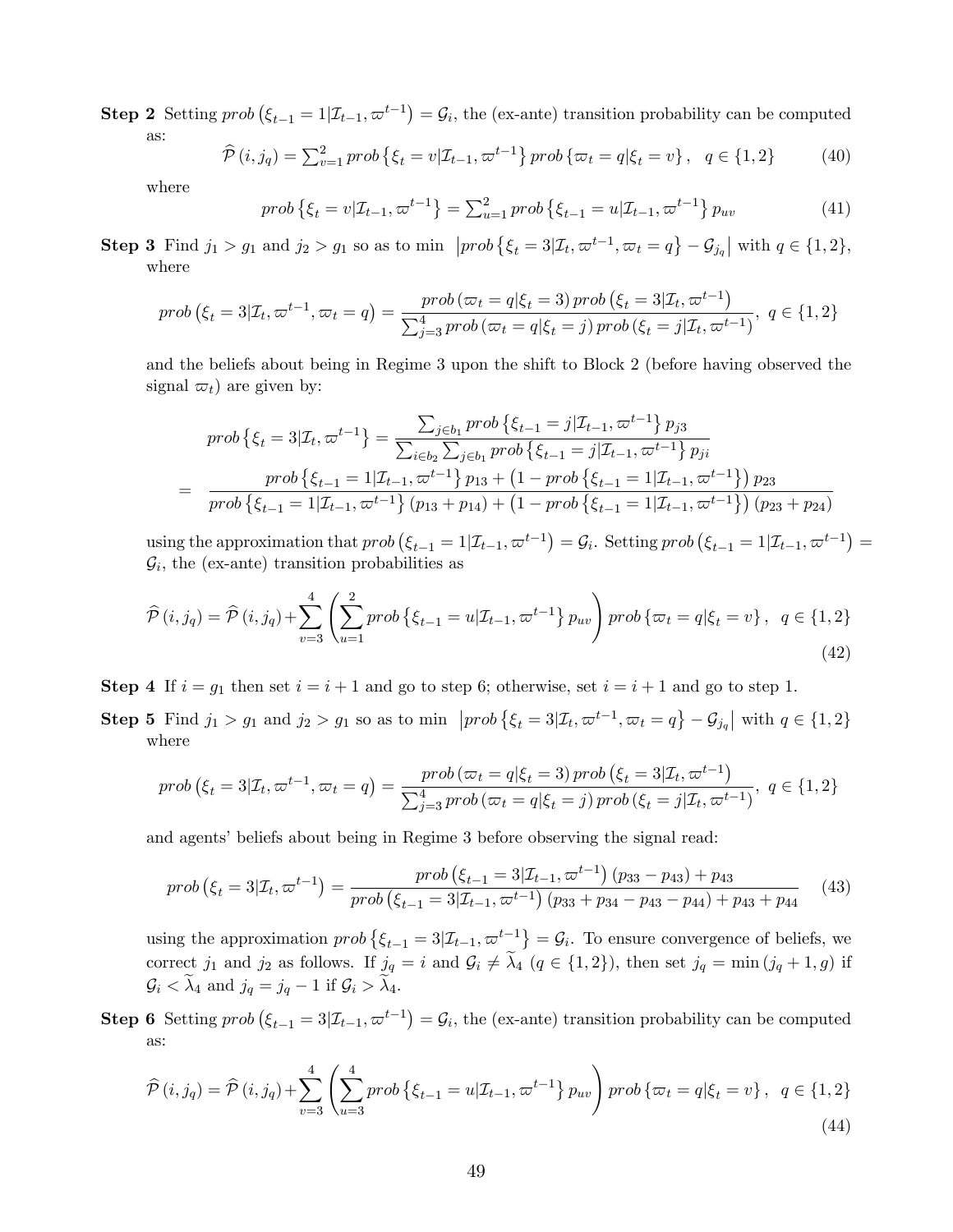**Step 7** Find  $j_1 \leq g_1$  and  $j_2 \leq g_1$  so as to min  $\left[ prob \{ \xi_t = 1 | \mathcal{I}_t, \varpi^{t-1}, \varpi_t = q \} - \mathcal{G}_{j_q} \right]$  with  $q \in \{1, 2\}$ , where

$$
prob\left(\xi_t = 1 | \mathcal{I}_t, \varpi^{t-1}, \varpi_t = q\right) = \frac{prob\left(\varpi_t = q | \xi_t = 1\right) prob\left(\xi_t = 1 | \mathcal{I}_t, \varpi^{t-1}\right)}{\sum_{j=1}^2 prob\left(\varpi_t = q | \xi_t = j\right) prob\left(\xi_t = j | \mathcal{I}_t, \varpi^{t-1}\right)}, \ q \in \{1, 2\}
$$

and the beliefs about being in Regime 1 upon the shift to Block 1 (before having observed the signal  $\varpi_t$ ) are given by:

$$
prob\{\xi_t = 1 | \mathcal{I}_t, \varpi^{t-1}\} = \frac{\sum_{j \in b_2} prob\{\xi_{t-1} = j | \mathcal{I}_{t-1}, \varpi^{t-1}\} p_{j1}}{\sum_{i \in b_1} \sum_{j \in b_2} prob\{\xi_{t-1} = j | \mathcal{I}_{t-1}, \varpi^{t-1}\} p_{ji}}
$$

$$
= \frac{prob\{\xi_{t-1} = 3 | \mathcal{I}_{t-1}, \varpi^{t-1}\} p_{31} + (1 - prob\{\xi_{t-1} = 3 | \mathcal{I}_{t-1}, \varpi^{t-1}\}) p_{41}}{prob\{\xi_{t-1} = 3 | \mathcal{I}_{t-1}, \varpi^{t-1}\} (p_{31} + p_{32}) + (1 - prob\{\xi_{t-1} = 3 | \mathcal{I}_{t-1}, \varpi^{t-1}\}) (p_{41} + p_{42})}
$$

using the approximation that  $prob(\xi_{t-1} = 3 | \mathcal{I}_{t-1}, \varpi^{t-1}) = \mathcal{G}_{g_1+i}$ . Setting  $prob(\xi_{t-1} = 3 | \mathcal{I}_{t-1}, \varpi^{t-1}) =$  $\mathcal{G}_i$ , the (ex-ante) transition probability can be computed as:

$$
\hat{\mathcal{P}}(i,j_q) = \hat{\mathcal{P}}(i,j_q) + \sum_{v=1}^{2} \left( \sum_{u=3}^{4} prob \left\{ \xi_{t-1} = u | \mathcal{I}_{t-1}, \varpi^{t-1} \right\} p_{uv} \right) prob \left\{ \varpi_t = q | \xi_t = v \right\}, \ q \in \{1,2\}
$$
\n(45)

**Step 8** If  $i = g$ , then go to step 9; otherwise, set  $i = i + 1$  and go to step 5.

- **Step 9** If no column of  $\widehat{P}$  has all zero elements, then stop. Otherwise, go to step 10.
- **Step 10** Construct the matrix T as follows. Set  $j = 1$  and  $l = 1$ . While  $j \leq g$ , if  $\sum_{i=1}^{g} \hat{\mathcal{P}}(i, j) \neq 0$ then do three things: (1) set  $T(j, l) = 1$ , (2) set  $T(j, v) = 0$  for any  $1 \le v \le g$  and  $v \neq l$ , (3) set  $l = l + 1$  and (4) set  $j = j + 1$ ; otherwise (i.e., if  $\sum_{i=1}^{g} \hat{\mathcal{P}}(i, j) = 0$ ), set  $j = j + 1$ .
- **Step 11** Write the transition equation as  $\widehat{\mathcal{P}}^R = T \cdot \widehat{\mathcal{P}} \cdot T'$ . If no column of  $\widehat{\mathcal{P}}^R$  has all zero elements, set  $\hat{\mathcal{P}} = \hat{\mathcal{P}}^R$  and stop. Otherwise, go to step 10.

# I Log-Linearization of the RBC Model

Solving the problem of the representative household in Section 3 leads to:

$$
c_t^{-1} = \beta \widetilde{E}_t c_{t+1}^{-1} \left[ \alpha z_{t+1} k_t^{\alpha - 1} + 1 - \delta \right]
$$
 (46)

$$
c_t + k_t = z_t k_{t-1}^{\alpha} + (1 - \delta) k_{t-1}
$$
\n(47)

The stochastic process of TFP (19) and equations (46)-(47) imply that consumption and capital are non-stationary. Denote the stationary variables  $\tilde{c}_t \equiv c_t / z_t^{(1-\alpha)^{-1}}$  $(t^{1-\alpha})^{-1}, \ \widetilde{k}_t \equiv k_t/z_t^{(1-\alpha)^{-1}}$  $\mu_t \equiv \ln(z_t/z_{t-1}),$ and  $M_t \equiv z_t/z_{t-1}$  as the gross growth rate of TFP. The stationary version of the model reads:

$$
\tilde{c}_t^{-1} = \beta \tilde{E}_t \tilde{c}_{t+1}^{-1} M_{t+1}^{\frac{1}{\alpha - 1}} \left[ \alpha M_{t+1} \tilde{k}_t^{\alpha - 1} + 1 - \delta \right]
$$
\n(48)

$$
\widetilde{c}_t + \widetilde{k}_t = M\widetilde{k}_{t-1}^\alpha + (1 - \delta) M_t^{\frac{1}{\alpha - 1}} \widetilde{k}_{t-1}
$$
\n(49)

Following Schorfheide (2005) and Liu, Waggoner, and Zha (2011), we define a steady-state equilibrium for the stationary consumption  $\tilde{c}_t$  and capital  $k_t$  when  $\varepsilon_t = 0$  all t and the growth rate of TFP